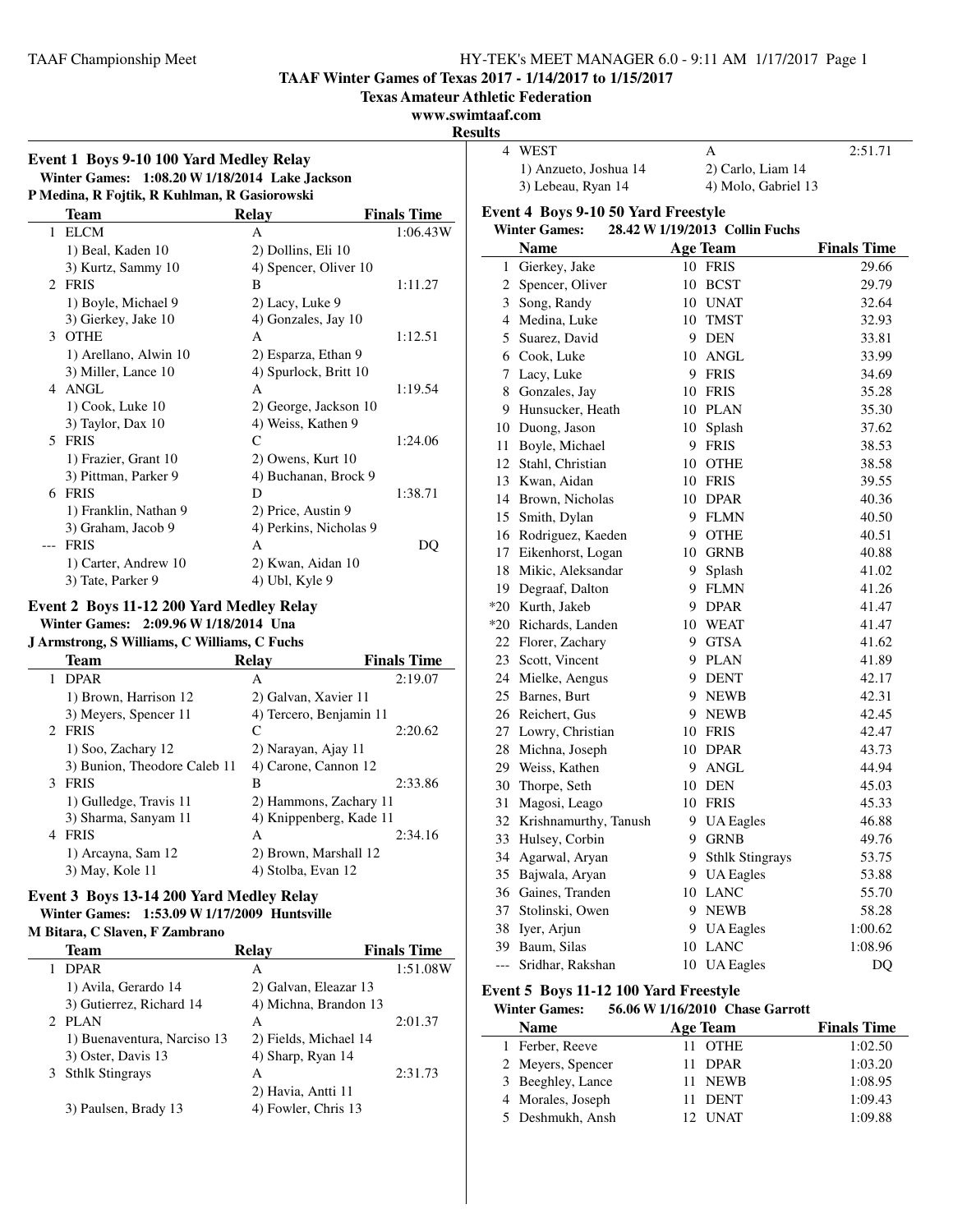**TAAF Winter Games of Texas 2017 - 1/14/2017 to 1/15/2017**

**Texas Amateur Athletic Federation**

**www.swimtaaf.com**

|    |                                         |                    |                    | <b>Results</b> |
|----|-----------------------------------------|--------------------|--------------------|----------------|
|    | (Event 5 Boys 11-12 100 Yard Freestyle) |                    |                    |                |
|    | <b>Name</b>                             | <b>Age Team</b>    | <b>Finals Time</b> |                |
|    | 6 Tercero, Benjamin                     | 11 DPAR            | 1:10.32            |                |
|    | Galvan, Xavier                          | <b>DPAR</b><br>11. | 1:10.88            |                |
| 8  | Brown, Harrison                         | 12 DPAR            | 1:12.09            |                |
| 9  | Wille, Rickie                           | 12 PLAN            | 1:12.76            |                |
|    | 10 Smith, Ryan                          | <b>FLMN</b><br>11. | 1:13.48            |                |
| 11 | Busby, Allan                            | 12 LEWI            | 1:16.89            | 2              |
|    | 12 Solisz, Ryan                         | GRNB<br>12         | 1:17.88            | 2              |
| 13 | Theiler, Conner                         | <b>DPAR</b><br>11  | 1:26.51            | $\overline{2}$ |
| 14 | Oestreich, Kaleb                        | <b>UNAT</b><br>11  | 1:26.55            | $\overline{2}$ |
| 15 | Huber, Luke                             | <b>OTHE</b><br>11  | 1:53.10            | 2              |
|    | 16 Gonzalez, Noah                       | WEST<br>11         | 1:59.65            | 2              |
|    | Ballent, Porter                         | UNAT               | DO                 | *2             |

# **Event 6 Boys 13-14 100 Yard Freestyle**

# **Winter Games: 49.69 W1/16/2010 Liam Garrott**

|    | Name                |    | <b>Age Team</b>        | <b>Finals Time</b> |
|----|---------------------|----|------------------------|--------------------|
| 1  | Barber, Dillon      | 14 | <b>STEP</b>            | 53.42              |
| 2  | Busby, Elliott      | 14 | <b>LEWI</b>            | 55.33              |
| 3  | Mackebon, Will      | 13 | <b>LJST</b>            | 55.52              |
| 4  | Galvan, Eleazar     | 13 | <b>DPAR</b>            | 56.42              |
| 5  | Fields, Michael     | 14 | <b>OTHE</b>            | 57.02              |
| 6  | Ursini, Milo        | 14 | <b>UNA</b>             | 58.33              |
| 7  | Oster, Davis        | 13 | <b>OTHE</b>            | 1:00.62            |
| 8  | Cicman, Logan       | 13 | <b>UNAT</b>            | 1:01.23            |
| 9  | Null, Hunter        | 13 | <b>DPAR</b>            | 1:02.41            |
| 10 | Duong, Michael      | 13 | Splash                 | 1:03.99            |
| 11 | Rupp, Gabe          | 14 | <b>GRNB</b>            | 1:04.59            |
| 12 | Hickman, Jack       | 13 | <b>DENT</b>            | 1:05.26            |
| 13 | Tran, Ethan         | 14 | <b>FRIS</b>            | 1:05.74            |
| 14 | Uribe, Ezequiel     | 14 | <b>UNAT</b>            | 1:07.09            |
| 15 | Eikenhorst, Patrick | 14 | <b>GRNB</b>            | 1:07.99            |
| 16 | Tijerina, Ryan      | 13 | <b>UNAT</b>            | 1:08.52            |
| 17 | Hoffmann, Aidan     | 13 | <b>DENT</b>            | 1:10.46            |
| 18 | Anzueto, Joshua     | 14 | WEST                   | 1:22.93            |
| 19 | Lebeau, Ryan        | 14 | <b>WEST</b>            | 1:23.92            |
| 20 | Fowler, Chris       | 13 | <b>Sthlk Stingrays</b> | 1:24.92            |
| 21 | Burkart, Orion      | 13 | WEST                   | 1:38.89            |
| 22 | Das, Luit           | 13 | <b>FRIS</b>            | 1:55.96            |

# **Event 7 Boys 9-10 25 Yard Backstroke**

# **Winter Games: 16.63 W1/19/2013 Collin Fuchs**

| <b>Name</b>           |                              |             | <b>Finals Time</b>                    |
|-----------------------|------------------------------|-------------|---------------------------------------|
| Dollins, Eli          |                              |             | 17.12                                 |
|                       | 9                            | <b>UNAT</b> | 18.17                                 |
| Esparza, Ethan        | 9                            | <b>UNAT</b> | 18.20                                 |
| Poe, Ian              | 9                            | <b>UNAT</b> | 18.70                                 |
|                       | 10                           | <b>UNAT</b> | 18.89                                 |
| Lacy, Luke            | 9                            | <b>FRIS</b> | 19.35                                 |
| Buenaventura, Braxton | 10                           | <b>OTHE</b> | 19.39                                 |
| Farley, Jayden        | 10                           | <b>DEN</b>  | 19.67                                 |
| Beal, Kaden           | 10                           | <b>ELCM</b> | 19.79                                 |
| Jones, Dallas         | 9                            | <b>UNAT</b> | 20.05                                 |
| Fralic, Judah         | 10                           | <b>UNA</b>  | 20.21                                 |
| Taylor, Dax           |                              | ANGL        | 20.51                                 |
|                       | Corn, Kasen<br>Yoon, Taegeon |             | <b>Age Team</b><br>10 Sthlk Stingrays |

| 13    | Calk, Morgan          | 9  | <b>TMST</b>      | 20.87 |
|-------|-----------------------|----|------------------|-------|
| 14    | Stoecker, John        | 10 | <b>FRIS</b>      | 20.89 |
| 15    | Owens, Kurt           | 10 | <b>FRIS</b>      | 20.99 |
| 16    | Eikenhorst, Logan     | 10 | <b>GRNB</b>      | 21.38 |
| 17    | Cetera, Jackson       | 10 | <b>FRIS</b>      | 21.49 |
| 18    | Vu, Rome              |    | 10 Splash        | 21.74 |
| 19    | George, Jackson       |    | 10 ANGL          | 21.76 |
| 20    | Ubl, Kyle             |    | 9 FRIS           | 22.08 |
| 21    | Lowry, Christian      | 10 | <b>FRIS</b>      | 22.09 |
| 22    | Richards, Landen      |    | 10 WEAT          | 22.40 |
| 23    | Hartnauer, Isaac      | 9  | <b>OTHE</b>      | 22.48 |
| 24    | Smith, Dylan          | 9  | <b>FLMN</b>      | 22.68 |
| 25    | Pittman, Parker       | 9  | <b>FRIS</b>      | 22.76 |
| $*26$ | Mielke, Aengus        | 9  | <b>DENT</b>      | 22.89 |
| $*26$ | Ballent, Palmer       | 8  | <b>UNAT</b>      | 22.89 |
| 28    | Frazier, Grant        | 10 | <b>UNAT</b>      | 23.14 |
| 29    | Tran, David           | 10 | Splash           | 23.43 |
| 30    | Franklin, Nathan      | 9  | <b>FRIS</b>      | 23.57 |
| 31    | Barnes, Burt          | 9  | <b>NEWB</b>      | 23.63 |
| 32    | Reichert, Gus         | 9  | <b>NEWB</b>      | 23.96 |
| 33    | Fox, Simon            | 9  | <b>FRIS</b>      | 24.09 |
| 34    | Kurth, Jakeb          | 9  | <b>DPAR</b>      | 24.68 |
| 35    | Perkins, Nicholas     |    | 9 FRIS           | 24.89 |
| 36    | Krishnamurthy, Tanush | 9. | <b>UA</b> Eagles | 25.10 |
| 37    | Devulapally, Rohit    | 10 | <b>OTHE</b>      | 25.66 |
| 38    | Bajwala, Aryan        |    | 9 UA Eagles      | 25.84 |
| 39    | Sones, Paul Ryan      | 9  | <b>BCST</b>      | 25.96 |
| 40    | Kwan, Aidan           | 10 | <b>FRIS</b>      | 26.09 |
| 41    | Price, Austin         | 9  | <b>FRIS</b>      | 26.72 |
| 42    | Magosi, Leago         | 10 | <b>FRIS</b>      | 27.40 |
| 43    | Gonzalez, Noah        | 9  | Splash           | 27.73 |
|       | 44 Graham, Jacob      | 9  | <b>FRIS</b>      | 28.82 |
| 45    | Setty, Samarth        | 9  | <b>FRIS</b>      | 30.45 |
|       | 46 Stolinski, Owen    | 9  | <b>NEWB</b>      | 35.91 |
| $---$ | Mikic, Aleksandar     | 9  | Splash           | DQ    |
| $---$ | Scott, Vincent        | 9  | <b>PLAN</b>      | DQ    |
| $---$ | Rodriguez, Jesus Jr   | 9  | <b>LANC</b>      | DQ    |
| $---$ | Poddar, Darsh         | 9  | <b>FRIS</b>      | DQ    |

# **Event 8 Boys 11-12 50 Yard Backstroke**<br>Winter Games: 29.60 W 1/16/2010 Chas

j.

# **Winter Games: 29.60 W1/16/2010 Chase Garrott**

|                            | <b>Name</b>           | <b>Age Team</b>        | <b>Finals Time</b> |
|----------------------------|-----------------------|------------------------|--------------------|
|                            | Hartnauer, Joshua     | <b>OTHE</b><br>$12-12$ | 33.78              |
| $\mathbf{2}^{\mathbf{-1}}$ | Sharer, Jason         | <b>WOOD</b><br>12      | 34.59              |
| 3                          | Bowers, Harry "quint" | 12 NEWB                | 35.03              |
| 4                          | Morales, Joseph       | <b>DENT</b><br>11      | 35.44              |
| 5                          | Kelley, Jake          | 12 PLAN                | 36.01              |
| 6                          | Brown, Harrison       | 12 DPAR                | 36.22              |
| 7                          | Smith, Ryan           | <b>FLMN</b><br>11      | 36.46              |
| 8                          | Sikes, Zade           | DEN<br>12.             | 36.47              |
| 9                          | Brown, Marshall       | 12 FRIS                | 36.76              |
| 10                         | Narayan, Ajay         | <b>FRIS</b><br>11      | 37.57              |
| 11                         | Beeghley, Lance       | <b>NEWB</b><br>11      | 37.63              |
| 12                         | Afflerbach, Jacob     | <b>GRNB</b><br>12      | 37.65              |
| 13                         | Mcdonald, Christopher | WEST<br>12             | 38.12              |
| 14                         | Tatum, Peyton         | <b>OTHE</b><br>11      | 38.54              |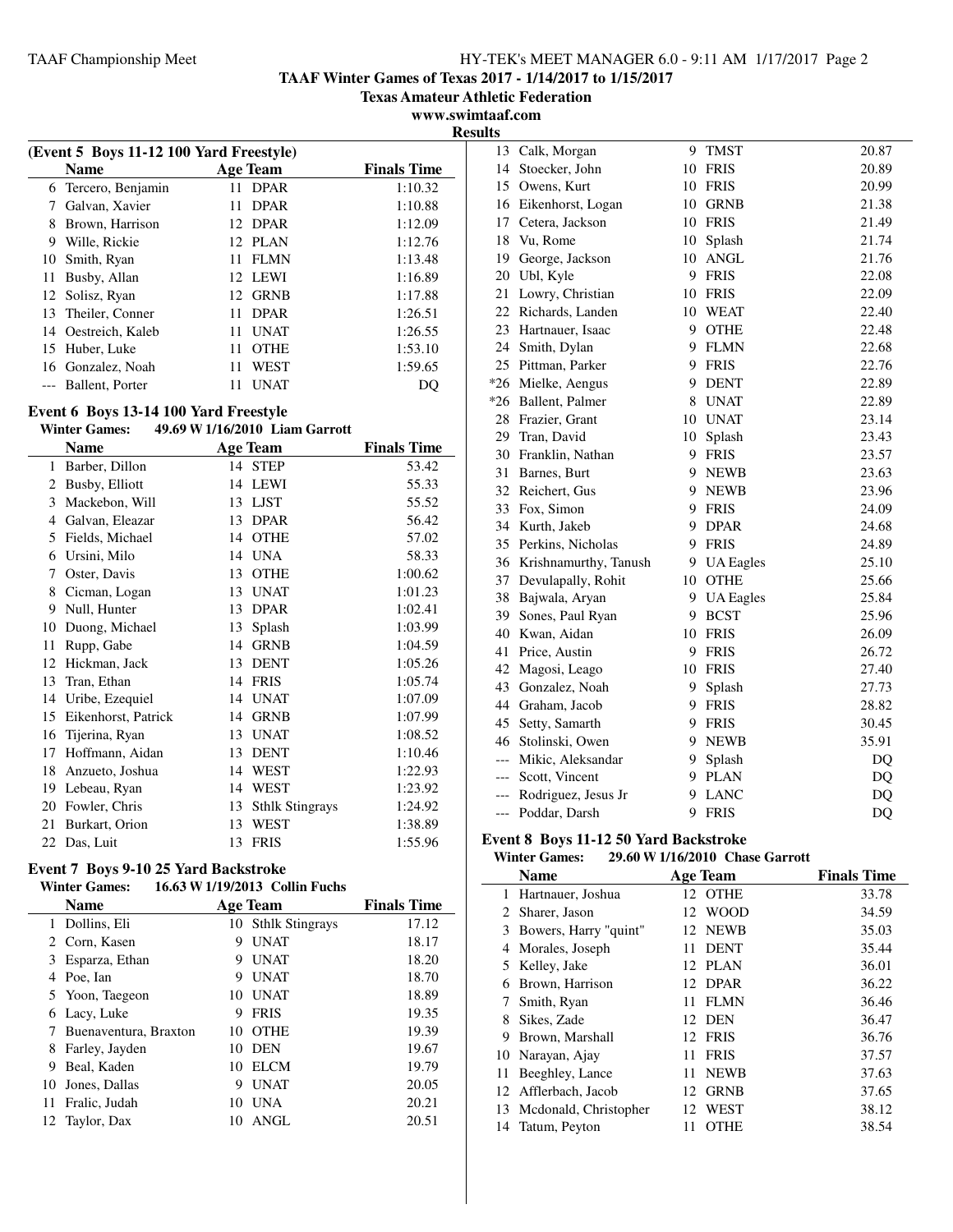**TAAF Winter Games of Texas 2017 - 1/14/2017 to 1/15/2017**

**Texas Amateur Athletic Federation**

**www.swimtaaf.com Results**

|    | (Event 8 Boys 11-12 50 Yard Backstroke) |     |                 |                    |  |  |  |
|----|-----------------------------------------|-----|-----------------|--------------------|--|--|--|
|    | <b>Name</b>                             |     | <b>Age Team</b> | <b>Finals Time</b> |  |  |  |
|    | 15 Shuttlesworth, Gavin                 | 11  | Makos           | 39.33              |  |  |  |
|    | 16 Hammons, Zachary                     | 11. | <b>FRIS</b>     | 40.91              |  |  |  |
| 17 | Wille, Rickie                           | 12. | <b>PLAN</b>     | 42.88              |  |  |  |
| 18 | Brymer, Ethan                           | 11. | <b>PORT</b>     | 43.24              |  |  |  |
| 19 | Bradley, Ryan                           | 11  | <b>FRIS</b>     | 43.37              |  |  |  |
| 20 | Winkler, Wesley                         | 11  | <b>UNAT</b>     | 46.43              |  |  |  |
| 21 | Fisher, Jayden                          | 11  | ALLE            | 47.03              |  |  |  |
|    | 22 Cheong, Alex                         | 12. | <b>FRIS</b>     | 47.80              |  |  |  |
|    | 23 Shkolnikov, Maximillian              | 11  | <b>FRIS</b>     | 49.19              |  |  |  |
|    | 24 Do, Giahy                            | 11  | Splash          | 52.79              |  |  |  |
|    | May, Kole                               |     | <b>FRIS</b>     | DO                 |  |  |  |
|    |                                         |     |                 |                    |  |  |  |

### **Event 9 Boys 13-14 50 Yard Backstroke**

### **Winter Games: 26.02 W1/16/2010 Matthew Bitara**

|     | <b>Name</b>          | Age Team          | <b>Finals Time</b> |
|-----|----------------------|-------------------|--------------------|
| 1   | Sharp, Ryan          | 14 OTHE           | 29.16              |
| 2   | Gutierrez, Richard   | 14 DPAR           | 30.00              |
| 3   | Barcellano, Miguel   | 14 CARL           | 30.63              |
| 4   | Carlo, Liam          | 14 WEST           | 31.66              |
| 5   | Medina, Art          | TMST<br>14        | 31.85              |
| 6   | Sanmiguel, Jesus     | 13 DALL           | 32.36              |
| 7   | Null, Hunter         | 13 DPAR           | 32.85              |
| 8   | Eikenhorst, Patrick  | 14 GRNB           | 33.10              |
| 9   | Buenaventura, Maddux | <b>OTHE</b><br>13 | 35.59              |
| 10- | Tijerina, Ryan       | 13 UNAT           | 39.63              |
| 11  | Aranda, James        | <b>STEP</b><br>14 | 39.73              |
| 12  | Badillo, Johanys     | <b>DALL</b><br>13 | 45.72              |
| 13  | Molo, Gabriel        | WEST<br>13        | 51.48              |
|     | 14 Lucio, Uriel      | DALL<br>13        | 56.83              |
|     | Das, Luit            | <b>FRIS</b><br>13 | DQ                 |
|     |                      |                   |                    |

#### **Event 10 Boys 9-10 25 Yard Breaststroke**<br>Winter Cames: 18.11 W 1/14/2012, Colby **Winter Games: 18.11 W1/14/2012 Colby Patterson**

| Winter Games:         |    |             |                                                      |
|-----------------------|----|-------------|------------------------------------------------------|
| <b>Name</b>           |    |             | <b>Finals Time</b>                                   |
| Kurtz, Sammy          | 10 | <b>VIC</b>  | 20.06                                                |
| Gonzales, Jay         | 10 | <b>FRIS</b> | 20.50                                                |
| Hartnauer, Isaac      | 9  | <b>OTHE</b> | 21.07                                                |
| Suarez, David         | 9  | <b>DEN</b>  | 21.35                                                |
| Person, Luke          | 10 | <b>FRIS</b> | 21.70                                                |
| Arellano, Alwin       | 10 | <b>RICH</b> | 21.73                                                |
| Hunsucker, Heath      | 10 | <b>PLAN</b> | 22.10                                                |
| Fralic, Judah         | 10 | <b>UNA</b>  | 22.38                                                |
| Brown, Nicholas       | 10 | <b>DPAR</b> | 22.83                                                |
| Yoon, Taegeon         | 10 | <b>UNAT</b> | 22.97                                                |
| Corn, Kasen           | 9  | <b>UNAT</b> | 23.21                                                |
| Jones, Dallas         | 9  | <b>UNAT</b> | 23.35                                                |
| Poddar, Darsh         | 9  | <b>FRIS</b> | 23.81                                                |
| Buenaventura, Braxton | 10 | <b>OTHE</b> | 23.85                                                |
| Kwan, Aidan           | 10 | <b>FRIS</b> | 23.93                                                |
| Florer, Zachary       | 9  | <b>GTSA</b> | 24.30                                                |
| Miller, Lance         | 10 | <b>UNAT</b> | 24.83                                                |
| Weiss, Kathen         | 9  | ANGL        | 24.98                                                |
| Hulsey, Corbin        | 9  | <b>GRNB</b> | 25.11                                                |
| Stahl, Christian      | 10 | <b>OTHE</b> | 25.35                                                |
|                       |    |             | 18.11 W 1/14/2012 Colby Patterson<br><b>Age Team</b> |

| 21    | Degraaf, Dalton       | 9  | <b>FLMN</b>            | 25.50 |
|-------|-----------------------|----|------------------------|-------|
| 22    | Thorpe, Seth          | 10 | <b>DEN</b>             | 25.61 |
| 23    | Miller, Peyton        | 10 | <b>PORT</b>            | 26.22 |
| 24    | Buchanan, Brock       | 9  | <b>FRIS</b>            | 26.32 |
| 25    | Michna, Joseph        | 10 | <b>DPAR</b>            | 26.38 |
| 26    | Frazier, Grant        | 10 | <b>UNAT</b>            | 26.39 |
| 27    | Tate, Parker          | 9  | <b>FRIS</b>            | 26.69 |
| 28    | Owens, Kurt           | 10 | <b>FRIS</b>            | 27.03 |
| 29    | Gonzalez, Noah        | 9  | Splash                 | 27.75 |
| 30    | Sones, Paul Ryan      | 9  | <b>BCST</b>            | 30.93 |
| 31    | Sridhar, Rakshan      | 10 | <b>UA Eagles</b>       | 31.25 |
| 32    | Graham, Jacob         | 9  | <b>FRIS</b>            | 31.86 |
| 33    | Agarwal, Aryan        | 9  | <b>Sthlk Stingrays</b> | 32.65 |
| 34    | Devulapally, Rohit    | 10 | <b>OTHE</b>            | 33.47 |
| 35    | Baum, Silas           | 10 | <b>LANC</b>            | 34.21 |
| 36    | Reichert, Gus         | 9  | <b>NEWB</b>            | 40.58 |
|       | Rodriguez, Jesus Jr   | 9  | <b>LANC</b>            | DQ    |
| $---$ | Rodriguez, Kaeden     | 9  | <b>OTHE</b>            | DQ    |
| $---$ | Stipanovic, Ted       | 10 | <b>PLAN</b>            | DQ    |
| $---$ | George, Jackson       | 10 | ANGL                   | DQ    |
|       | --- Perkins, Nicholas | 9  | <b>FRIS</b>            | DQ    |
|       | Gaines, Tranden       | 10 | <b>LANC</b>            | DQ    |
| ---   | Ballent, Palmer       | 8  | <b>UNAT</b>            | DQ    |

### **Event 11 Boys 11-12 50 Yard Breaststroke**

|       | <b>Winter Games:</b>                     |    | 31.68 W 1/19/2015 John Rovic DelaCruz |                    |
|-------|------------------------------------------|----|---------------------------------------|--------------------|
|       | <b>Name</b>                              |    | <b>Age Team</b>                       | <b>Finals Time</b> |
| 1     | Hartnauer, Joshua                        | 12 | <b>OTHE</b>                           | 37.53              |
| 2     | Soo, Zachary                             | 12 | <b>FRIS</b>                           | 39.32              |
| 3     | Carone, Cannon                           | 12 | <b>FRIS</b>                           | 40.66              |
|       | 4 Tercero, Benjamin                      | 11 | <b>DPAR</b>                           | 41.64              |
| 5     | Sharma, Sanyam                           | 11 | <b>UNAT</b>                           | 42.37              |
| 6     | Busby, Allan                             |    | 12 LEWI                               | 43.02              |
| 7     | Havia, Antti                             | 11 | <b>Sthlk Stingrays</b>                | 43.17              |
| 8     | Gulledge, Travis                         | 11 | <b>FRIS</b>                           | 43.86              |
| 9     | Bunion, Theodore Caleb                   | 11 | <b>FRIS</b>                           | 44.89              |
| 10    | Brooks, Matthew                          | 12 | <b>BCST</b>                           | 45.38              |
| 11    | Theiler, Conner                          | 11 | <b>DPAR</b>                           | 49.32              |
| 12    | Cheong, Alex                             | 12 | <b>FRIS</b>                           | 49.48              |
|       | 13 Solisz, Ryan                          | 12 | <b>GRNB</b>                           | 49.75              |
| 14    | Bradley, Ryan                            | 11 | <b>FRIS</b>                           | 50.33              |
|       | 15 Oestreich, Kaleb                      | 11 | <b>UNAT</b>                           | 50.66              |
|       | 16 Winkler, Wesley                       | 11 | <b>UNAT</b>                           | 51.22              |
| 17    | Stolba, Evan                             | 12 | <b>FRIS</b>                           | 51.82              |
|       | 18 Shkolnikov, Maximillian               | 11 | <b>FRIS</b>                           | 56.99              |
| 19    | Fisher, Jayden                           | 11 | <b>ALLE</b>                           | 57.02              |
|       | 20 Smeltzer, Theodore                    | 11 | <b>PLAN</b>                           | 57.75              |
| 21    | Huber, Luke                              | 11 | <b>OTHE</b>                           | 1:02.12            |
|       | 22 Ballent, Porter                       | 11 | <b>UNAT</b>                           | 1:12.10            |
|       | Knippenberg, Kade                        | 11 | <b>FRIS</b>                           | DQ                 |
| $---$ | Mcdonald, Ryan                           |    | 12 PLAN                               | DQ                 |
|       | Event 12 Boys 13-14 50 Yard Breaststroke |    |                                       |                    |
|       | <b>Winter Games:</b>                     |    | 29.66 W 1/16/2010 Liam Garrott        |                    |
|       | <b>Name</b>                              |    | <b>Age Team</b>                       | <b>Finals Time</b> |
| 1     | Michna, Brandon                          | 13 | <b>DPAR</b>                           | 29.55W             |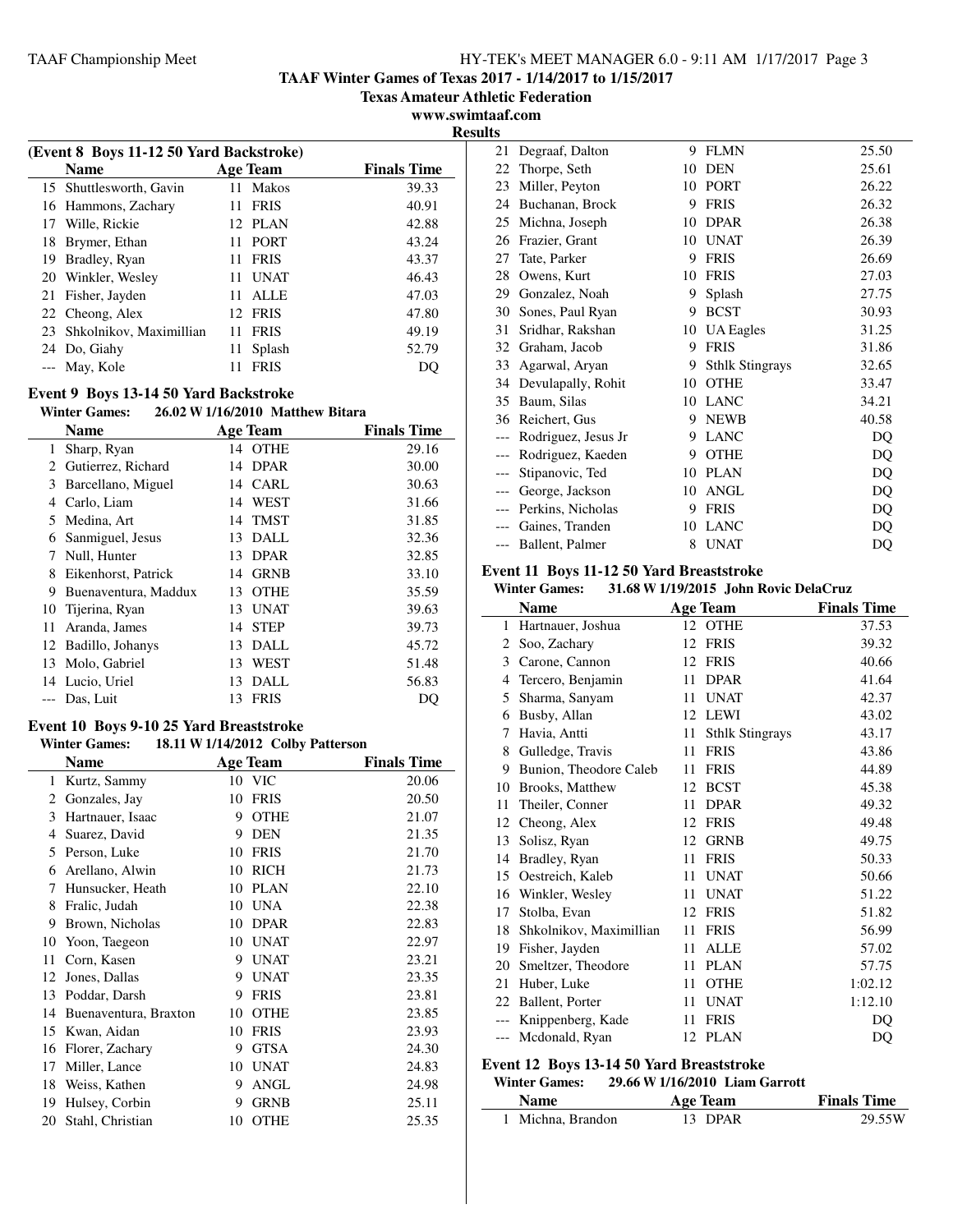**TAAF Winter Games of Texas 2017 - 1/14/2017 to 1/15/2017**

**Texas Amateur Athletic Federation**

**www.swimtaaf.com**

| п<br>Π<br>ı<br>sı |
|-------------------|
|-------------------|

| (Event 12 Boys 13-14 50 Yard Breaststroke) |                      |    |                        |                    |  |
|--------------------------------------------|----------------------|----|------------------------|--------------------|--|
|                                            | <b>Name</b>          |    | Age Team               | <b>Finals Time</b> |  |
|                                            | 2 Avila, Gerardo     |    | 14 DPAR                | 30.79              |  |
| 3                                          | Gutierrez, Richard   |    | 14 DPAR                | 33.08              |  |
| 4                                          | Yiu, Berkley         |    | 14 FRIS                | 34.91              |  |
| 5.                                         | Tran, Ethan          |    | 14 FRIS                | 36.66              |  |
| 6                                          | Uribe, Ezequiel      |    | 14 UNAT                | 37.97              |  |
| 7                                          | Null, Hunter         |    | 13 DPAR                | 39.46              |  |
| 8                                          | Leamons, Millard     | 13 | <b>STEP</b>            | 39.62              |  |
| 9                                          | Buenaventura, Maddux | 13 | <b>OTHE</b>            | 40.67              |  |
| 10                                         | Aranda, James        |    | 14 STEP                | 43.78              |  |
| 11                                         | Fowler, Chris        | 13 | <b>Sthlk Stingrays</b> | 45.20              |  |
|                                            | 12 Britton, Arie     | 13 | <b>CARL</b>            | 48.56              |  |
| 13                                         | Lebeau, Ryan         | 14 | WEST                   | 55.44              |  |
|                                            | Duong, Michael       | 13 | Splash                 | DO                 |  |
|                                            | Bradley, Andrew      | 13 | <b>FRIS</b>            | DQ                 |  |

### **Event 13 Boys 9-10 25 Yard Butterfly**

| <b>Winter Games:</b> | 15.34 W 1/19/2013 Thomas Reinholt |  |
|----------------------|-----------------------------------|--|
|                      |                                   |  |

|       | <b>Name</b>      |    | <b>Age Team</b>        | <b>Finals Time</b> |
|-------|------------------|----|------------------------|--------------------|
| 1     | Gierkey, Jake    |    | 10 FRIS                | 15.29W             |
| 2     | Spurlock, Britt  | 10 | <b>OTHE</b>            | 15.55              |
| 3     | Dollins, Eli     | 10 | <b>Sthlk Stingrays</b> | 15.83              |
| 4     | Song, Randy      | 10 | <b>UNAT</b>            | 16.21              |
| 5     | Esparza, Ethan   | 9  | <b>UNAT</b>            | 16.96              |
| 6     | Beal, Kaden      | 10 | <b>ELCM</b>            | 17.27              |
| 7     | Cantrell, Chase  | 9  | <b>GRNB</b>            | 17.72              |
| 8     | Cook, Luke       | 10 | <b>ANGL</b>            | 17.93              |
| 9     | Medina, Luke     | 10 | <b>TMST</b>            | 18.56              |
| 10    | Miller, Lance    | 10 | <b>UNAT</b>            | 18.59              |
| 11    | Poe, Ian         | 9  | <b>UNAT</b>            | 19.34              |
| 12    | Corn, Kasen      | 9  | <b>UNAT</b>            | 19.78              |
| 13    | Duong, Jason     | 10 | Splash                 | 19.85              |
| 14    | Taylor, Dax      | 10 | <b>ANGL</b>            | 20.28              |
| 15    | Ubl, Kyle        | 9  | <b>FRIS</b>            | 20.74              |
| 16    | Jones, Dallas    | 9  | <b>UNAT</b>            | 21.68              |
| 17    | Buchanan, Brock  | 9  | <b>FRIS</b>            | 22.09              |
| 18    | Miller, Peyton   | 10 | <b>PORT</b>            | 22.23              |
| 19    | Cetera, Jackson  | 10 | <b>FRIS</b>            | 23.35              |
| 20    | Tran, David      | 10 | Splash                 | 23.70              |
| 21    | Person, Luke     | 10 | <b>FRIS</b>            | 24.40              |
| 22    | Kurth, Jakeb     | 9  | <b>DPAR</b>            | 24.98              |
| ---   | Fox, Simon       | 9  | <b>FRIS</b>            | DQ                 |
| $---$ | Carter, Andrew   | 10 | <b>FRIS</b>            | DQ                 |
|       | --- Calk, Morgan | 9  | <b>TMST</b>            | DQ                 |
| ---   | Franklin, Nathan | 9  | <b>FRIS</b>            | DQ                 |
| ---   | Lewis, Sawyer    | 9  | <b>FRIS</b>            | DO                 |
| ---   | Stoecker, John   | 10 | <b>FRIS</b>            | DQ                 |

### **Event 14 Boys 11-12 50 Yard Butterfly**

| <b>Winter Games:</b> | $27.19$ W $1/17/2009$ Matthew Brigadier |  |
|----------------------|-----------------------------------------|--|
|                      |                                         |  |

| <b>Name</b>         | <b>Age Team</b> | <b>Finals Time</b> |
|---------------------|-----------------|--------------------|
| 1 Ferber, Reeve     | 11 OTHE         | 32.97              |
| 2 Meyers, Spencer   | 11 DPAR         | 33.28              |
| 3 Soo, Zachary      | 12 FRIS         | 33.43              |
| 4 Hartnauer, Joshua | 12 OTHE         | 33.53              |
|                     |                 |                    |

|    | 5 Bunion, Theodore Caleb | 11 | <b>FRIS</b>            | 33.78 |
|----|--------------------------|----|------------------------|-------|
| 6  | Galvan, Xavier           | 11 | <b>DPAR</b>            | 34.03 |
| 7  | Mcdonald, Christopher    | 12 | WEST                   | 35.46 |
| 8  | Bowers, Harry "quint"    | 12 | <b>NEWB</b>            | 35.91 |
| 9  | Sikes, Zade              | 12 | <b>DEN</b>             | 36.57 |
| 10 | Afflerbach, Jacob        | 12 | <b>GRNB</b>            | 38.09 |
| 11 | Knippenberg, Kade        | 11 | <b>FRIS</b>            | 42.39 |
| 12 | Tatum, Peyton            | 11 | <b>OTHE</b>            | 44.09 |
| 13 | Mcdonald, Ryan           | 12 | <b>PLAN</b>            | 45.70 |
| 14 | Havia, Antti             | 11 | <b>Sthlk Stingrays</b> | 46.38 |
|    | 15 Deshmukh, Ansh        | 12 | <b>UNAT</b>            | 47.00 |
| 16 | Arcayna, Sam             | 12 | <b>FRIS</b>            | 47.03 |
| 17 | Brymer, Ethan            | 11 | <b>PORT</b>            | 48.08 |
| 18 | Smeltzer, Theodore       | 11 | <b>PLAN</b>            | 48.09 |
| 19 | Brown, Marshall          | 12 | <b>FRIS</b>            | 48.83 |
| 20 | Do, Giahy                | 11 | Splash                 | 52.62 |
|    | Gordon, Billy            | 11 | FLMN                   | DO    |
|    | Stolba, Evan             | 12 | <b>FRIS</b>            | DQ    |

### **Event 15 Boys 13-14 50 Yard Butterfly**

# **Winter Games: 24.98 W1/16/2010 Matthew Bitara**

|    | Name                 |    | <b>Age Team</b>        | <b>Finals Time</b> |
|----|----------------------|----|------------------------|--------------------|
| 1  | Barber, Dillon       |    | 14 STEP                | 26.10              |
| 2  | Galvan, Eleazar      | 13 | <b>DPAR</b>            | 27.01              |
| 3  | Sharp, Ryan          | 14 | <b>OTHE</b>            | 27.32              |
| 4  | Fields, Michael      | 14 | <b>OTHE</b>            | 28.59              |
| 5  | Barcellano, Miguel   | 14 | <b>CARL</b>            | 29.05              |
| 6  | Kwon, Eugene         | 14 | <b>COPE</b>            | 29.57              |
| 7  | Carlo, Liam          | 14 | <b>WEST</b>            | 30.73              |
| 8  | Busby, Elliott       | 14 | <b>LEWI</b>            | 30.76              |
| 9  | Rupp, Gabe           | 14 | <b>GRNB</b>            | 30.85              |
| 10 | Paulsen, Brady       | 13 | <b>Sthlk Stingrays</b> | 31.28              |
| 11 | Lai, Alex            | 13 | Splash                 | 31.40              |
|    | 12 Cicman, Logan     | 13 | <b>UNAT</b>            | 32.42              |
| 13 | Britton, Arie        | 13 | <b>CARL</b>            | 33.76              |
| 14 | Hickman, Jack        | 13 | <b>DENT</b>            | 33.78              |
| 15 | Leamons, Millard     | 13 | <b>STEP</b>            | 38.19              |
| 16 | Devulapally, Karthik | 14 | <b>OTHE</b>            | 41.74              |
| 17 | Badillo, Johanys     | 13 | <b>DALL</b>            | 41.98              |
| 18 | Anzueto, Joshua      | 14 | WEST                   | 42.18              |
|    | Bradley, Andrew      | 13 | <b>FRIS</b>            | DO                 |

### **Event 16 Boys 9-10 25 Yard Freestyle**

# **Winter Games: 13.48 W1/19/2013 Collin Fuchs**

|    | <b>Name</b>       |    | <b>Age Team</b>    | <b>Finals Time</b> |
|----|-------------------|----|--------------------|--------------------|
| 1. | Spencer, Oliver   |    | 10 BCST            | 13.32W             |
|    | 2 Gierkey, Jake   | 10 | <b>FRIS</b>        | 13.53              |
|    | 3 Kurtz, Sammy    |    | 10 VIC             | 14.46              |
| 4  | Dollins, Eli      |    | 10 Sthlk Stingrays | 14.48              |
|    | 5 Medina, Luke    | 10 | <b>TMST</b>        | 14.75              |
|    | 6 Spurlock, Britt | 10 | <b>OTHE</b>        | 14.97              |
|    | 7 Cook, Luke      |    | 10 ANGL            | 15.30              |
| 8  | Song, Randy       | 10 | <b>UNAT</b>        | 16.00              |
| 9  | Carter, Andrew    | 10 | <b>FRIS</b>        | 16.18              |
|    | 10 Miller, Lance  | 10 | <b>UNAT</b>        | 16.56              |
|    | Boyle, Michael    |    | <b>FRIS</b>        | 16.59              |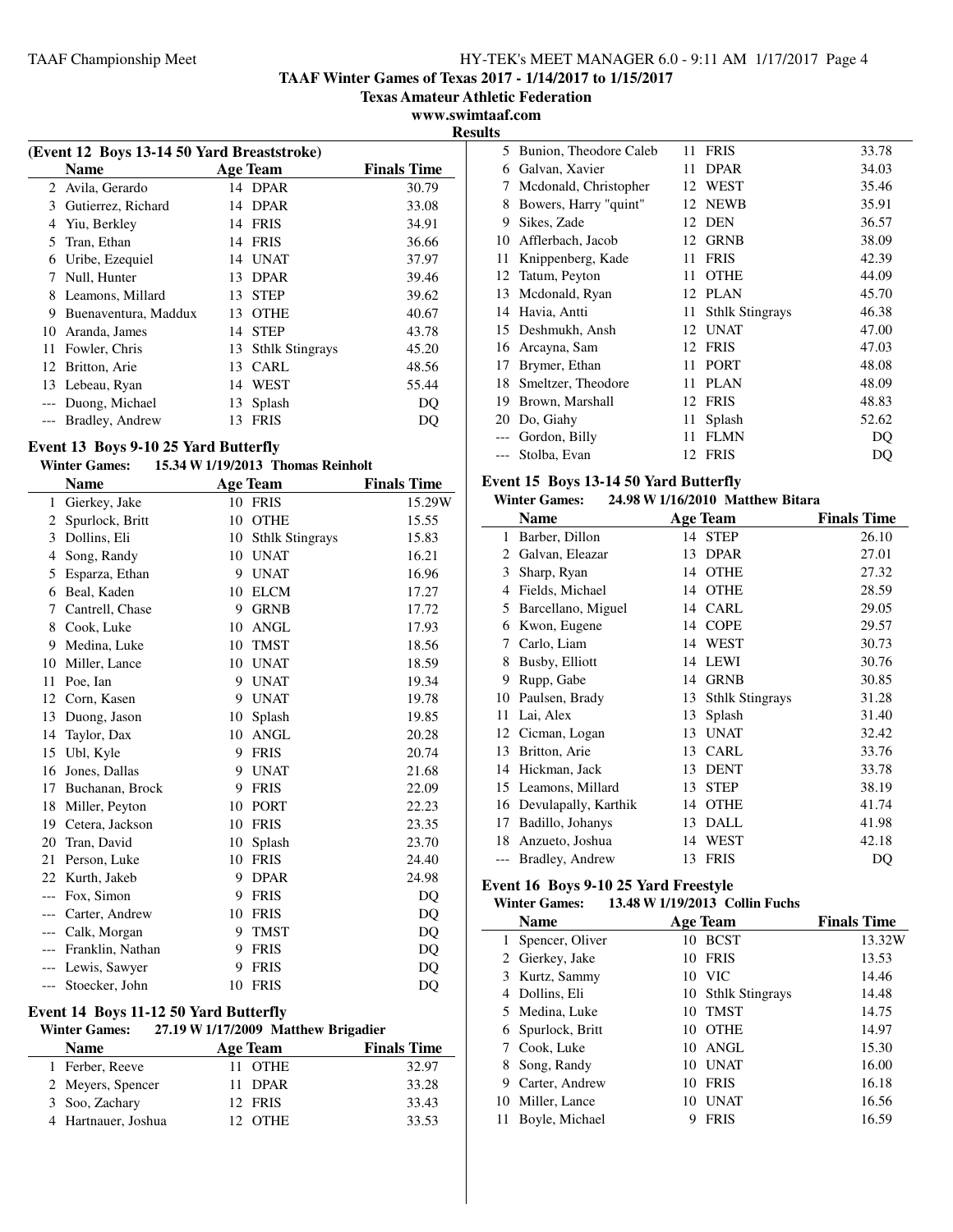Britton, Arie 13 CARL 30.20

**TAAF Winter Games of Texas 2017 - 1/14/2017 to 1/15/2017**

**Texas Amateur Athletic Federation**

### **www.swimtaaf.com**

**Results**

|       | (Event 16 Boys 9-10 25 Yard Freestyle) |                             |                    |                                       |                                  |                    |
|-------|----------------------------------------|-----------------------------|--------------------|---------------------------------------|----------------------------------|--------------------|
|       | <b>Name</b>                            | <b>Age Team</b>             | <b>Finals Time</b> | Event 17 Boys 11-12 50 Yard Freestyle |                                  |                    |
|       | *12 Owens, Kurt                        | 10 FRIS                     | 16.71              | <b>Winter Games:</b><br><b>Name</b>   | 25.29 W 1/19/2008 Matthew Bitara | <b>Finals Time</b> |
|       | *12 Duong, Jason                       | 10 Splash                   | 16.71              |                                       | <b>Age Team</b>                  |                    |
|       | 14 Poe, Ian                            | <b>UNAT</b><br>9            | 17.59              | 1 Sharer, Jason                       | 12 WOOD                          | 28.82              |
|       | *15 Hartnauer, Isaac                   | <b>OTHE</b><br>9            | 17.73              | 2 Kelley, Jake                        | 12 PLAN                          | 29.32              |
| $*15$ | Stahl, Christian                       | 10 OTHE                     | 17.73              | 3 Morales, Joseph                     | 11 DENT                          | 31.22              |
| $*17$ | Barnes, Burt                           | <b>NEWB</b><br>9            | 17.85              | 4 Carone, Cannon                      | 12 FRIS                          | 31.63              |
| $*17$ | Farley, Jayden                         | DEN<br>10                   | 17.85              | 5 Afflerbach, Jacob                   | 12 GRNB                          | 31.81              |
| 19    | Cantrell, Chase                        | <b>GRNB</b><br>9            | 17.89              | Wille, Rickie<br>6                    | 12 PLAN                          | 32.24              |
| 20    | Ubl, Kyle                              | <b>FRIS</b><br>9            | 18.15              | Bunion, Theodore Caleb<br>7           | 11 FRIS                          | 32.38              |
|       | 21 Pittman, Parker                     | FRIS<br>9                   | 18.17              | Narayan, Ajay<br>8                    | 11 FRIS                          | 32.42              |
|       | 22 Lewis, Sawyer                       | <b>FRIS</b><br>9            | 18.22              | Knippenberg, Kade<br>9                | 11 FRIS                          | 32.78              |
|       | 23 Eikenhorst, Logan                   | 10 GRNB                     | 18.24              | 10 Busby, Allan                       | 12 LEWI                          | 33.42              |
| 24    | Taylor, Dax                            | 10 ANGL                     | 18.34              | Tatum, Peyton<br>11                   | 11 OTHE                          | 33.44              |
|       | 25 Perkins, Nicholas                   | <b>FRIS</b><br>9            | 18.35              | Shuttlesworth, Gavin<br>12            | 11 Makos                         | 33.64              |
|       | 26 Frazier, Grant                      | 10 UNAT                     | 18.37              | Gordon, Billy<br>13                   | 11 FLMN                          | 34.47              |
|       | 27 Rodriguez, Kaeden                   | <b>OTHE</b><br>9            | 18.45              | 14 Arcayna, Sam                       | 12 FRIS                          | 34.83              |
| 28    | Degraaf, Dalton                        | 9 FLMN                      | 18.58              | 15 Brooks, Matthew                    | 12 BCST                          | 35.45              |
| 29    | Richards, Landen                       | 10 WEAT                     | 18.65              | 16 May, Kole                          | 11 FRIS                          | 36.72              |
|       | 30 Buchanan, Brock                     | 9 FRIS                      | 18.70              | 17 Winkler, Wesley                    | 11 UNAT                          | 37.49              |
|       | 31 Miller, Peyton                      | 10 PORT                     | 19.23              | 18<br>Brymer, Ethan                   | 11 PORT                          | 37.79              |
|       | 32 Michna, Joseph                      | 10 DPAR                     | 19.67              | 19<br>Theiler, Conner                 | 11 DPAR                          | 37.93              |
| 33    | Scott, Vincent                         | 9 PLAN                      | 19.70              | Bradley, Ryan<br>20                   | 11 FRIS                          | 38.73              |
| 34    | Mikic, Aleksandar                      | Splash<br>9                 | 19.84              | Oestreich, Kaleb<br>21                | 11 UNAT                          | 39.09              |
| 35    | Thorpe, Seth                           | 10 DEN                      | 19.87              | 22 Shkolnikov, Maximillian            | 11 FRIS                          | 40.04              |
|       | 36 Amerson, Keenan                     | 10 PLAN                     | 19.89              | 23 Fisher, Jayden                     | 11 ALLE                          | 41.31              |
|       |                                        | <b>DENT</b><br>9            | 19.94              | 24 Cheong, Alex                       | 12 FRIS                          | 41.49              |
| 38    | 37 Mielke, Aengus<br>George, Jackson   | 10 ANGL                     | 19.96              | 25 Stolba, Evan                       | 12 FRIS                          | 41.73              |
| 39    | Gonzalez, Noah                         |                             | 20.07              | 26 Smeltzer, Theodore                 | 11 PLAN                          | 41.93              |
|       |                                        | Splash<br>9                 |                    | 27 Huber, Luke                        | 11 OTHE                          | 44.97              |
| 40    | Stoecker, John                         | 10 FRIS                     | 20.38              | 28 Gonzalez, Noah                     | 11 WEST                          | 49.05              |
| 41    | Price, Austin                          | 9 FRIS                      | 20.55              | 29 Do, Giahy                          | 11 Splash                        | 50.43              |
| 42    | Lowry, Christian                       | 10 FRIS                     | 20.72              | 30 Ballent, Porter                    | 11 UNAT                          | 55.44              |
| 43    | Stipanovic, Ted                        | 10 PLAN                     | 20.78              |                                       |                                  |                    |
| 44    | Sones, Paul Ryan                       | <b>BCST</b><br>9            | 20.84              | Event 18 Boys 13-14 50 Yard Freestyle |                                  |                    |
| 45    | Magosi, Leago                          | 10 FRIS                     | 20.85              | <b>Winter Games:</b>                  | 22.75 W 1/16/2010 Liam Garrott   |                    |
| 46    | Cetera, Jackson                        | 10 FRIS                     | 21.26              | <b>Name</b>                           | <b>Age Team</b>                  | <b>Finals Time</b> |
|       | 47 Poddar, Darsh                       | 9 FRIS                      | 21.82              | 1 Barber, Dillon                      | 14 STEP                          | 24.48              |
|       | 48 Devulapally, Rohit                  | 10 OTHE                     | 22.18              | 2 Avila, Gerardo                      | 14 DPAR                          | 24.52              |
| 49    | Graham, Jacob                          | 9 FRIS                      | 22.36              | 3 Barcellano, Miguel                  | 14 CARL                          | 25.82              |
|       | 50 Ballent, Palmer                     | UNAT<br>8                   | 22.60              | 4 Sharp, Ryan                         | 14 OTHE                          | 25.95              |
| 51    | Tate, Parker                           | <b>FRIS</b><br>9            | 22.82              | 5 Ursini, Milo                        | 14 UNA                           | 26.41              |
| 52    | Tran, David                            | 10 Splash                   | 22.86              | Oster, Davis<br>6                     | 13 OTHE                          | 26.85              |
| 53    | Hulsey, Corbin                         | <b>GRNB</b><br>9.           | 23.70              | 7 Medina, Art                         | 14 TMST                          | 27.05              |
| 54    | Setty, Samarth                         | FRIS<br>9                   | 23.79              | 8 Cicman, Logan                       | 13 UNAT                          | 27.50              |
| 55    | Gaines, Tranden                        | 10 LANC                     | 24.06              | Sanmiguel, Jesus<br>9                 | 13 DALL                          | 27.89              |
| 56    | Fox, Simon                             | 9 FRIS                      | 24.17              | 10 Carlo, Liam                        | 14 WEST                          | 28.02              |
|       | 57 Agarwal, Aryan                      | 9<br><b>Sthlk Stingrays</b> | 26.63              | 11 Hickman, Jack                      | 13 DENT                          | 28.09              |
| 58    | Rodriguez, Jesus Jr                    | 9 LANC                      | 27.55              | 12 Paulsen, Brady                     | 13 Sthlk Stingrays               | 28.50              |
|       | 59 Iyer, Arjun                         | 9 UA Eagles                 | 28.16              | 13 Lai, Alex                          | 13 Splash                        | 28.75              |
|       | 60 Stolinski, Owen                     | 9 NEWB                      | 28.89              | 14 Tran, Ethan                        | 14 FRIS                          | 28.99              |
|       | 61 Baum, Silas                         | 10 LANC                     | 29.31              | 15 Duong, Michael                     | 13 Splash                        | 29.67              |
|       |                                        |                             |                    | 16 Eikenhorst, Patrick                | 14 GRNB                          | 30.08              |
|       |                                        |                             |                    | 17 Yiu, Berkley                       | 14 FRIS                          | 30.11              |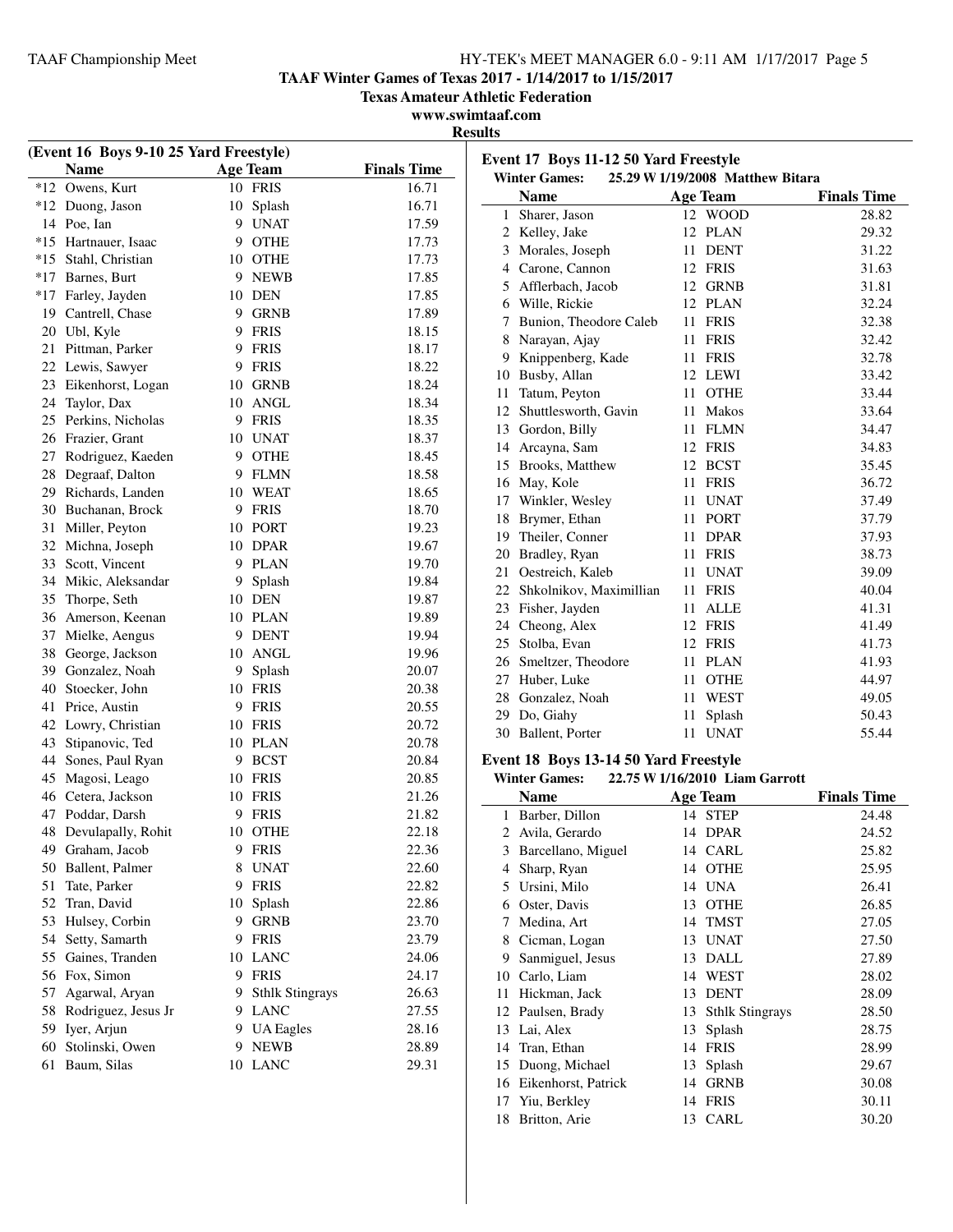**TAAF Winter Games of Texas 2017 - 1/14/2017 to 1/15/2017**

**Texas Amateur Athletic Federation**

### **www.swimtaaf.com**

j.

**Results**

| (Event 18 Boys 13-14 50 Yard Freestyle) |    |                    |                    |
|-----------------------------------------|----|--------------------|--------------------|
| <b>Name</b>                             |    | <b>Age Team</b>    | <b>Finals Time</b> |
| 19 Leamons, Millard                     |    | 13 STEP            | 31.99              |
| 20 Bradley, Andrew                      |    | 13 FRIS            | 36.25              |
| 21 Devulapally, Karthik                 | 14 | OTHE               | 36.44              |
| 22 Molo, Gabriel                        | 13 | WEST               | 36.56              |
| 23 Badillo, Johanys                     |    | $13$ DALL          | 37.78              |
| 24 Fowler, Chris                        |    | 13 Sthlk Stingrays | 38.20              |
| 25 Aranda, James                        | 14 | <b>STEP</b>        | 40.26              |
| 26 Burkart, Orion                       |    | WEST               | 41.04              |
| 27 Lucio, Uriel                         | 13 | DALL               | 56.53              |

### **Event 19 Boys 9-10 100 Yard IM**

**Winter Games: 1:14.21 W1/19/2008 Chase Garrott**

|       | Name                  |    | <b>Age Team</b> | <b>Finals Time</b> |
|-------|-----------------------|----|-----------------|--------------------|
| 1     | Spencer, Oliver       | 10 | <b>BCST</b>     | 1:21.40            |
| 2     | Suarez, David         | 9  | <b>DEN</b>      | 1:29.96            |
| 3     | Esparza, Ethan        | 9  | <b>UNAT</b>     | 1:32.77            |
| 4     | Kurtz, Sammy          | 10 | <b>VIC</b>      | 1:33.47            |
| 5     | Spurlock, Britt       | 10 | <b>OTHE</b>     | 1:33.67            |
| 6     | Hunsucker, Heath      | 10 | <b>PLAN</b>     | 1:35.08            |
| 7     | Buenaventura, Braxton | 10 | <b>OTHE</b>     | 1:35.13            |
| 8     | Lacy, Luke            | 9  | <b>FRIS</b>     | 1:38.16            |
| 9     | Brown, Nicholas       | 10 | <b>DPAR</b>     | 1:39.86            |
| 10    | Boyle, Michael        | 9  | <b>FRIS</b>     | 1:42.17            |
| 11    | Carter, Andrew        | 10 | <b>FRIS</b>     | 1:42.90            |
| 12    | Calk, Morgan          | 9  | TMST            | 1:43.02            |
| 13    | Smith, Dylan          | 9  | <b>FLMN</b>     | 1:51.58            |
| 14    | Person, Luke          | 10 | <b>FRIS</b>     | 1:52.44            |
| 15    | Florer, Zachary       | 9  | <b>GTSA</b>     | 1:58.11            |
| 16    | Pittman, Parker       | 9  | <b>FRIS</b>     | 1:58.35            |
| 17    | Weiss, Kathen         | 9  | <b>ANGL</b>     | 2:07.67            |
| 18    | Price, Austin         | 9  | <b>FRIS</b>     | 2:22.68            |
|       | Fralic, Judah         | 10 | <b>UNA</b>      | DQ                 |
|       | Gonzales, Jay         | 10 | <b>FRIS</b>     | DQ                 |
| $---$ | Cantrell, Chase       | 9  | <b>GRNB</b>     | DQ                 |

### **Event 20 Boys 11-12 100 Yard IM**

### **Winter Games: 1:04.68 W1/16/2010 Chase Garrott**

|    | <b>Name</b>           |     | <b>Age Team</b> | <b>Finals Time</b> |
|----|-----------------------|-----|-----------------|--------------------|
| 1  | Ferber, Reeve         | 11  | <b>OTHE</b>     | 1:14.03            |
| 2  | Meyers, Spencer       | 11  | <b>DPAR</b>     | 1:14.70            |
| 3  | Soo, Zachary          | 12  | <b>FRIS</b>     | 1:16.95            |
| 4  | Sharer, Jason         | 12  | <b>WOOD</b>     | 1:17.37            |
| 5  | Galvan, Xavier        | 11  | <b>DPAR</b>     | 1:19.89            |
| 6  | Brown, Harrison       |     | 12 DPAR         | 1:20.82            |
| 7  | Beeghley, Lance       | 11  | <b>NEWB</b>     | 1:20.89            |
| 8  | Tercero, Benjamin     | 11  | <b>DPAR</b>     | 1:20.93            |
| 9  | Mcdonald, Christopher | 12  | WEST            | 1:22.42            |
| 10 | Sikes, Zade           | 12  | DEN             | 1:22.81            |
| 11 | Deshmukh, Ansh        | 12. | UNAT            | 1:25.33            |
| 12 | Brown, Marshall       | 12  | <b>FRIS</b>     | 1:26.76            |
| 13 | Arcayna, Sam          | 12  | <b>FRIS</b>     | 1:26.92            |
| 14 | Gulledge, Travis      | 11  | <b>FRIS</b>     | 1:29.03            |
| 15 | May, Kole             | 11  | <b>FRIS</b>     | 1:31.82            |
| 16 | Solisz, Ryan          | 12  | <b>GRNB</b>     | 1:31.87            |

| . . |                           |                    |         |
|-----|---------------------------|--------------------|---------|
|     | 17 Havia, Antti           | 11 Sthlk Stingrays | 1:32.08 |
|     | 18 Sharma, Sanyam         | 11 UNAT            | 1:34.42 |
|     | 19 Mcdonald, Ryan         | 12 PLAN            | 1:36.82 |
|     | --- Brooks, Matthew       | 12 BCST            | DO      |
|     | --- Bowers, Harry "quint" | 12 NEWB            | DO      |

### **Event 21 Boys 13-14 100 Yard IM**

### **Winter Games: 57.04 W1/16/2010 Matthew Bitara**

|                             | <b>Name</b>             | <b>Age Team</b>   | <b>Finals Time</b> |
|-----------------------------|-------------------------|-------------------|--------------------|
| 1                           | Avila, Gerardo          | 14 DPAR           | 1:03.66            |
| $\mathcal{D}_{\mathcal{L}}$ | Michna, Brandon         | <b>DPAR</b><br>13 | 1:03.88            |
| 3                           | Mackebon, Will          | 13 LJST           | 1:07.37            |
| 4                           | Busby, Elliott          | LEWI<br>14        | 1:08.77            |
| 5.                          | Oster, Davis            | <b>OTHE</b><br>13 | 1:08.81            |
| 6                           | Rupp, Gabe              | <b>GRNB</b><br>14 | 1:11.62            |
| 7                           | Sanmiguel, Jesus        | 13 DALL           | 1:12.89            |
| 8                           | Medina, Art             | 14 TMST           | 1:13.30            |
| 9                           | Kwon, Eugene            | <b>COPE</b><br>14 | 1:13.35            |
| 10                          | Uribe, Ezequiel         | <b>UNAT</b><br>14 | 1:15.62            |
| 11                          | Buenaventura, Maddux    | <b>OTHE</b><br>13 | 1:17.46            |
|                             | 12 Yiu, Berkley         | <b>FRIS</b><br>14 | 1:17.83            |
| 13                          | Lai, Alex               | Splash<br>13      | 1:18.33            |
| 14                          | Hoffmann, Aidan         | <b>DENT</b><br>13 | 1:22.78            |
|                             | 15 Devulapally, Karthik | <b>OTHE</b><br>14 | 1:36.36            |
| 16                          | Anzueto, Joshua         | WEST<br>14        | 1:41.61            |

### **Event 22 Boys 13-14 200 Yard Freestyle**

### **Winter Games: 2:02.36 W1/17/2009 Fernando Zambrano**

| <b>Name</b>          |    | <b>Age Team</b> | <b>Finals Time</b> |
|----------------------|----|-----------------|--------------------|
| 1 Galvan, Eleazar    |    | 13 DPAR         | 2:01.15W           |
| 2 Fields, Michael    |    | 14 OTHE         | 2:01.55W           |
| 3 Gutierrez, Richard |    | 14 DPAR         | 2:05.88            |
| 4 Mackebon, Will     |    | 13 LJST         | 2:07.03            |
| 5 Ursini, Milo       |    | 14 UNA          | 2:09.35            |
| 6 Kwon, Eugene       |    | 14 COPE         | 2:10.26            |
| 7 Tijerina, Ryan     | 13 | <b>UNAT</b>     | 2:47.20            |
| 8 Hoffmann, Aidan    | 13 | <b>DENT</b>     | 2:50.60            |
| Lebeau, Ryan         | 14 | <b>WEST</b>     | 3:06.77            |

### **Event 23 Boys 9-10 100 Yard Freestyle Relay Winter Games: 1:00.44 W1/16/2016 Fasst**

### **T Gulledge, K Knippenberg, A Devillier, J Gierkey**

| Team                       | Relay                 | <b>Finals Time</b> |
|----------------------------|-----------------------|--------------------|
| <b>ELCM</b>                | A                     | 58.57W             |
| 1) Beal, Kaden 10          | 2) Dollins, Eli 10    |                    |
| 3) Kurtz, Sammy 10         | 4) Spencer, Oliver 10 |                    |
| <b>FRIS</b><br>$2^{\circ}$ | В                     | 1:03.28            |
| 1) Boyle, Michael 9        | 2) Lacy, Luke 9       |                    |
| 3) Gierkey, Jake 10        | 4) Gonzales, Jay 10   |                    |
| <b>OTHE</b><br>3           | в                     | 1:05.10            |
| 1) Arellano, Alwin 10      | 2) Esparza, Ethan 9   |                    |
| 3) Miller, Lance 10        | 4) Spurlock, Britt 10 |                    |
| <b>FRIS</b>                | $\subset$             | 1:09.62            |
| 1) Frazier, Grant 10       | 2) Owens, Kurt 10     |                    |
| 3) Pittman, Parker 9       | 4) Buchanan, Brock 9  |                    |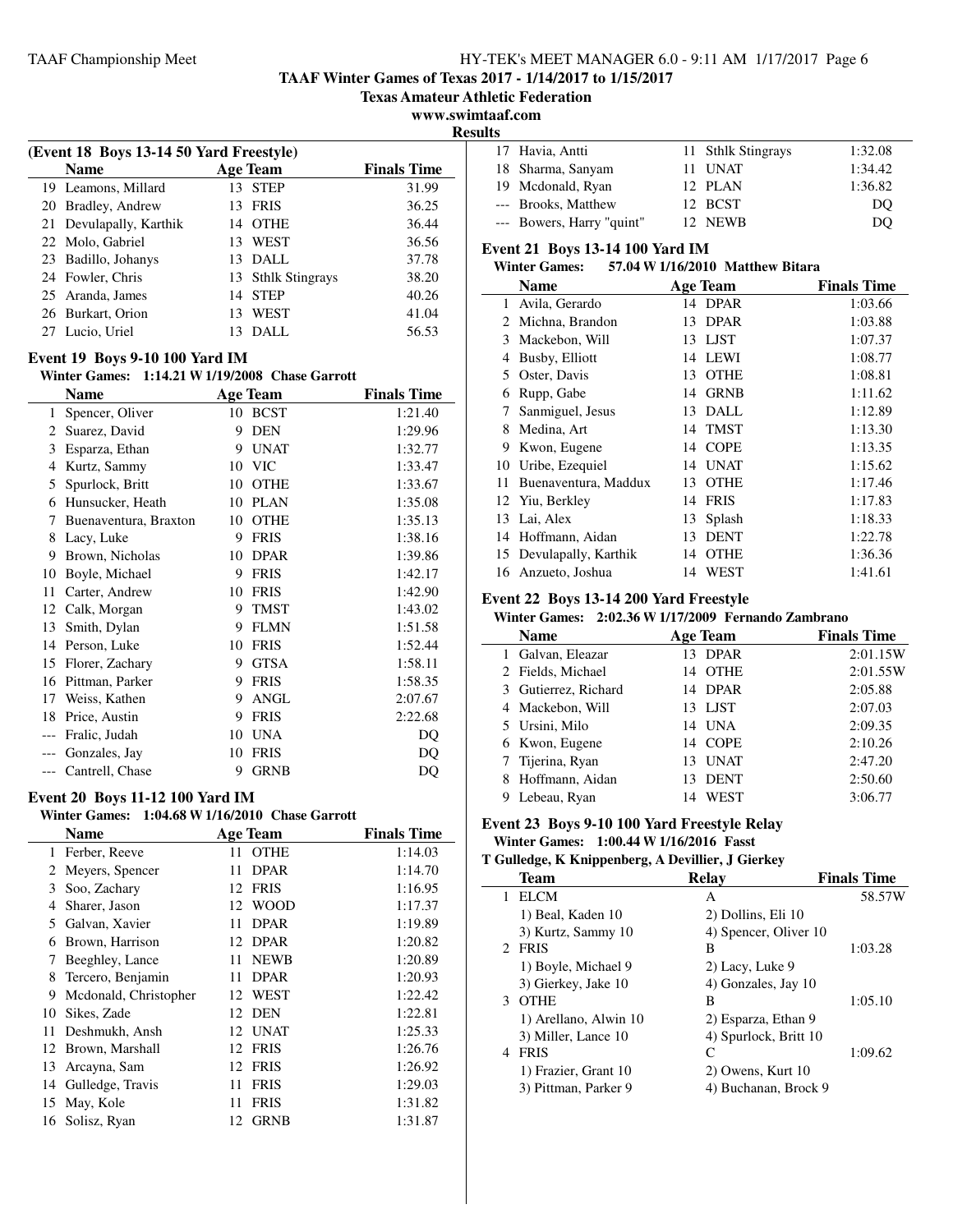**TAAF Winter Games of Texas 2017 - 1/14/2017 to 1/15/2017**

**Texas Amateur Athletic Federation**

**www.swimtaaf.com**

**Result** 

 $\overline{\phantom{a}}$ 

### **(Event 23 Boys 9-10 100 Yard Freestyle Relay) Team Relay Finals Time** 5 FRIS A 1:12.67 1) Carter, Andrew 10 2) Kwan, Aidan 10<br>3) Tate, Parker 9 4) Ubl, Kyle 9 3) Tate, Parker 9 6 ANGL A 1:13.02 1) Cook, Luke 10 2) George, Jackson 10 3) Taylor, Dax 10 4) Weiss, Kathen 9 7 FRIS D 1:23.88 1) Franklin, Nathan 9 2) Price, Austin 9 3) Graham, Jacob 9 4) Perkins, Nicholas 9

### **Event 24 Boys 11-12 200 Yard Freestyle Relay Winter Games: 1:51.10 W1/18/2014 Una**

### **C Williams, S Williams, J Armstrong, C Fuchs**

| <b>Team</b>                  | Relay                   | <b>Finals Time</b> |
|------------------------------|-------------------------|--------------------|
| <b>FRIS</b>                  | C                       | 2:06.26            |
| 1) Soo, Zachary 12           | 2) Narayan, Ajay 11     |                    |
| 3) Bunion, Theodore Caleb 11 | 4) Carone, Cannon 12    |                    |
| 2 DPAR                       | A                       | 2:07.20            |
| 1) Brown, Harrison 12        | 2) Galvan, Xavier 11    |                    |
| 3) Meyers, Spencer 11        | 4) Tercero, Benjamin 11 |                    |
| 3 FRIS                       | В                       | 2:19.17            |
| 1) Gulledge, Travis 11       | 2) Hammons, Zachary 11  |                    |
| 3) Sharma, Sanyam 11         | 4) Knippenberg, Kade 11 |                    |
| <b>FRIS</b><br>4             | A                       | 2:24.47            |
| 1) Arcayna, Sam 12           | 2) Brown, Marshall 12   |                    |
| 3) May, Kole 11              | 4) Stolba, Evan 12      |                    |

# **Event 25 Boys 13-14 200 Yard Freestyle Relay Winter Games: 1:40.78 W1/17/2009 Huntsville**

### **M Bitara, C Slaven, F Zambrano**

|   | Team                        | Relay                 | <b>Finals Time</b> |
|---|-----------------------------|-----------------------|--------------------|
|   | <b>DPAR</b>                 | A                     | 1:43.63            |
|   | 1) Avila, Gerardo 14        | 2) Galvan, Eleazar 13 |                    |
|   | 3) Gutierrez, Richard 14    | 4) Michna, Brandon 13 |                    |
|   | 2 OTHE                      | A                     | 1:48.75            |
|   | 1) Buenaventura, Narciso 13 | 2) Fields, Michael 14 |                    |
|   | 3) Oster, Davis 13          | 4) Sharp, Ryan 14     |                    |
|   | 3 Sthlk Stingrays           | A                     | 2:24.07            |
|   | 1) Paulsen, Brady 13        | 2) Havia, Antti 11    |                    |
|   | 3) Fowler, Chris 13         | 4) Tatum, Peyton 11   |                    |
| 4 | <b>WEST</b>                 | A                     | 2:25.65            |
|   | 1) Anzueto, Joshua 14       | 2) Burkart, Orion 13  |                    |
|   | 3) Carlo, Liam 14           | 4) Molo, Gabriel 13   |                    |

# **Event 26 Girls 9-10 100 Yard Medley Relay**

#### **Winter Games: 1:05.15 W1/16/2016 Deer Park C Hanson, M Battistic, M Murray, E Burke**

| C Hanson, M Batusuc, M Murray, E Burke |                   |                                                                          |  |  |  |
|----------------------------------------|-------------------|--------------------------------------------------------------------------|--|--|--|
| Team                                   | Relay             | <b>Finals Time</b>                                                       |  |  |  |
| UNA                                    | А                 | 1:06.14                                                                  |  |  |  |
| 1) Backus, Lucy 9                      |                   |                                                                          |  |  |  |
| 3) Maskey, Niva 10                     | 4) Tran, Alina 10 |                                                                          |  |  |  |
| 2 DPAR                                 | А                 | 1:07.60                                                                  |  |  |  |
| 1) Battistic, Mia 10                   |                   |                                                                          |  |  |  |
| 3) Master, Serenity 9                  |                   |                                                                          |  |  |  |
|                                        |                   | 2) Garritson, Ellen 10<br>2) Gutierrez, Riley 9<br>4) Murray, Madison 10 |  |  |  |

| ts |                         |                         |         |
|----|-------------------------|-------------------------|---------|
| 3  | <b>FRIS</b>             | A                       | 1:18.04 |
|    | 1) Gloier, Cameron 9    | 2) Means, Jocelyn 9     |         |
|    | 3) Santos, Casey 9      | 4) Shofran, Veronica 9  |         |
| 4  | <b>TCOL</b>             | A                       | 1:21.58 |
|    | 1) Bessonette, Jalyn 10 | 2) Black, Isabel 10     |         |
|    | 3) Chen, Karen 9        | 4) Galluci, Avery 10    |         |
| 5. | <b>Sthlk Stingrays</b>  | A                       | 1:27.05 |
|    | 1) Anderson, Vivian 10  | 2) Sandlin, Remi 9      |         |
|    | 3) Tearman, Maddie 10   | 4) Agarwal, Ananya 10   |         |
|    | 6 TCOL                  | B                       | 1:34.94 |
|    | 1) Brown, Anniston 9    | 2) Chau, Ellie 9        |         |
|    | 3) Sizemore, Danica 10  | 4) Slaughter, Savana 10 |         |
|    | <b>WEST</b>             | A                       |         |
|    | 1) Alade, Naomi 9       | 2) Cook, Julia 8        |         |
|    | 3) Eberspacher, Anna 10 | 4) Ryman, Nicole 9      |         |

### **Event 27 Girls 11-12 200 Yard Medley Relay Winter Games: 2:11.01 W1/17/2015 Dac**

### **K Goodfriend, L Loewenstein, J MILLER, R Voight**

|              | Team                          | <b>Relay</b>            | <b>Finals Time</b> |
|--------------|-------------------------------|-------------------------|--------------------|
| $\mathbf{1}$ | <b>OTHE</b>                   | A                       | 2:05.87W           |
|              | 1) Edmonds, Callie 12         | 2) Gambrel, Sarah 11    |                    |
|              | 3) Reese, Laura 11            | 4) Tran, Minnie 11      |                    |
| 2            | <b>DPAR</b>                   | В                       | 2:11.61            |
|              | 1) Higginbotham, Katherine 12 | 2) Burke, Ellie 11      |                    |
|              | 3) Lee, Robyn 12              | 4) Ramos, Miranda 12    |                    |
| 3            | <b>DPAR</b>                   | A                       | 2:16.52            |
|              | 1) Lopez, Catalina 12         | 2) Niego, Marla 12      |                    |
|              | 3) Winters, Tinley 11         | 4) Zuniga, Reyna 11     |                    |
|              | 4 Sthlk Stingrays             | А                       | 2:19.13            |
|              | 1) Dollins, Whitney 12        | 2) Burgar, Chloe 12     |                    |
|              | 3) Repsky, Sierra 12          | 4) Scott, Jordan 12     |                    |
|              | 5 FRIS                        | A                       | 2:20.56            |
|              | 1) Oushalkas, Maria 11        | 2) Reeves, Livi 10      |                    |
|              | 3) Sennett, Jasmine 11        | 4) Wang, Elise 11       |                    |
|              | 6 ANGL                        | B                       | 2:25.05            |
| 7            | <b>FRIS</b>                   | B                       | 2:25.66            |
|              | 1) Frazier, Morgan 11         | 2) Nair, Shreeya 12     |                    |
|              | 3) Mather, Hannah 12          | 4) Shofran, Dorothy 11  |                    |
| 8            | FRIS                          | C                       | 2:28.44            |
|              | 1) Gonzales, Paige 12         | 2) Perry, Laney 12      |                    |
|              | 3) Varney, Maycee 12          | 4) Trojano, Julia 11    |                    |
| 9            | <b>TCOL</b>                   | A                       | 2:28.61            |
|              | 1) Carlson, Alizay 10         | 2) Dillard, Kristen 11  |                    |
|              | 3) Du, Amber 12               | 4) Gerard, Allison 12   |                    |
| 10           | <b>ANGL</b>                   | A                       | 2:33.35            |
|              | 1) Hill, Addison 11           | 2) Lindsey, Kyla 12     |                    |
|              | 3) Ryan, Alyssa 12            | 4) Vrazel, Elizabeth 12 |                    |
| 11           | <b>GRNB</b>                   | A                       | 2:43.71            |
|              | 1) Fox, Tessa 11              | 2) Jones, Madison 12    |                    |
|              | 3) Kirkland, Kaylee 11        | 4) Mercer, Sabrina 12   |                    |
| 12           | <b>FRIS</b>                   | D                       | 2:48.80            |
|              | 1) Lewis, Madelyn 12          | 2) Tate, Caitlyn 11     |                    |
|              | 3) Karapurkar, Mauli 11       | 4) Setty, Nirja 11      |                    |
|              | <b>DEN</b>                    | A                       | DQ                 |
|              | 1) Gliesing, Kelsey 30        | 2) Haskett, Ariel 19    |                    |
|              | 3) Riedl, Barbara 70          | 4) Smith, Dori 42       |                    |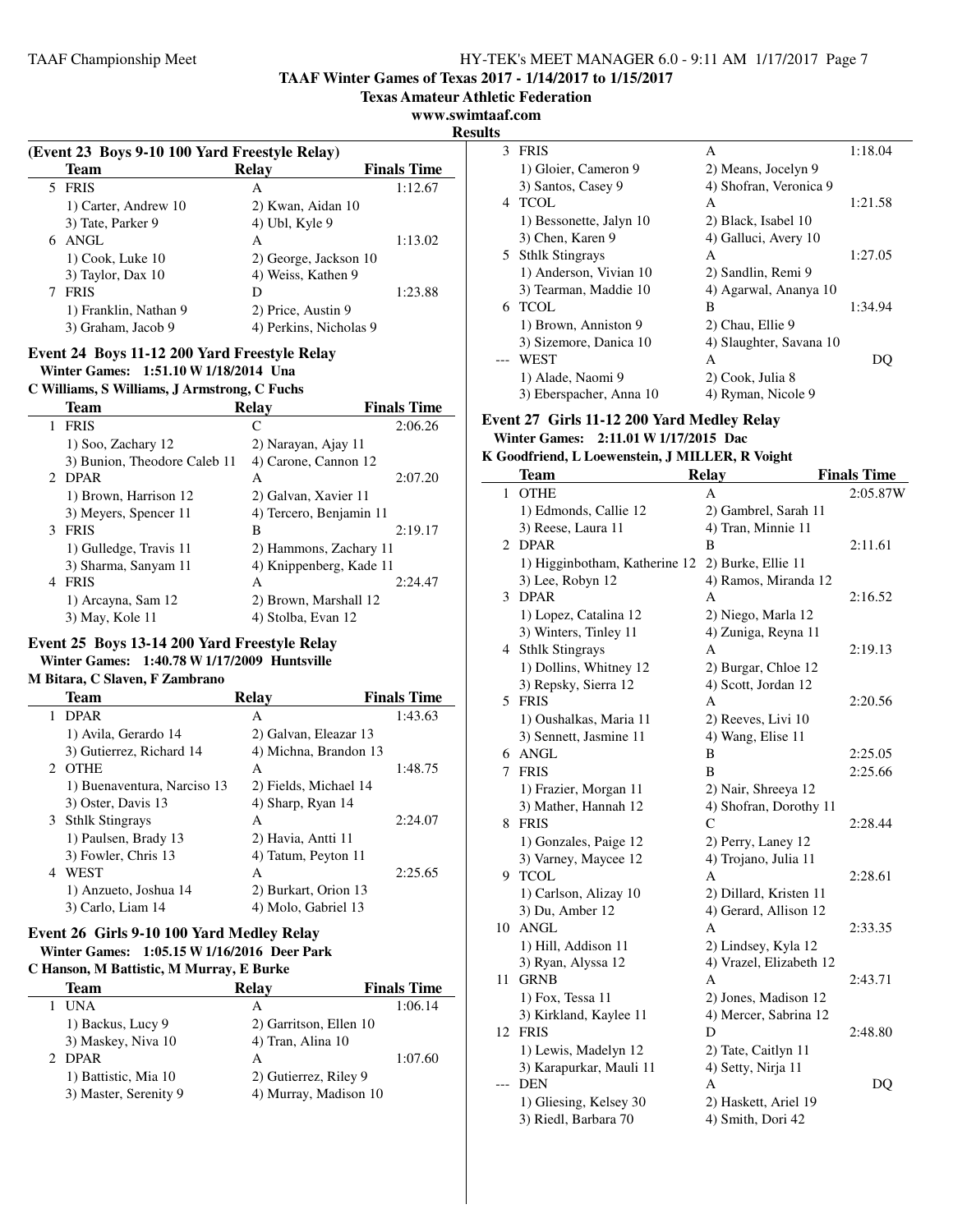**TAAF Winter Games of Texas 2017 - 1/14/2017 to 1/15/2017**

**Texas Amateur Athletic Federation**

**www.swimtaaf.com**

**Results**

| (Event 27 Girls 11-12 200 Yard Medley Relay) |                         |                    |  |  |  |  |
|----------------------------------------------|-------------------------|--------------------|--|--|--|--|
| <b>Team</b>                                  | Relav                   | <b>Finals Time</b> |  |  |  |  |
| --- Sthlk Stingrays                          |                         | DO                 |  |  |  |  |
| 1) Cherry, Brooke 11                         | 2) Aleman, Karla 12     |                    |  |  |  |  |
| 3) Ciesiolka, Maeve 11                       | 4) Dudding, Isabella 11 |                    |  |  |  |  |

### **Event 28 Girls 13-14 200 Yard Medley Relay**

**Winter Games: 1:58.57 W1/17/2015 Unattached**

### **C Jansky, J Herron, V Tran, L Rowden**

 $\overline{\phantom{a}}$ 

|              | Team                      | <b>Relay</b>                | <b>Finals Time</b> |
|--------------|---------------------------|-----------------------------|--------------------|
| $\mathbf{1}$ | <b>DPAR</b>               | A                           | 2:00.12            |
|              | 1) Perez, Alydia 14       | 2) Pierce, Morgan 14        |                    |
|              | 3) Waters, Jordyn 14      | 4) Yeguez, Erika 14         |                    |
| 2.           | <b>OTHE</b>               | A                           | 2:06.18            |
|              | 1) Gonzales, Shea 14      | 2) Hammons, Hannah 14       |                    |
|              | 3) McLean, Dakota 14      | 4) Perry, Keely 14          |                    |
| 3            | <b>ELCM</b>               | A                           | 2:09.20            |
|              | 1) Beal, Kendall 13       | 2) Gambrel, Kathryn 13      |                    |
|              | 3) Loewenstein, Leigh 13  | 4) Sanders, Summer 13       |                    |
| 4            | <b>FRIS</b>               | A                           | 2:19.89            |
|              | 1) Caspari, Abby 13       | 2) Omalley, Abigail 13      |                    |
|              | 3) Wu, Bonnie 13          | 4) Yang, Megan 14           |                    |
|              | 5 DPAR                    | B                           | 2:21.79            |
|              | 1) Reitenour, Danielle 13 | 2) Rodriguez, Alyssandra 13 |                    |
|              | 3) Wells, Kayla 13        | 4) Wilson, Emma 13          |                    |
|              | 6 DEN                     | A                           | 2:24.30            |
|              | 1) Finch, Brinley 14      | 2) Goodman, Hope 13         |                    |
|              | 3) Jones, Asahel 14       | 4) Michaelsen, Brenna 14    |                    |
|              | <b>LJST</b>               | A                           | DQ                 |
|              | 1) Brawner, Kori 13       | 2) Fox, Marley 14           |                    |
|              | 3) Power, Mary 14         | 4) Schmeets, Faith 14       |                    |
|              |                           |                             |                    |

### **Event 29 Girls 9-10 50 Yard Freestyle**

|    | <b>Winter Games:</b> |    | 29.28 W 1/19/2008 Destiny M Nelson |                    |
|----|----------------------|----|------------------------------------|--------------------|
|    | <b>Name</b>          |    | <b>Age Team</b>                    | <b>Finals Time</b> |
| 1  | Murray, Madison      |    | 10 DPAR                            | 29.00W             |
| 2  | Tran, Alina          | 10 | <b>UNA</b>                         | 30.32              |
| 3  | Loe, Anna            | 10 | <b>OTHE</b>                        | 30.48              |
| 4  | Battistic, Mia       | 10 | <b>DPAR</b>                        | 31.64              |
| 5  | Maskey, Niva         | 10 | KELL                               | 32.08              |
| 6  | Cotton, Clara        | 10 | <b>OTHE</b>                        | 32.82              |
| 7  | Oushalkas, Izabella  | 9  | <b>FRIS</b>                        | 32.91              |
| 8  | Gonzalez, Mia        | 10 | <b>UNAT</b>                        | 33.06              |
| 9  | Suarez, Camila       | 10 | <b>DEN</b>                         | 33.18              |
| 10 | Stermer, Teagan      | 10 | CARL                               | 33.97              |
| 11 | Santos, Casey        | 9  | <b>FRIS</b>                        | 34.74              |
| 12 | Naomi, Alade         | 9  | <b>BB</b>                          | 34.87              |
| 13 | Ryman, Nicole        | 9  | <b>BCST</b>                        | 35.78              |
| 14 | Tearman, Maddie      | 10 | <b>Sthlk Stingrays</b>             | 35.80              |
| 15 | Mahat, Sunisha       | 9  | Splash                             | 35.87              |
| 16 | Scheurich, Erika     | 10 | <b>FRIS</b>                        | 36.07              |
| 17 | Eberspacher, Anna    | 10 | ANGL                               | 36.76              |
| 18 | Brooks, Annika       | 9  | <b>VIC</b>                         | 37.58              |
| 19 | Gonzalez, Daniela    | 10 | <b>UNAT</b>                        | 37.73              |
| 20 | Razo, Valentina      | 10 | DALL                               | 37.97              |
| 21 | Metzger, Nicolette   | 9  | <b>NEWB</b>                        | 38.72              |
| 22 | Means, Jocelyn       | 9  | <b>FRIS</b>                        | 39.64              |

| 23 | Rogers, Kaitlyn    | 9  | <b>UNAT</b>            | 39.80   |
|----|--------------------|----|------------------------|---------|
| 24 | DeLaHoz, Mia Grace | 10 | <b>Sthlk Stingrays</b> | 40.24   |
| 25 | Humensky, Kaylie   | 10 | PLAN                   | 41.37   |
| 26 | Jang, Hyunjeong    | 9  | <b>FRIS</b>            | 42.62   |
| 27 | Sarath, Sahana     | 9  | <b>UNAT</b>            | 42.88   |
| 28 | Taff, Hana         | 10 | <b>FRIS</b>            | 43.15   |
| 29 | Agarwal, Ananya    | 10 | <b>Sthlk Stingrays</b> | 43.34   |
| 30 | Bowers, Elizabeth  | 10 | <b>NEWB</b>            | 43.61   |
| 31 | Garcia, Nelli      | 10 | <b>DEN</b>             | 43.99   |
| 32 | Kurtz, Katie       | 9  | <b>VIC</b>             | 46.02   |
| 33 | Slaughter, Savana  | 10 | <b>TCOL</b>            | 46.52   |
| 34 | Mcdonald, Crystal  | 10 | DEN                    | 47.68   |
| 35 | Galvan, Abigail    | 9  | DALL                   | 53.70   |
| 36 | Phillips, Madison  | 10 | Splash                 | 55.38   |
| 37 | Wolff, Gracie      | 10 | <b>DEN</b>             | 55.58   |
| 38 | Buendia, Alison    | 9  | <b>FRIS</b>            | 57.03   |
| 39 | Cotton, Clara      | 10 | <b>UNAT</b>            | 58.30   |
| 40 | Gajakosh, Shreya   | 10 | <b>PLAN</b>            | 1:04.50 |
|    | Holder, Eve        | 9  | <b>NEWB</b>            | DQ      |

# **Event 30 Girls 11-12 100 Yard Freestyle**

### **Winter Games: 59.46 W1/14/2012 Carolyn Johnston**

|    | <b>Name</b>                 |                 | <b>Age Team</b>        | <b>Finals Time</b> |
|----|-----------------------------|-----------------|------------------------|--------------------|
| 1  | Tran, Minnie                | 11              | <b>LJST</b>            | 58.81W             |
|    | 2 Higginbotham, Katherine   | 12              | <b>DPAR</b>            | 1:00.44            |
|    | 3 Lee, Robyn                |                 | 12 DPAR                | 1:01.21            |
|    | 4 Belot, Trinity            |                 | 12 UNAT                | 1:02.67            |
| 5  | Lopez, Catalina             | 12              | <b>DPAR</b>            | 1:03.57            |
| 6  | Dollins, Whitney            | 12              | <b>Sthlk Stingrays</b> | 1:07.26            |
| 7  | Burke, Ellie                | 11              | <b>DPAR</b>            | 1:07.34            |
|    | 8 Dean, Kendall             | 11.             | <b>ANGL</b>            | 1:08.30            |
|    | 9 Sennett, Jasmine          | 11              | <b>FRIS</b>            | 1:09.69            |
|    | 10 Zuniga, Reyna            | 11              | <b>DPAR</b>            | 1:09.70            |
|    | 11 Vrazel, Elizabeth        | 12              | <b>ANGL</b>            | 1:10.72            |
|    | 12 Mather, Hannah           |                 | 12 FRIS                | 1:11.52            |
|    | 13 Perry, Laney             |                 | 12 FRIS                | 1:11.71            |
|    | 14 Frazier, Morgan          | 11              | <b>FRIS</b>            | 1:12.88            |
|    | 15 Ramos, Miranda           |                 | 12 DPAR                | 1:13.19            |
|    | 16 Scott, Jordan            | 12              | <b>Sthlk Stingrays</b> | 1:13.22            |
| 17 | Jones, Avigail              | 11              | <b>DEN</b>             | 1:13.56            |
|    | 18 Bourgeois-Solomon, Sover | 12              | <b>ANGL</b>            | 1:13.73            |
|    | 19 Dillard, Kristen         | 11 <sup>1</sup> | <b>TCOL</b>            | 1:15.12            |
|    | 20 Hill, Addison            | 11              | <b>ANGL</b>            | 1:15.32            |
| 21 | Cherry, Brooke              | 11              | <b>Sthlk Stingrays</b> | 1:18.43            |
| 22 | Tippayasoontorn, Jan        | 11              | <b>PLAN</b>            | 1:19.26            |
|    | 23 Gerard, Allison          | 12              | <b>TCOL</b>            | 1:19.49            |
|    | 24 Mukherjee, Isha          |                 | 12 FRIS                | 1:19.75            |
|    | 25 Aleman, Karla            |                 | 12 Sthlk Stingrays     | 1:20.17            |
| 26 | Ryan, Alyssa                | 12              | <b>ANGL</b>            | 1:21.47            |
| 27 | Combs, Mackenzie            | 12              | <b>NEWB</b>            | 1:25.45            |
|    | 28 Daffern, Carli           | 12              | <b>TXCT</b>            | 1:27.08            |
|    | 29 Turner, Sarah            |                 | 12 DENT                | 1:28.62            |
|    | 30 Suo-anttila, Gia         |                 | 12 DENT                | 1:32.36            |
|    | 31 Dudding, Isabella        | 11              | <b>Sthlk Stingrays</b> | 1:34.06            |
|    | 32 Parrish, Gracie          | 11              | <b>OTHE</b>            | 1:37.95            |
|    | 33 Martinez, Gabriela       |                 | 12 LANC                | 2:06.35            |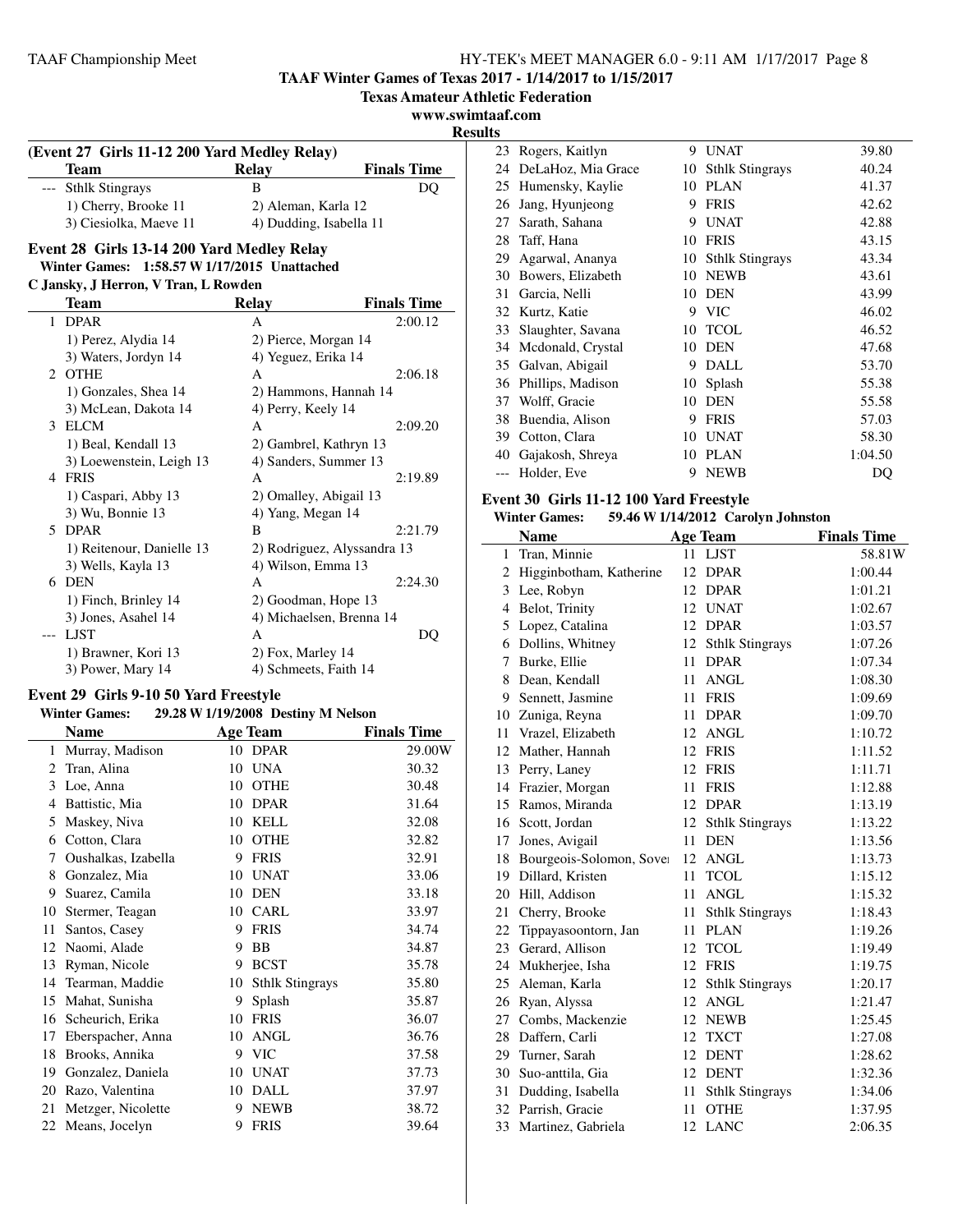**TAAF Winter Games of Texas 2017 - 1/14/2017 to 1/15/2017**

**Texas Amateur Athletic Federation**

**www.swimtaaf.com**

| .              |
|----------------|
| <b>Results</b> |

| Event 31 Girls 13-14 100 Yard Freestyle                  |                       |    |                        |                    |  |  |
|----------------------------------------------------------|-----------------------|----|------------------------|--------------------|--|--|
| 56.47 W 1/17/2009 Emily Zapinski<br><b>Winter Games:</b> |                       |    |                        |                    |  |  |
|                                                          | <b>Name</b>           |    | <b>Age Team</b>        | <b>Finals Time</b> |  |  |
| 1                                                        | Waters, Jordyn        |    | 14 DPAR                | 56.99              |  |  |
| $\overline{c}$                                           | Grigar, Valerie       | 13 | <b>WHAR</b>            | 1:00.83            |  |  |
| 3                                                        | Mclean, Dakota        | 14 | <b>FRIS</b>            | 1:01.15            |  |  |
| $\overline{4}$                                           | Perez, Alydia         | 14 | <b>DPAR</b>            | 1:01.93            |  |  |
| 5                                                        | Rodriguez, Alyssandra |    | 13 DPAR                | 1:03.42            |  |  |
| 6                                                        | Metzger, Nicole       | 13 | <b>NEWB</b>            | 1:03.94            |  |  |
| 7                                                        | Yoon, Seojin          | 13 | <b>UNAT</b>            | 1:03.95            |  |  |
| $*8$                                                     | Reitenour, Danielle   | 13 | <b>DPAR</b>            | 1:04.51            |  |  |
| $*8$                                                     | Summitt, Halle        | 13 | <b>Sthlk Stingrays</b> | 1:04.51            |  |  |
| 10                                                       | Perry, Keely          | 14 | <b>FRIS</b>            | 1:05.45            |  |  |
| 11                                                       | Gambrel, Kathryn      | 13 | <b>LJST</b>            | 1:06.16            |  |  |
| 12                                                       | Finch, Brooke         | 14 | DEN                    | 1:06.44            |  |  |
| 13                                                       | Beal, Kendall         | 13 | <b>ELCM</b>            | 1:07.81            |  |  |
| 14                                                       | Caspari, Abigail      |    | 13 FRIS                | 1:08.12            |  |  |
| 15                                                       | Fox, Marley           | 14 | <b>GRNB</b>            | 1:08.23            |  |  |
| 16                                                       | Omalley, Abigail      | 13 | <b>FRIS</b>            | 1:08.71            |  |  |
| 17                                                       | Escudero, Daynise     | 13 | <b>UNAT</b>            | 1:09.24            |  |  |
| 18                                                       | Wilson, Emma          | 13 | <b>DPAR</b>            | 1:11.09            |  |  |
| 19                                                       | Hunsucker, Breck      | 14 | <b>PLAN</b>            | 1:11.90            |  |  |
| 20                                                       | Dukes, Kellen         | 13 | <b>STHL</b>            | 1:13.59            |  |  |
| 21                                                       | Finch, Brinley        | 14 | <b>DEN</b>             | 1:13.65            |  |  |
| 22                                                       | Leslie, Emma          | 13 | <b>GRNB</b>            | 1:14.26            |  |  |
| 23                                                       | Richards, Kennady     | 14 | WEAT                   | 1:14.80            |  |  |
| 24                                                       | Fowler, Sophi         | 13 | <b>STEP</b>            | 1:15.50            |  |  |
| 25                                                       | Gibson, Megan         | 14 | <b>DENT</b>            | 1:16.77            |  |  |
| 26                                                       | Stitts, Sophie        | 13 | <b>Sthlk Stingrays</b> | 1:17.43            |  |  |
| 27                                                       | Rodriguez, Natalie    |    | 14 OTHE                | 1:28.28            |  |  |

# **Event 32 Girls 9-10 25 Yard Backstroke**

| 16.37 W 1/16/2016 Audrey Clark<br><b>Winter Games:</b> |                      |    |                        |                    |  |
|--------------------------------------------------------|----------------------|----|------------------------|--------------------|--|
|                                                        | <b>Name</b>          |    | <b>Age Team</b>        | <b>Finals Time</b> |  |
| 1                                                      | Anderson, Vivian     | 10 | <b>Sthlk Stingrays</b> | 16.39              |  |
| 2                                                      | Garritson, Ellen     | 10 | <b>UNAT</b>            | 16.81              |  |
| 3                                                      | Oushalkas, Izabella  | 9  | <b>FRIS</b>            | 17.34              |  |
| 4                                                      | Backus, Lucy         | 9  | <b>OTHE</b>            | 17.66              |  |
| $*5$                                                   | Suarez, Camila       | 10 | <b>DEN</b>             | 18.48              |  |
| $*5$                                                   | Santos, Casey        | 9  | <b>FRIS</b>            | 18.48              |  |
| 7                                                      | True, Kaitlyn        | 9  | <b>DENT</b>            | 18.78              |  |
| 8                                                      | Stermer, Teagan      | 10 | <b>CARL</b>            | 19.39              |  |
| 9                                                      | Gonzalez, Mia        | 10 | <b>UNAT</b>            | 19.87              |  |
| 10                                                     | Buenaventura, Tharyn | 10 | <b>OTHE</b>            | 20.28              |  |
| 11                                                     | Galluci, Avery       | 10 | <b>TCOL</b>            | 20.81              |  |
| 12                                                     | Woody, Eva           | 9  | <b>FRIS</b>            | 21.33              |  |
| 13                                                     | Master, Serenity     | 9  | <b>DPAR</b>            | 21.36              |  |
| 14                                                     | Reichert, Hope       | 10 | <b>NEWB</b>            | 21.65              |  |
| 15                                                     | Eberspacher, Anna    | 10 | <b>ANGL</b>            | 21.71              |  |
| 16                                                     | Humensky, Kaylie     | 10 | <b>PLAN</b>            | 21.89              |  |
| 17                                                     | Sandlin, Remi        | 9  | <b>Sthlk Stingrays</b> | 22.03              |  |
| 18                                                     | Cook, Julia          | 8  | ANGL                   | 22.09              |  |
| 19                                                     | Bowers, Elizabeth    | 10 | <b>NEWB</b>            | 22.40              |  |
| 20                                                     | Gutierrez, Riley     | 9  | <b>DPAR</b>            | 22.45              |  |
| 21                                                     | Trussell, Avery      | 10 | <b>NEWB</b>            | 22.66              |  |

| 22  | Gonzalez, Daniela   | 10 | <b>UNAT</b> | 22.77 |
|-----|---------------------|----|-------------|-------|
| 23  | Shofran, Veronica   | 9  | <b>FRIS</b> | 22.80 |
| 24  | Sizemore, Danica    | 10 | <b>TCOL</b> | 23.02 |
| 25  | Black, Isabel       | 10 | <b>TCOL</b> | 23.15 |
| 26  | Berry, Karolina     | 10 | <b>GRNB</b> | 23.55 |
| 27  | Brown, Anniston     | 9  | <b>TCOL</b> | 23.73 |
| 28  | Sharma, Shruti      | 9  | <b>DALL</b> | 23.96 |
| 29  | Gloier, Cameron     | 9  | <b>FRIS</b> | 24.18 |
| 30  | Bunner, Avery       | 9  | <b>FRIS</b> | 24.30 |
| 31  | Settyvari, Amulya   | 9  | DALL        | 25.35 |
| 32  | Slaughter, Savana   | 10 | <b>TCOL</b> | 25.38 |
| 33  | Wilkerson, Isabella | 9  | <b>DEN</b>  | 25.57 |
| 34  | Wolff, Gracie       | 10 | <b>DEN</b>  | 25.91 |
| 35  | Berry, Josefina     | 10 | <b>GRNB</b> | 25.94 |
| 36  | Kurtz, Katie        | 9  | <b>VIC</b>  | 25.95 |
| 37  | Sarath, Sahana      | 9  | <b>UNAT</b> | 26.27 |
| 38  | Buendia, Alison     | 9  | <b>FRIS</b> | 26.44 |
| 39  | Phillips, Madison   | 10 | Splash      | 26.46 |
| 40  | Galvan, Abigail     | 9  | DALL        | 27.10 |
| 41  | Lucio, Lizbeth      | 9  | <b>DALL</b> | 29.08 |
| 42  | Mcdonald, Crystal   | 10 | <b>DEN</b>  | 29.55 |
|     | Cotton, Clara       | 10 | <b>OTHE</b> | DQ    |
|     | Atlas, Brenna       | 9  | <b>FRIS</b> | DQ    |
| --- | Jang, Hyunjeong     | 9  | <b>FRIS</b> | DQ    |
|     |                     |    |             |       |

### **Event 33 Girls 11-12 50 Yard Backstroke**

### **Winter Games: 30.30 W1/16/2010 Destiny Nelson**

|       | <b>Name</b>            |    | <b>Age Team</b>        | <b>Finals Time</b> |
|-------|------------------------|----|------------------------|--------------------|
| 1     | Posada, Shelia         | 11 | <b>OTHE</b>            | 31.02              |
| 2     | Edmonds, Callie        | 12 | <b>UNA</b>             | 31.90              |
| 3     | Reese, Laura           | 11 | <b>LJST</b>            | 31.91              |
| 4     | Niego, Marla Antonette | 12 | <b>OTHE</b>            | 32.08              |
| 5     | Gambrel, Sarah         | 11 | <b>LJST</b>            | 35.85              |
| 6     | Alvarado, Celeste      | 12 | Splash                 | 36.40              |
| 7     | Nair, Shreeya          | 12 | <b>FRIS</b>            | 36.65              |
| 8     | Vrazel, Elizabeth      | 12 | <b>ANGL</b>            | 36.98              |
| 9     | Green, Emily           | 12 | <b>ANGL</b>            | 37.18              |
| 10    | Dollins, Whitney       | 12 | <b>Sthlk Stingrays</b> | 37.52              |
| 11    | Ciesiolka, Maeve       | 11 | <b>Sthlk Stingrays</b> | 37.66              |
| $*12$ | Mather, Hannah         | 12 | <b>FRIS</b>            | 37.78              |
| $*12$ | Perry, Laney           | 12 | <b>FRIS</b>            | 37.78              |
| 14    | Dean, Mylee            | 11 | <b>ANGL</b>            | 38.03              |
| 15    | Demers, Avery          | 11 | <b>Makos</b>           | 38.49              |
| 16    | Ewald, Caroline        | 11 | <b>NEWB</b>            | 38.50              |
| 17    | Frazier, Morgan        | 11 | <b>FRIS</b>            | 39.01              |
| 18    | Slimpin, Christy       | 12 | <b>NEWB</b>            | 39.15              |
| 19    | Carlson, Alizay        | 10 | <b>TCOL</b>            | 39.16              |
| 20    | Du, Amber              | 12 | <b>TCOL</b>            | 39.44              |
| 21    | Sennett, Jasmine       | 11 | <b>FRIS</b>            | 40.09              |
| 22    | Tate, Caitlyn          | 11 | <b>FRIS</b>            | 40.75              |
| 23    | Varney, Maycee         | 12 | <b>FRIS</b>            | 40.99              |
| 24    | Lindsey, Kyla          | 12 | <b>ANGL</b>            | 41.12              |
| 25    | Staiger, Alyson        | 11 | <b>UNAT</b>            | 41.75              |
| 26    | Jones, Madison         | 12 | <b>GRNB</b>            | 42.53              |
| $*27$ | Mukherjee, Isha        | 12 | <b>FRIS</b>            | 42.70              |
| $*27$ | Mercer, Sabrina        | 12 | <b>GRNB</b>            | 42.70              |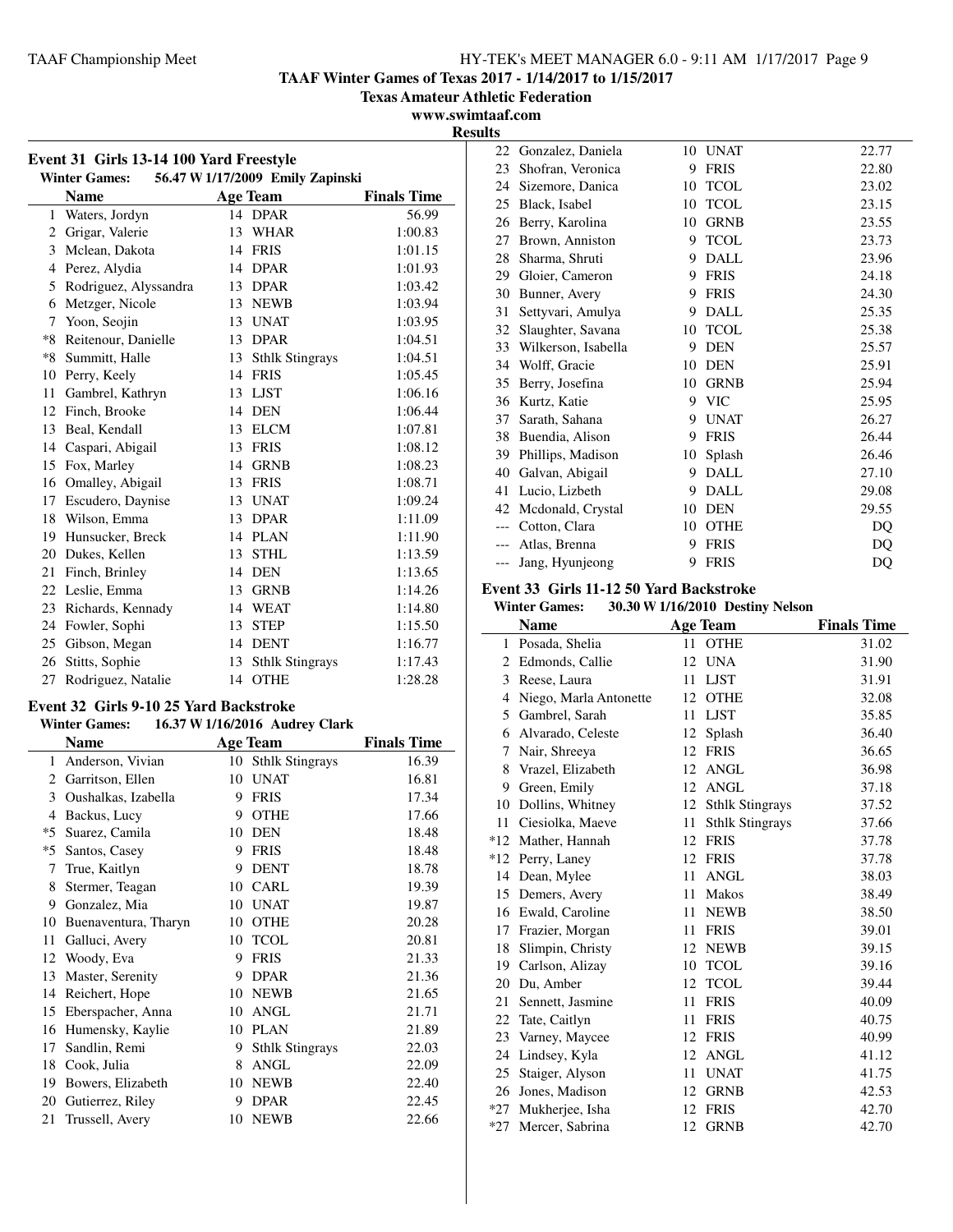**TAAF Winter Games of Texas 2017 - 1/14/2017 to 1/15/2017**

**Texas Amateur Athletic Federation**

**www.swimtaaf.com Results**

|    | (Event 33 Girls 11-12 50 Yard Backstroke) |     |                 |                    |  |  |
|----|-------------------------------------------|-----|-----------------|--------------------|--|--|
|    | Name                                      |     | <b>Age Team</b> | <b>Finals Time</b> |  |  |
| 29 | Ding, Cady                                | 11. | <b>WEST</b>     | 42.75              |  |  |
| 30 | Vaughn, Olivia                            | 11  | <b>TCOL</b>     | 44.13              |  |  |
| 31 | Mclean, Cadence                           | 11  | <b>FRIS</b>     | 44.57              |  |  |
|    | 32 Kirkland, Kaylee                       | 11. | <b>GRNB</b>     | 44.97              |  |  |
| 33 | Daffern, Carli                            |     | 12 Makos        | 45.30              |  |  |
|    | 34 Moore, Katie                           |     | 12 DEN          | 45.54              |  |  |
| 35 | Junk, Lillian                             |     | 12 UNAT         | 47.16              |  |  |
| 36 | Bankston, Sarah                           | 11. | <b>DEN</b>      | 49.66              |  |  |
| 37 | Myslak, Emilia                            | 11  | <b>FRIS</b>     | 51.15              |  |  |
| 38 | Sati, Diya                                |     | 11 UA Eagles    | 52.42              |  |  |
| 39 | Lawler, Isabel                            | 11  | <b>WEAT</b>     | 53.26              |  |  |
| 40 | Rodriguez, Stephanie                      |     | 12 LANC         | 54.28              |  |  |
| 41 | Wolff, Amelia                             |     | 12 DEN          | 1:01.67            |  |  |
|    | Grimes, Gabriella                         | 11. | <b>WOOD</b>     | DO                 |  |  |
|    | Lewis, Asa                                | 11  | <b>OTHE</b>     | DO                 |  |  |
|    |                                           |     |                 |                    |  |  |

### **Event 34 Girls 13-14 50 Yard Backstroke Winter Games: 28.93 W1/19/2013 Madison Chao**

|    | Name             |    | <b>Age Team</b> | <b>Finals Time</b> |
|----|------------------|----|-----------------|--------------------|
| 1  | Rudd, K'Lee      | 14 | <b>BRYA</b>     | 28.77W             |
| 2  | Waters, Jordyn   | 14 | <b>DPAR</b>     | 29.92              |
| 3  | Mclean, Dakota   | 14 | <b>FRIS</b>     | 30.50              |
| 4  | Hammons, Hannah  | 14 | <b>OTHE</b>     | 31.29              |
| 5  | Brawner, Kori    | 13 | <b>GRNB</b>     | 32.26              |
| 6  | Sanders, Summer  | 13 | <b>LJST</b>     | 32.42              |
| 7  | Wendel, Jami     | 13 | <b>OTHE</b>     | 33.41              |
| 8  | Goodman, Hope    | 13 | <b>DEN</b>      | 33.91              |
| 9  | Schmeets, Faith  | 14 | <b>GRNB</b>     | 34.17              |
| 10 | Omalley, Abigail | 13 | <b>FRIS</b>     | 35.05              |
| 11 | Finch, Brooke    | 14 | <b>DEN</b>      | 35.85              |
| 12 | Hoskins, Jordyn  | 13 | <b>ANGL</b>     | 38.84              |
| 13 | Dukes, Kellen    | 13 | <b>STHL</b>     | 39.13              |
| 14 | Short, Lily      | 14 | <b>CARL</b>     | 39.62              |
| 15 | Leslie, Emma     | 13 | <b>GRNB</b>     | 39.83              |
| 16 | Gerard, Sarah    | 13 | <b>TCOL</b>     | 39.87              |
| 17 | Gibson, Megan    | 14 | <b>DENT</b>     | 41.15              |
| 18 | Loe, Ashleigh    | 14 | <b>OTHE</b>     | 42.08              |
| 19 | Bowles, Celeste  | 13 | Splash          | 46.95              |

# **Event 35 Girls 9-10 25 Yard Breaststroke**

# **Winter Games: 17.43 W1/17/2015 Patience Orms**

|    | Name              |    | Age Team               | <b>Finals Time</b> |
|----|-------------------|----|------------------------|--------------------|
| 1  | Battistic, Mia    |    | 10 DPAR                | 17.46              |
| 2  | Tran, Alina       | 10 | <b>UNA</b>             | 18.09              |
| 3  | Backus, Lucy      | 9  | <b>OTHE</b>            | 19.44              |
| 4  | Garritson, Ellen  | 10 | <b>UNAT</b>            | 19.93              |
| 5  | Light, Ava        | 9  | <b>RICH</b>            | 20.00              |
| 6  | Cotton, Clara     | 10 | <b>OTHE</b>            | 20.86              |
|    | True, Kaitlyn     | 9  | <b>DENT</b>            | 21.13              |
| 8  | Shofran, Veronica | 9  | <b>FRIS</b>            | 21.65              |
| 9  | Tearman, Maddie   | 10 | <b>Sthlk Stingrays</b> | 22.00              |
| 10 | Scheurich, Erika  | 10 | <b>FRIS</b>            | 22.44              |
| 11 | Rogers, Kaitlyn   | 9  | UNAT                   | 22.62              |
|    | 12 Paton, Kyndle  | 10 | <b>FRIS</b>            | 22.88              |

| 13    | Mahat, Sunisha      | 9  | Splash                 | 23.02 |
|-------|---------------------|----|------------------------|-------|
| *14   | Gutierrez, Riley    | 9  | <b>DPAR</b>            | 23.04 |
| $*14$ | Mediana, Loren      | 9  | <b>PLAN</b>            | 23.04 |
| 16    | Means, Jocelyn      | 9  | <b>FRIS</b>            | 23.37 |
| 17    | DeLaHoz, Mia Grace  | 10 | <b>Sthlk Stingrays</b> | 24.18 |
| 18    | Chen, Karen         | 9  | <b>TCOL</b>            | 24.92 |
| 19    | Agarwal, Ananya     | 10 | <b>Sthlk Stingrays</b> | 25.99 |
| 20    | Chau, Ellie         | 9  | <b>TCOL</b>            | 26.10 |
| 21    | Bessonette, Jalyn   | 10 | <b>TCOL</b>            | 26.80 |
| 22    | Sandlin, Remi       | 9  | <b>Sthlk Stingrays</b> | 27.67 |
| 23    | Black, Isabel       | 10 | <b>TCOL</b>            | 29.24 |
| 24    | Settyvari, Amulya   | 9  | DALL                   | 30.16 |
| 25    | Bensley, Siena      | 9  | <b>DEN</b>             | 32.43 |
| 26    | Wolff, Gracie       | 10 | DEN                    | 32.48 |
| 27    | Gajakosh, Shreya    | 10 | <b>PLAN</b>            | 32.76 |
|       | Berry, Karolina     | 10 | <b>GRNB</b>            | DQ    |
|       | Sizemore, Danica    | 10 | <b>TCOL</b>            | DQ    |
|       | Bunner, Avery       | 9  | <b>FRIS</b>            | DQ    |
|       | Buendia, Alison     | 9  | <b>FRIS</b>            | DQ    |
|       | Wilkerson, Isabella | 9  | <b>DEN</b>             | DQ    |
| $---$ | Parker, Hannah      | 9  | <b>DEN</b>             | DQ    |

# **Event 36 Girls 11-12 50 Yard Breaststroke**

**Winter Games: 33.82 W1/16/2010 Destiny Nelson**

|              | <b>Name</b>         |    | <b>Age Team</b>        | <b>Finals Time</b> |
|--------------|---------------------|----|------------------------|--------------------|
| $\mathbf{1}$ | Burgar, Chloe       |    | 12 Sthlk Stingrays     | 35.71              |
|              | 2 Posada, Shelia    | 11 | <b>OTHE</b>            | 35.87              |
| 3            | Edmonds, Callie     | 12 | <b>UNA</b>             | 36.09              |
| 4            | Lopez, Catalina     | 12 | <b>DPAR</b>            | 37.68              |
| 5            | Burke, Ellie        | 11 | <b>DPAR</b>            | 38.04              |
| 6            | Dukes, Katharine    | 11 | <b>STHL</b>            | 38.19              |
| 7            | Wang, Elise         | 11 | <b>FRIS</b>            | 38.45              |
| 8            | Gambrel, Sarah      | 11 | <b>LJST</b>            | 39.67              |
| 9            | Dillard, Kristen    | 11 | <b>TCOL</b>            | 40.50              |
| 10           | Green, Emily        | 12 | <b>ANGL</b>            | 40.81              |
| 11           | Gonzales, Paige     | 12 | <b>FRIS</b>            | 41.79              |
| 12           | True, Lauren        | 11 | <b>DENT</b>            | 42.46              |
| 13           | Gerard, Allison     | 12 | <b>TCOL</b>            | 43.41              |
|              | 14 Shofran, Dorothy | 11 | <b>FRIS</b>            | 43.69              |
|              | 15 Varney, Maycee   | 12 | <b>FRIS</b>            | 44.16              |
| 16           | Hill, Addison       | 11 | <b>ANGL</b>            | 44.70              |
| 17           | Ryan, Alyssa        | 12 | <b>ANGL</b>            | 44.93              |
| 18           | Aleman, Karla       | 12 | <b>Sthlk Stingrays</b> | 46.29              |
| 19           | Lindsey, Kyla       | 12 | <b>ANGL</b>            | 46.99              |
|              | 20 Combs, Mackenzie | 12 | <b>NEWB</b>            | 47.73              |
| 21           | Ding, Cady          | 11 | <b>WEST</b>            | 48.42              |
| 22           | Cherry, Brooke      | 11 | <b>Sthlk Stingrays</b> | 48.54              |
| 23           | Lang, Bailey        | 11 | <b>FLMN</b>            | 48.86              |
| 24           | Lewis, Maddy        | 12 | <b>FRIS</b>            | 49.09              |
| 25           | Du, Amber           | 12 | <b>TCOL</b>            | 49.17              |
| 26           | Tate, Caitlyn       | 11 | <b>FRIS</b>            | 50.33              |
| 27           | Myslak, Emilia      | 11 | <b>FRIS</b>            | 51.19              |
| 28           | Fox, Tessa          | 11 | <b>GRNB</b>            | 51.64              |
|              | 29 Turner, Sarah    | 12 | <b>DENT</b>            | 52.53              |
| 30           | Mclean, Cadence     | 11 | <b>FRIS</b>            | 53.19              |
| 31           | Suviharto, Shelly   | 12 | <b>PLAN</b>            | 54.84              |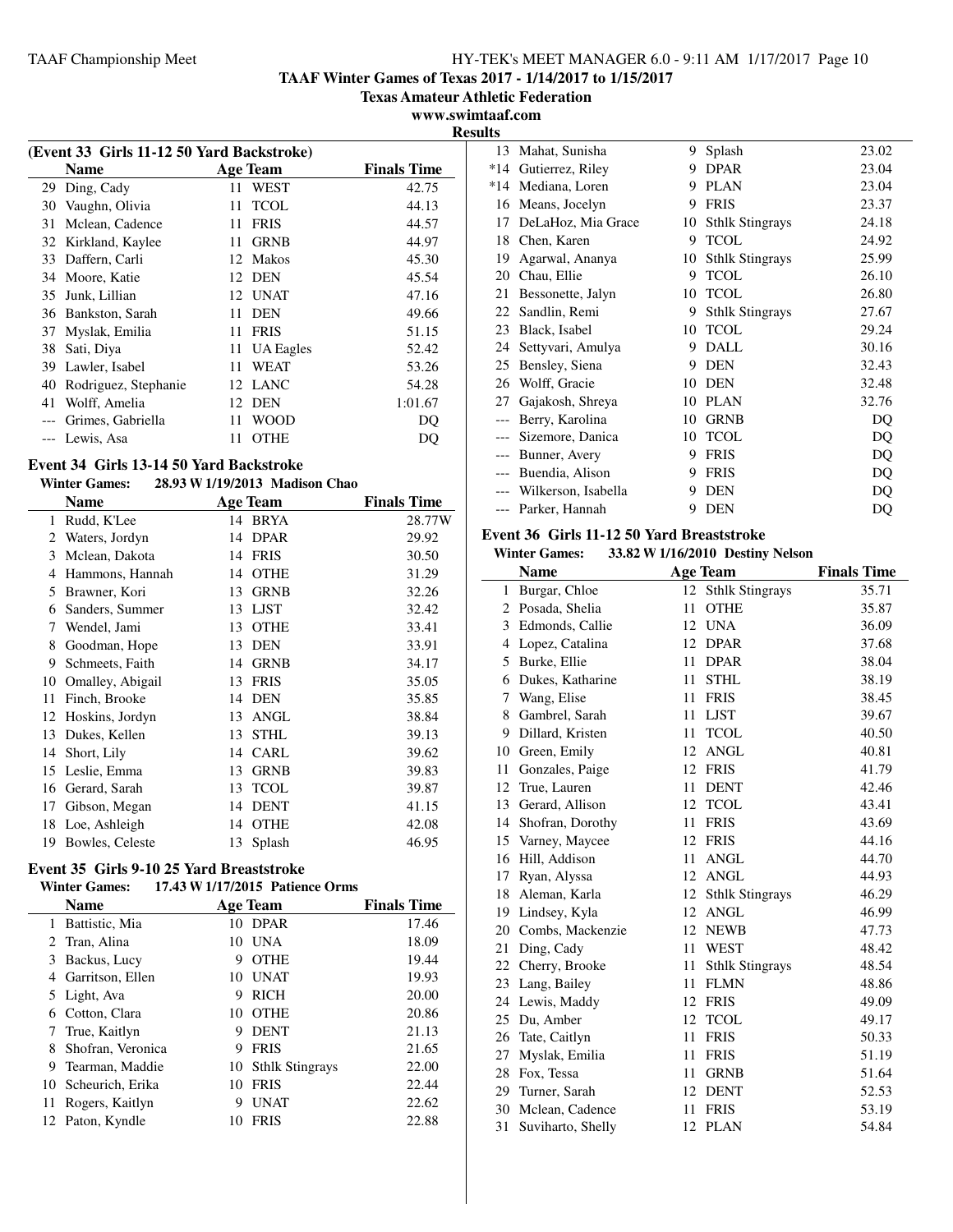**TAAF Winter Games of Texas 2017 - 1/14/2017 to 1/15/2017**

**Texas Amateur Athletic Federation**

**www.swimtaaf.com**

 $\overline{\phantom{a}}$ 

| (Event 36 Girls 11-12 50 Yard Breaststroke) |    |             |                    |
|---------------------------------------------|----|-------------|--------------------|
| <b>Name</b>                                 |    | Age Team    | <b>Finals Time</b> |
| 32 Suo-anttila, Gia                         |    | 12 DENT     | 55.25              |
| 33 Felderhoff, Katelyn                      |    | 11 NEWB     | 57.36              |
| 34 Martinez, Gabriela                       |    | 12 LANC     | 1:01.24            |
| Junk, Lillian                               |    | 12 UNAT     | DO                 |
| --- Lawler, Isabel                          |    | 11 WEAT     | DQ                 |
| --- Moore, Katie                            |    | 12 DEN      | DO                 |
| --- Wolff, Amelia                           |    | 12 DEN      | DO                 |
| --- Tippayasoontorn, Chananu                | 11 | PLAN        | DQ                 |
| --- Rodriguez, Stephanie                    |    | 12 LANC     | DQ                 |
| --- Tippayasoontorn, Jan                    | 11 | PLAN        | DQ                 |
| --- Mercer, Sabrina                         | 12 | <b>GRNB</b> | DO                 |
| --- Lewis, Asa                              |    | <b>OTHE</b> | DO                 |

# **Event 37 Girls 13-14 50 Yard Breaststroke**

# **Winter Games: 31.48 W1/18/2014 Jennifer Roessler**

|    | Name              |    | <b>Age Team</b> | <b>Finals Time</b> |
|----|-------------------|----|-----------------|--------------------|
| 1  | Thiele, Samantha  |    | 14 KELL         | 33.51              |
| 2  | Yeguez, Erika     | 14 | <b>DPAR</b>     | 33.68              |
| 3  | Power, Mary       | 14 | <b>GRNB</b>     | 35.37              |
| 4  | Yoon, Seojin      | 13 | <b>UNAT</b>     | 37.42              |
| 5  | Gambrel, Kathryn  | 13 | <b>LJST</b>     | 37.79              |
| 6  | Perez, Alydia     | 14 | <b>DPAR</b>     | 38.18              |
| 7  | Caspari, Abigail  | 13 | <b>FRIS</b>     | 39.73              |
| 8  | Calhoun, Kenadi   | 13 | <b>LJST</b>     | 40.31              |
| 9  | Lang, Milena      | 13 | <b>FLMN</b>     | 40.32              |
| 10 | Gnidziejko, Emma  | 13 | <b>UNA</b>      | 40.59              |
| 11 | Wu, Bonnie        | 13 | <b>OTHE</b>     | 40.65              |
| 12 | Fox, Marley       | 14 | <b>GRNB</b>     | 41.61              |
| 13 | Gerard, Sarah     | 13 | <b>TCOL</b>     | 42.06              |
| 14 | Dukes, Kellen     | 13 | <b>STHL</b>     | 43.25              |
| 15 | Finch, Brinley    | 14 | <b>DEN</b>      | 44.42              |
| 16 | Richards, Kennady | 14 | WEAT            | 44.90              |
| 17 | Bowles, Celeste   | 13 | Splash          | 55.80              |
|    | Wells, Kayla      | 13 | <b>DPAR</b>     | DO                 |
|    | Sloan, Brooke     | 12 | <b>PLAN</b>     | DQ                 |

# **Event 38 Girls 9-10 25 Yard Butterfly**

 $\overline{a}$ 

# **Winter Games: 14.43 W1/17/2015 Isabelle Irani**

|    | <b>Name</b>           |    | <b>Age Team</b>        | <b>Finals Time</b> |
|----|-----------------------|----|------------------------|--------------------|
|    | 1 Murray, Madison     | 10 | <b>DPAR</b>            | 14.56              |
| 2  | Anderson, Vivian      | 10 | <b>Sthlk Stingrays</b> | 14.78              |
| 3  | Loe, Anna             | 10 | <b>OTHE</b>            | 15.33              |
| 4  | Maskey, Niva          | 10 | KELL                   | 16.00              |
| 5. | True, Kaitlyn         | 9  | <b>DENT</b>            | 16.13              |
| 6  | Santos, Casey         | 9  | <b>FRIS</b>            | 16.37              |
|    | Oushalkas, Izabella   | 9  | <b>FRIS</b>            | 17.18              |
| 8  | Galluci, Avery        | 10 | <b>TCOL</b>            | 18.27              |
| 9  | Rogers, Ann           | 10 | <b>PORT</b>            | 18.67              |
| 10 | Mahat, Sunisha        | 9  | Splash                 | 19.44              |
| 11 | Scheurich, Erika      | 10 | <b>FRIS</b>            | 20.23              |
|    | 12 Metzger, Nicolette | 9  | <b>NEWB</b>            | 20.36              |
| 13 | Razo, Valentina       | 10 | DALL                   | 20.57              |
| 14 | Cook, Julia           | 8  | ANGL                   | 20.71              |
| 15 | Master, Serenity      | 9  | <b>DPAR</b>            | 20.88              |

| 1 L.J |                       |    |                        |       |
|-------|-----------------------|----|------------------------|-------|
|       | 16 Reichert, Hope     | 10 | <b>NEWB</b>            | 21.06 |
| 17    | Gloier, Cameron       | 9  | <b>FRIS</b>            | 21.52 |
| 18    | Bessonette, Jalyn     | 10 | <b>TCOL</b>            | 22.17 |
| 19    | Chen, Karen           | 9  | <b>TCOL</b>            | 22.69 |
| 20    | Koh, Kelly            | 10 | Splash                 | 22.73 |
| 21    | Taff, Hana            | 10 | <b>FRIS</b>            | 23.03 |
|       | 22 DeLaHoz, Mia Grace | 10 | <b>Sthlk Stingrays</b> | 23.12 |
| 23    | Agarwal, Ananya       | 10 | <b>Sthlk Stingrays</b> | 23.37 |
| 24    | Berry, Josefina       | 10 | <b>GRNB</b>            | 24.65 |
| 25    | Garcia, Nelli         | 10 | <b>DEN</b>             | 24.79 |
| 26    | Brown, Anniston       | 9  | <b>TCOL</b>            | 25.16 |
| 27    | Trussell, Avery       | 10 | <b>NEWB</b>            | 25.17 |
| 28    | Chau, Ellie           | 9  | <b>TCOL</b>            | 29.13 |
| 29    | Sharma, Shruti        | 9  | DALL                   | 32.20 |
|       | Brooks, Annika        | 9  | <b>VIC</b>             | DQ    |
| $---$ | Paton, Kyndle         | 10 | <b>FRIS</b>            | DO    |
|       | Gelli, Akshaya        | 9  | UA Eagles              | DQ    |

# **Event 39 Girls 11-12 50 Yard Butterfly**

# **Winter Games: 29.72 W1/16/2016 Patience Orms**

|       | <b>Name</b>              |    | <b>Age Team</b>        | <b>Finals Time</b> |
|-------|--------------------------|----|------------------------|--------------------|
| 1     | Tran, Minnie             | 11 | <b>LJST</b>            | 28.54W             |
| 2     | Reese, Laura             | 11 | <b>LJST</b>            | 30.00              |
| 3     | Burgar, Chloe            | 12 | <b>Sthlk Stingrays</b> | 31.16              |
| 4     | Lee, Robyn               | 12 | <b>DPAR</b>            | 31.43              |
| 5     | Oushalkas, Maria Jhoanne | 11 | <b>FRIS</b>            | 31.65              |
| 6     | Repsky, Sierra           | 12 | <b>Sthlk Stingrays</b> | 33.62              |
| 7     | Niego, Marla Antonette   | 12 | <b>OTHE</b>            | 33.75              |
| 8     | Winters, Tinley          | 11 | <b>DPAR</b>            | 34.95              |
| 9     | Bourgeois-Solomon, Sover | 12 | <b>ANGL</b>            | 35.11              |
| 10    | Ciesiolka, Maeve         | 11 | <b>Sthlk Stingrays</b> | 35.19              |
| 11    | Ramos, Miranda           | 12 | <b>DPAR</b>            | 35.67              |
| 12    | Dean, Mylee              | 11 | ANGL                   | 36.49              |
| 13    | Scott, Jordan            | 12 | <b>Sthlk Stingrays</b> | 36.60              |
|       | 14 Alvarado, Celeste     | 12 | Splash                 | 36.98              |
| 15    | Slimpin, Christy         | 12 | <b>NEWB</b>            | 37.12              |
|       | 16 Zuniga, Reyna         | 11 | <b>DPAR</b>            | 37.53              |
| 17    | Jones, Avigail           | 11 | <b>DEN</b>             | 37.90              |
|       | 18 Dukes, Katharine      | 11 | <b>STHL</b>            | 38.13              |
|       | 19 Mercer, Sabrina       | 12 | <b>GRNB</b>            | 39.52              |
|       | 20 Demers, Avery         | 11 | Makos                  | 40.37              |
| 21    | Lucas, Lauren            | 12 | <b>PLAN</b>            | 41.14              |
| 22    | Kirkland, Kaylee         | 11 | <b>GRNB</b>            | 42.06              |
|       | 23 Uribe, Isabella       | 12 | UNAT                   | 42.65              |
|       | 24 Ding, Cady            | 11 | WEST                   | 43.83              |
| 25    | Ewald, Caroline          | 11 | <b>NEWB</b>            | 43.90              |
| 26    | Rex, Lauren              | 11 | <b>DEN</b>             | 45.92              |
| $---$ | Fox, Tessa               | 11 | <b>GRNB</b>            | DQ                 |
| $---$ | Parrish, Gracie          | 11 | <b>OTHE</b>            | DQ                 |
|       | Karapurkar, Mauli        | 11 | <b>UNAT</b>            | DQ                 |
|       | Gonzales, Paige          | 12 | <b>FRIS</b>            | DQ                 |
| $---$ | Tippayasoontorn, Chananu | 11 | <b>PLAN</b>            | DQ                 |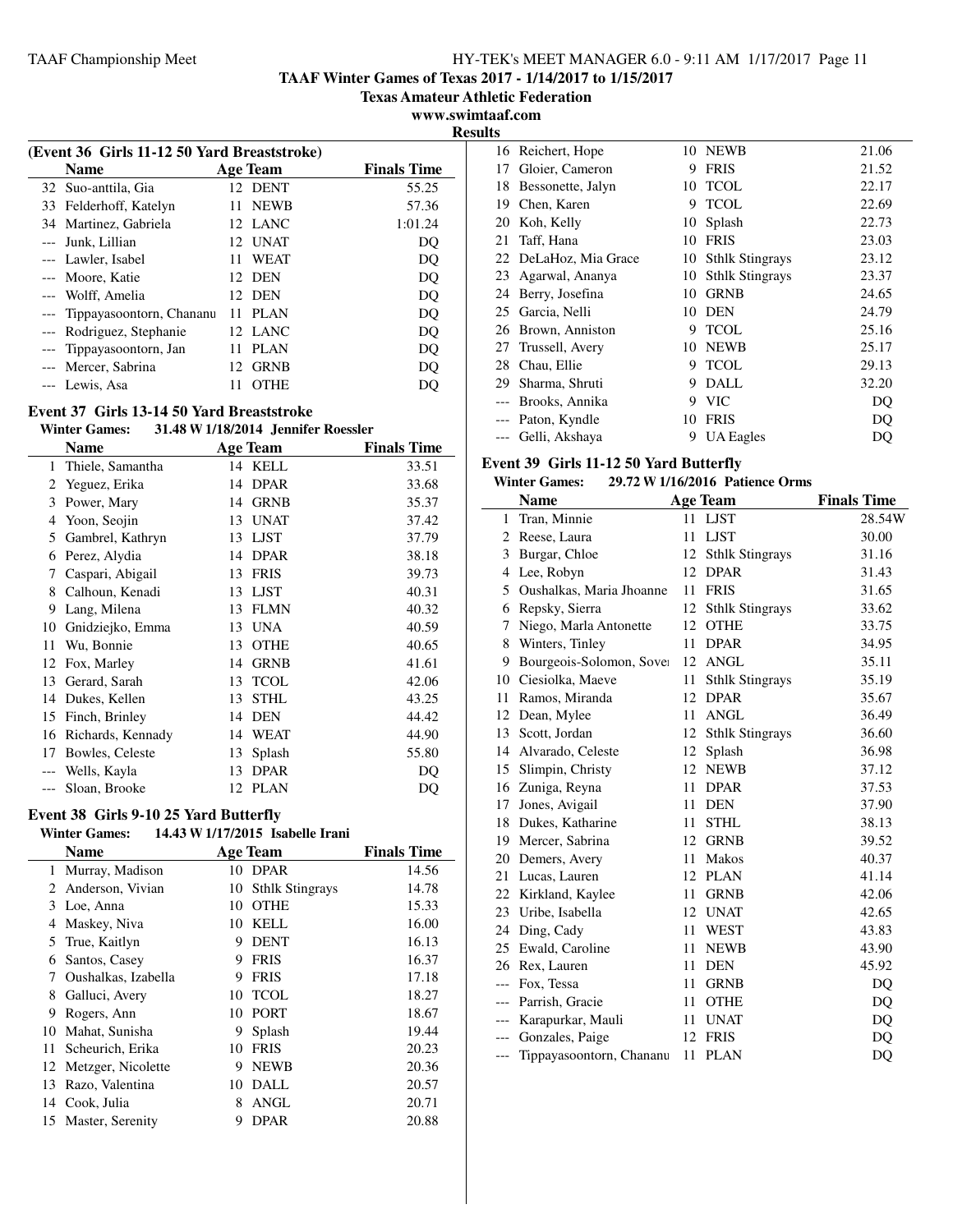**TAAF Winter Games of Texas 2017 - 1/14/2017 to 1/15/2017**

**Texas Amateur Athletic Federation**

**www.swimtaaf.com Results**

j.

| Event 40 Girls 13-14 50 Yard Butterfly |                                                             |    |                        |                    |  |  |
|----------------------------------------|-------------------------------------------------------------|----|------------------------|--------------------|--|--|
|                                        | 27.22 W 1/18/2014 Jennifer Roessler<br><b>Winter Games:</b> |    |                        |                    |  |  |
|                                        | <b>Name</b>                                                 |    | <b>Age Team</b>        | <b>Finals Time</b> |  |  |
| 1                                      | Thiele, Samantha                                            |    | 14 KELL                | 28.71              |  |  |
| 2                                      | Power, Mary                                                 |    | 14 GRNB                | 29.12              |  |  |
| 3                                      | Pierce, Morgan                                              | 14 | <b>DPAR</b>            | 29.21              |  |  |
| $\overline{4}$                         | Hammons, Hannah                                             | 14 | <b>OTHE</b>            | 30.19              |  |  |
| 5                                      | Yeguez, Erika                                               |    | 14 DPAR                | 31.12              |  |  |
| 6                                      | Bogue, Caroline                                             |    | 13 UNA                 | 31.29              |  |  |
| 7                                      | Rodriguez, Alyssandra                                       | 13 | <b>DPAR</b>            | 31.30              |  |  |
| 8                                      | Sanders, Summer                                             |    | 13 LJST                | 31.59              |  |  |
| 9                                      | Coffin, Faith                                               | 14 | <b>UNA</b>             | 31.74              |  |  |
| 10                                     | Omalley, Abigail                                            | 13 | <b>FRIS</b>            | 32.07              |  |  |
| 11                                     | Michaelsen, Brenna                                          | 14 | DEN                    | 33.01              |  |  |
| 12                                     | Short, Lily                                                 |    | 14 CARL                | 33.85              |  |  |
| 13                                     | Perry, Keely                                                | 14 | <b>FRIS</b>            | 34.64              |  |  |
| $*14$                                  | Wendel, Jami                                                | 13 | <b>OTHE</b>            | 34.69              |  |  |
| $*14$                                  | Lang, Milena                                                | 13 | <b>FLMN</b>            | 34.69              |  |  |
| 16                                     | Escudero, Daynise                                           | 13 | <b>UNAT</b>            | 34.82              |  |  |
| 17                                     | Fowler, Sophi                                               | 13 | <b>STEP</b>            | 36.15              |  |  |
| 18                                     | Jones, Asahel                                               | 14 | <b>DEN</b>             | 36.63              |  |  |
| 19                                     | Dillard, Jordyn                                             | 13 | <b>ALLE</b>            | 37.23              |  |  |
| 20                                     | Caspari, Abigail                                            | 13 | <b>FRIS</b>            | 37.77              |  |  |
| 21                                     | Wells, Kayla                                                | 13 | <b>DPAR</b>            | 40.72              |  |  |
| 22                                     | Loe, Ashleigh                                               | 14 | <b>OTHE</b>            | 41.29              |  |  |
| 23                                     | Myers, Cortney                                              | 14 | <b>NEWB</b>            | 41.48              |  |  |
| 24                                     | Stitts, Sophie                                              | 13 | <b>Sthlk Stingrays</b> | 43.87              |  |  |
| 25                                     | Sloan, Brooke                                               | 12 | <b>PLAN</b>            | 59.56              |  |  |

### **Event 41 Girls 9-10 25 Yard Freestyle Winter Games: 13.47 W1/16/2010 Lily Wilson**

| mun omnos<br>$1.0477$ $1.1072010$ $1.017$ |                      |    |                        |                    |  |
|-------------------------------------------|----------------------|----|------------------------|--------------------|--|
|                                           | <b>Name</b>          |    | <b>Age Team</b>        | <b>Finals Time</b> |  |
| 1                                         | Anderson, Vivian     |    | 10 Sthlk Stingrays     | 13.83              |  |
| 2                                         | Tran, Alina          | 10 | <b>UNA</b>             | 14.29              |  |
| 3                                         | Naomi, Alade         | 9  | <b>BB</b>              | 14.90              |  |
| 4                                         | Light, Ava           | 9  | <b>RICH</b>            | 15.33              |  |
| 5                                         | Gonzalez, Mia        | 10 | <b>UNAT</b>            | 15.47              |  |
| 6                                         | Paton, Kyndle        | 10 | <b>FRIS</b>            | 16.02              |  |
| 7                                         | Garritson, Ellen     | 10 | <b>UNAT</b>            | 16.08              |  |
| 8                                         | Galluci, Avery       | 10 | <b>TCOL</b>            | 16.23              |  |
| 9                                         | Rogers, Ann          | 10 | <b>PORT</b>            | 16.27              |  |
| 10                                        | Ryman, Nicole        | 9  | <b>BCST</b>            | 16.54              |  |
| 11                                        | Buenaventura, Tharyn | 10 | <b>OTHE</b>            | 16.78              |  |
| 12                                        | Gonzalez, Daniela    | 10 | <b>UNAT</b>            | 16.92              |  |
| 13                                        | Brooks, Annika       | 9  | VIC                    | 17.06              |  |
| 14                                        | Razo, Valentina      | 10 | <b>DALL</b>            | 17.16              |  |
| 15                                        | Eberspacher, Anna    | 10 | ANGL                   | 17.39              |  |
| 16                                        | Cook, Julia          | 8  | <b>ANGL</b>            | 17.61              |  |
| 17                                        | Gloier, Cameron      | 9  | <b>FRIS</b>            | 17.95              |  |
| 18                                        | Means, Jocelyn       | 9  | <b>FRIS</b>            | 18.12              |  |
| 19                                        | Shofran, Veronica    | 9  | <b>FRIS</b>            | 18.13              |  |
| 20                                        | Master, Serenity     | 9  | <b>DPAR</b>            | 18.43              |  |
| 21                                        | Black, Isabel        | 10 | <b>TCOL</b>            | 18.52              |  |
| 22                                        | Humensky, Kaylie     | 10 | <b>PLAN</b>            | 18.58              |  |
| 23                                        | Sandlin, Remi        | 9  | <b>Sthlk Stingrays</b> | 19.05              |  |

| 24    | Mediana, Loren      | 9  | <b>PLAN</b>      | 19.10 |
|-------|---------------------|----|------------------|-------|
| 25    | Atlas, Brenna       | 9  | <b>FRIS</b>      | 19.19 |
| 26    | Gutierrez, Riley    | 9  | <b>DPAR</b>      | 19.27 |
| 27    | Chen, Karen         | 9  | <b>TCOL</b>      | 19.29 |
| $*28$ | Koh, Kelly          | 10 | Splash           | 19.59 |
| $*28$ | Sizemore, Danica    | 10 | <b>TCOL</b>      | 19.59 |
| 30    | Slaughter, Savana   | 10 | <b>TCOL</b>      | 19.84 |
| 31    | Taff, Hana          | 10 | <b>FRIS</b>      | 20.01 |
| 32    | Trussell, Avery     | 10 | <b>NEWB</b>      | 20.17 |
| 33    | Phillips, Madison   | 10 | Splash           | 20.38 |
| 34    | Bessonette, Jalyn   | 10 | <b>TCOL</b>      | 20.56 |
| 35    | Woody, Eva          | 9  | <b>FRIS</b>      | 21.04 |
| 36    | Chau, Ellie         | 9  | <b>TCOL</b>      | 21.66 |
| 37    | Mcdonald, Crystal   | 10 | <b>DEN</b>       | 21.71 |
| 38    | Brown, Anniston     | 9  | <b>TCOL</b>      | 21.77 |
| 39    | Garcia, Nelli       | 10 | <b>DEN</b>       | 21.78 |
| 40    | Bunner, Avery       | 9  | <b>FRIS</b>      | 22.28 |
| 41    | Berry, Josefina     | 10 | <b>GRNB</b>      | 22.32 |
| 42    | Kurtz, Katie        |    | 9 VIC            | 22.44 |
| 43    | Galvan, Abigail     | 9  | <b>DALL</b>      | 23.60 |
| 44    | Wilkerson, Isabella | 9  | <b>DEN</b>       | 23.86 |
| 45    | Sarath, Sahana      | 9  | <b>UNAT</b>      | 23.92 |
| 46    | Settyvari, Amulya   | 9  | <b>DALL</b>      | 23.97 |
| 47    | Parker, Hannah      | 9  | <b>DEN</b>       | 26.73 |
| 48    | Gelli, Akshaya      | 9  | <b>UA Eagles</b> | 27.14 |
| 49    | Sharma, Shruti      | 9  | <b>DALL</b>      | 28.41 |
| 50    | Berry, Karolina     | 10 | <b>GRNB</b>      | 28.43 |
| 51    | Gajakosh, Shreya    | 10 | <b>PLAN</b>      | 29.41 |
|       | 52 Lucio, Lizbeth   | 9  | DALL             | 30.86 |
|       |                     |    |                  |       |

# **Event 42 Girls 11-12 50 Yard Freestyle**

| <b>Winter Games:</b> | 26.99 W 1/17/2009 Abby Gardea |  |
|----------------------|-------------------------------|--|
|----------------------|-------------------------------|--|

|              | <b>Name</b>              |    | <b>Age Team</b>        | <b>Finals Time</b> |
|--------------|--------------------------|----|------------------------|--------------------|
| $\mathbf{1}$ | Higginbotham, Katherine  |    | 12 DPAR                | 27.51              |
| 2            | Lee, Robyn               | 12 | <b>DPAR</b>            | 27.94              |
| 3            | Belot, Trinity           | 12 | <b>UNAT</b>            | 28.02              |
| 4            | Posada, Shelia           | 11 | <b>OTHE</b>            | 28.88              |
| 5            | Niego, Marla Antonette   | 12 | <b>OTHE</b>            | 29.29              |
| 6            | Repsky, Sierra           | 12 | <b>Sthlk Stingrays</b> | 30.24              |
| 7            | Oushalkas, Maria Jhoanne | 11 | <b>FRIS</b>            | 30.38              |
| 8            | Dean, Kendall            | 11 | ANGL                   | 30.61              |
| 9            | Green, Emily             | 12 | <b>ANGL</b>            | 31.25              |
| 10           | Nair, Shreeya            | 12 | <b>FRIS</b>            | 31.37              |
| 11           | Sennett, Jasmine         | 11 | <b>FRIS</b>            | 31.40              |
| 12           | Perry, Laney             | 12 | <b>FRIS</b>            | 31.89              |
| 13           | Wang, Elise              | 11 | <b>FRIS</b>            | 32.08              |
| 14           | Dillard, Kristen         | 11 | <b>TCOL</b>            | 32.44              |
| 15           | True, Lauren             | 11 | <b>DENT</b>            | 32.48              |
| 16           | Winters, Tinley          | 11 | <b>DPAR</b>            | 32.58              |
| 17           | Frazier, Morgan          | 11 | <b>FRIS</b>            | 33.04              |
| 18           | Lang, Bailey             | 11 | <b>FLMN</b>            | 33.17              |
| 19           | Du, Amber                | 12 | <b>TCOL</b>            | 33.37              |
| 20           | Alvarado, Celeste        | 12 | Splash                 | 33.47              |
| 21           | Carlson, Alizay          | 10 | <b>TCOL</b>            | 33.96              |
| 22           | Mukherjee, Isha          | 12 | <b>FRIS</b>            | 34.07              |
| 23           | Jones, Avigail           | 11 | <b>DEN</b>             | 34.15              |
|              |                          |    |                        |                    |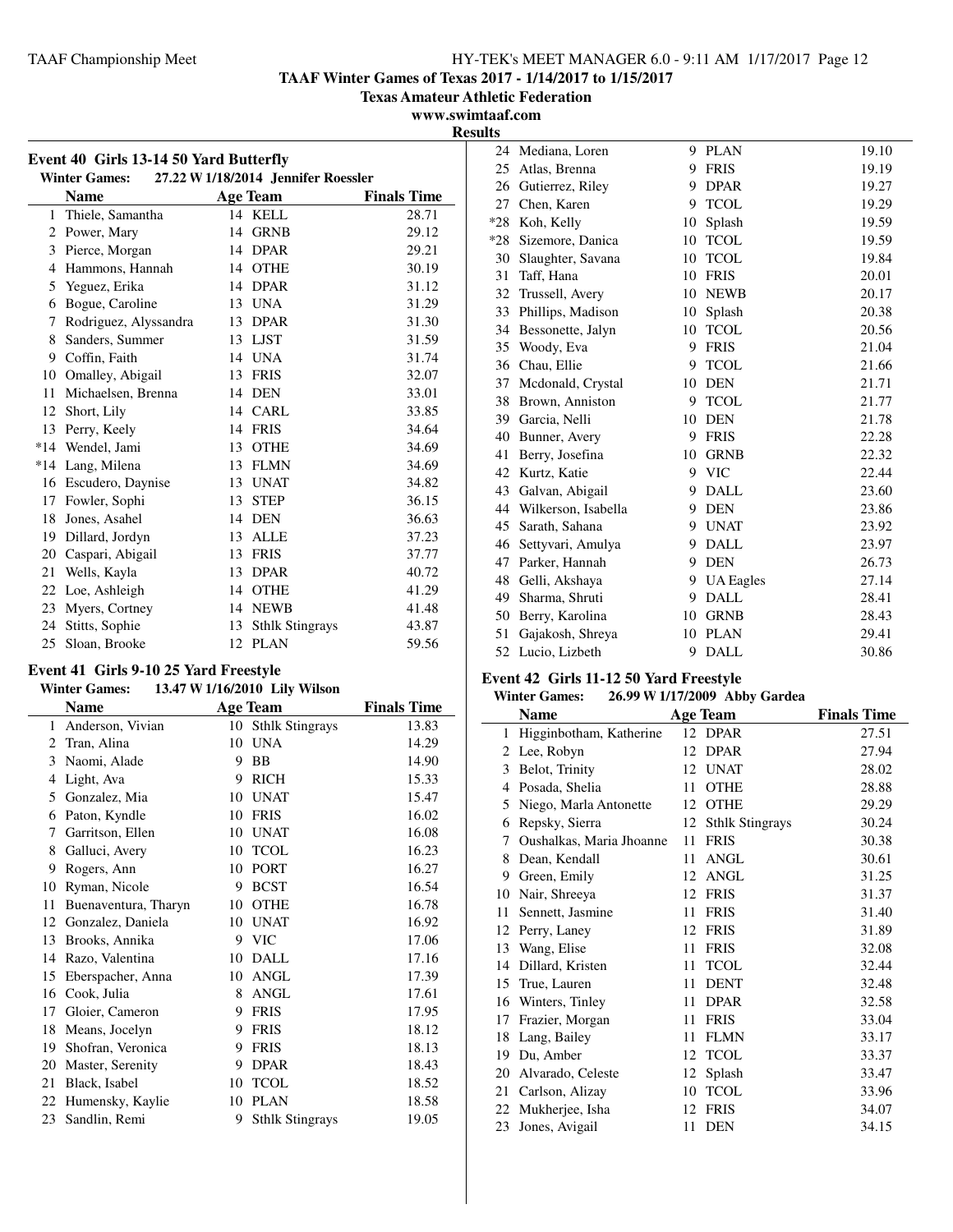**TAAF Winter Games of Texas 2017 - 1/14/2017 to 1/15/2017**

**Texas Amateur Athletic Federation**

**www.swimtaaf.com**

| (Event 42 Girls 11-12 50 Yard Freestyle) |                          |    |                        |                    |  |
|------------------------------------------|--------------------------|----|------------------------|--------------------|--|
|                                          | <b>Name</b>              |    | <b>Age Team</b>        | <b>Finals Time</b> |  |
|                                          | 24 Gonzales, Paige       |    | 12 FRIS                | 34.52              |  |
|                                          | 25 Uribe, Isabella       |    | 12 UNAT                | 34.95              |  |
| 26                                       | Lewis, Maddy             |    | 12 FRIS                | 34.97              |  |
| 27                                       | Demers, Avery            | 11 | Makos                  | 34.98              |  |
| 28                                       | Tippayasoontorn, Jan     | 11 | <b>PLAN</b>            | 35.00              |  |
| 29                                       | Shofran, Dorothy         | 11 | <b>FRIS</b>            | 35.09              |  |
| 30                                       | Varney, Maycee           |    | 12 FRIS                | 35.42              |  |
| 31                                       | Cherry, Brooke           | 11 | <b>Sthlk Stingrays</b> | 35.48              |  |
| 32                                       | Tate, Caitlyn            | 11 | <b>FRIS</b>            | 35.59              |  |
| 33                                       | Jones, Madison           |    | 12 GRNB                | 35.62              |  |
| 34                                       | Slimpin, Christy         |    | 12 NEWB                | 35.77              |  |
| 35                                       | Aleman, Karla            | 12 | <b>Sthlk Stingrays</b> | 35.95              |  |
| 36                                       | Staiger, Alyson          | 11 | <b>UNAT</b>            | 36.67              |  |
| 37                                       | Vaughn, Olivia           | 11 | <b>TCOL</b>            | 37.14              |  |
| 38                                       | Kirkland, Kaylee         | 11 | <b>GRNB</b>            | 37.83              |  |
| 39                                       | Daffern, Carli           |    | 12 Makos               | 37.91              |  |
| 40                                       | Turner, Sarah            | 12 | <b>DENT</b>            | 38.58              |  |
| 41                                       | Rex, Lauren              | 11 | <b>DEN</b>             | 38.67              |  |
| 42                                       | Sati, Diya               |    | 11 UA Eagles           | 39.02              |  |
| 43                                       | Mclean, Cadence          | 11 | <b>FRIS</b>            | 39.65              |  |
| 44                                       | Tippayasoontorn, Chananu | 11 | <b>PLAN</b>            | 39.86              |  |
| 45                                       | Lewis, Lizzy             | 11 | <b>FRIS</b>            | 40.67              |  |
| 46                                       | Junk, Lillian            | 12 | UNAT                   | 40.68              |  |
| 47                                       | Felderhoff, Katelyn      | 11 | <b>NEWB</b>            | 41.21              |  |
| 48                                       | Grimes, Gabriella        |    | 11 WOOD                | 42.47              |  |
| 49                                       | Dudding, Isabella        | 11 | <b>Sthlk Stingrays</b> | 42.71              |  |
| 50                                       | Moore, Katie             | 12 | <b>DEN</b>             | 43.02              |  |
| 51                                       | Bankston, Sarah          | 11 | <b>DEN</b>             | 43.08              |  |
| 52                                       | Suviharto, Shelly        |    | 12 PLAN                | 43.43              |  |
| 53                                       | Parrish, Gracie          | 11 | <b>OTHE</b>            | 43.69              |  |
| 54                                       | Lawler, Isabel           | 11 | <b>WEAT</b>            | 47.25              |  |
| 55                                       | Myslak, Emilia           | 11 | <b>FRIS</b>            | 52.80              |  |
| 56                                       | Rodriguez, Stephanie     |    | 12 LANC                | 54.06              |  |
| 57                                       | Wolff, Amelia            |    | 12 DEN                 | 54.79              |  |
| 58                                       | Lewis, Asa               | 11 | <b>OTHE</b>            | 55.00              |  |
| 59                                       | Martinez, Gabriela       | 12 | <b>LANC</b>            | 55.19              |  |

### **Event 43 Girls 13-14 50 Yard Freestyle**

# **Winter Games: 25.89 W1/18/2014 Jennifer Roessler**

|    | <b>Name</b>          |    | <b>Age Team</b>    | <b>Finals Time</b> |
|----|----------------------|----|--------------------|--------------------|
|    | Rudd, K'Lee          |    | 14 BRYA            | 26.24              |
| 2  | Waters, Jordyn       |    | 14 DPAR            | 26.39              |
|    | 3 Loewenstein, Leigh | 13 | <b>UNA</b>         | 26.54              |
| 4  | Grigar, Valerie      | 13 | WHAR               | 27.20              |
|    | 5 Mclean, Dakota     | 14 | <b>FRIS</b>        | 27.74              |
| 6  | Yoon, Seojin         |    | 13 UNAT            | 28.03              |
|    | Coffin, Faith        | 14 | UNA                | 28.07              |
| 8  | Hammons, Hannah      | 14 | OTHE               | 28.28              |
| 9  | Power, Mary          | 14 | <b>GRNB</b>        | 28.29              |
| 10 | Pierce, Morgan       |    | 14 DPAR            | 28.38              |
| 11 | Reitenour, Danielle  | 13 | <b>DPAR</b>        | 28.86              |
| 12 | Summitt, Halle       |    | 13 Sthlk Stingrays | 28.88              |
| 13 | Bogue, Caroline      | 13 | <b>UNA</b>         | 29.44              |
| 14 | Lang, Milena         | 13 | <b>FLMN</b>        | 29.52              |
|    |                      |    |                    |                    |

| <b>Results</b> |                    |    |             |       |
|----------------|--------------------|----|-------------|-------|
| 15             | Schmeets, Faith    | 14 | <b>GRNB</b> | 29.54 |
| 16             | Calhoun, Kenadi    | 13 | <b>LJST</b> | 29.71 |
| 17             | Wendel, Jami       | 13 | <b>OTHE</b> | 29.80 |
| 18             | Finch, Brooke      | 14 | <b>DEN</b>  | 30.15 |
| 19             | Michaelsen, Brenna | 14 | <b>DEN</b>  | 30.34 |
| 20             | Gnidziejko, Emma   | 13 | UNA         | 30.49 |
| 21             | Goodman, Hope      | 13 | <b>DEN</b>  | 31.00 |
| 22             | Jones, Asahel      | 14 | <b>DEN</b>  | 31.02 |
| 23             | Brawner, Kori      | 13 | <b>GRNB</b> | 31.15 |
| 24             | Wilson, Emma       | 13 | <b>DPAR</b> | 31.51 |
| 25             | Hunsucker, Breck   | 14 | <b>PLAN</b> | 31.60 |
| 26             | Short, Lily        | 14 | CARL        | 31.83 |
| 27             | Fowler, Sophi      | 13 | <b>STEP</b> | 32.66 |
| 28             | Hoskins, Jordyn    | 13 | <b>ANGL</b> | 32.74 |
| 29             | Myers, Cortney     | 14 | <b>NEWB</b> | 32.82 |
| 30             | Dillard, Jordyn    | 13 | <b>ALLE</b> | 33.10 |
| 31             | Finch, Brinley     | 14 | <b>DEN</b>  | 33.12 |
|                | 32 Loe, Ashleigh   | 14 | <b>OTHE</b> | 36.59 |
| 33             | Bowles, Celeste    | 13 | Splash      | 36.82 |
| 34             | Rodriguez, Natalie | 14 | <b>OTHE</b> | 38.38 |
| 35             | Sloan, Brooke      | 12 | <b>PLAN</b> | 42.05 |
|                |                    |    |             |       |

### **Event 44 Girls 9-10 100 Yard IM**

### **Winter Games: 1:11.25 W1/19/2008 Destiny M Nelson**

|    | <b>Name</b>          |    | <b>Age Team</b>        | <b>Finals Time</b> |
|----|----------------------|----|------------------------|--------------------|
| 1  | Murray, Madison      | 10 | <b>DPAR</b>            | 1:14.10            |
| 2  | Battistic, Mia       | 10 | <b>DPAR</b>            | 1:17.18            |
| 3  | Loe, Anna            | 10 | <b>OTHE</b>            | 1:19.88            |
| 4  | Maskey, Niva         | 10 | <b>KELL</b>            | 1:23.79            |
| 5  | Backus, Lucy         | 9  | <b>OTHE</b>            | 1:24.78            |
| 6  | Suarez, Camila       | 10 | <b>DEN</b>             | 1:26.22            |
| 7  | Stermer, Teagan      | 10 | <b>CARL</b>            | 1:30.88            |
| 8  | Light, Ava           | 9  | <b>RICH</b>            | 1:31.21            |
| 9  | Naomi, Alade         | 9  | <b>BB</b>              | 1:33.42            |
| 10 | Buenaventura, Tharyn | 10 | <b>OTHE</b>            | 1:34.32            |
| 11 | Ryman, Nicole        | 9  | <b>BCST</b>            | 1:36.54            |
|    | 12 Tearman, Maddie   | 10 | <b>Sthlk Stingrays</b> | 1:37.23            |
| 13 | Metzger, Nicolette   | 9  | <b>NEWB</b>            | 1:38.90            |
| 14 | Rogers, Ann          | 10 | PORT                   | 1:40.88            |
| 15 | Koh, Kelly           | 10 | Splash                 | 1:43.79            |
| 16 | Reichert, Hope       | 10 | <b>NEWB</b>            | 1:46.66            |
| 17 | Bowers, Elizabeth    | 10 | <b>NEWB</b>            | 2:00.47            |

# **Event 45 Girls 11-12 100 Yard IM**

# **Winter Games: 1:05.36 W1/16/2010 Destiny Nelson**

|   | <b>Name</b>               |    | <b>Age Team</b>        | <b>Finals Time</b> |
|---|---------------------------|----|------------------------|--------------------|
|   | 1 Tran, Minnie            |    | LJST                   | 1:06.33            |
|   | 2 Higginbotham, Katherine |    | 12 DPAR                | 1:09.24            |
|   | 3 Reese, Laura            |    | 11 LJST                | 1:10.68            |
|   | 4 Edmonds, Callie         |    | 12 UNA                 | 1:11.61            |
|   | 5 Belot, Trinity          |    | 12 UNAT                | 1:11.74            |
|   | 6 Burgar, Chloe           |    | 12 Sthlk Stingrays     | 1:13.24            |
|   | 7 Lopez, Catalina         |    | 12 DPAR                | 1:15.19            |
|   | Gambrel, Sarah            | 11 | LJST                   | 1:16.96            |
| 9 | Oushalkas, Maria Jhoanne  | 11 | <b>FRIS</b>            | 1:17.07            |
|   | 10 Ciesiolka, Maeve       | 11 | <b>Sthlk Stingrays</b> | 1:18.96            |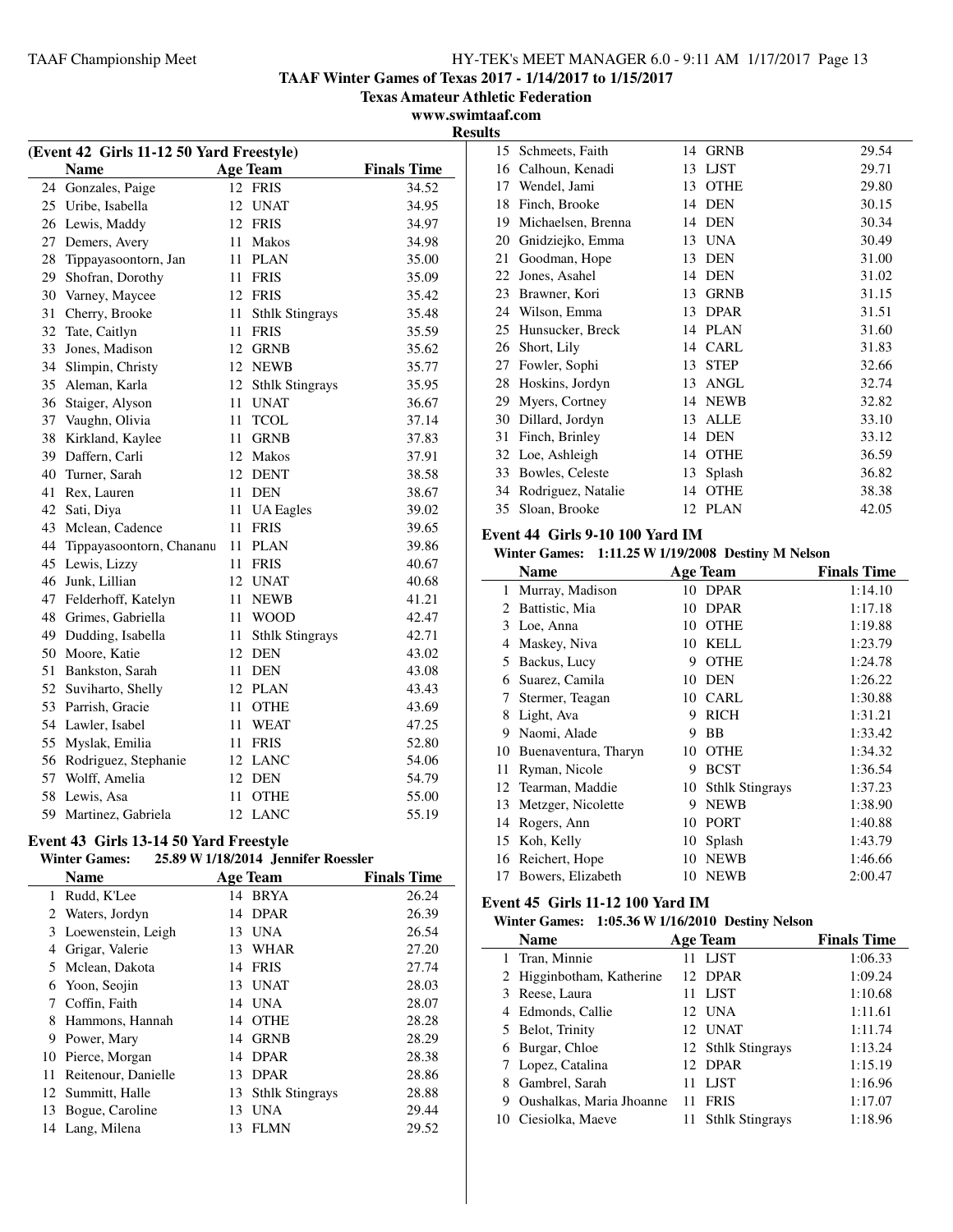**(Event 45 Girls 11-12 100 Yard IM)**

### TAAF Championship Meet HY-TEK's MEET MANAGER 6.0 - 9:11 AM 1/17/2017 Page 14

**TAAF Winter Games of Texas 2017 - 1/14/2017 to 1/15/2017**

**Texas Amateur Athletic Federation**

**www.swimtaaf.com**

 $\overline{a}$ 

**Results**

|    | <b>Name</b>                             |    | <b>Age Team</b>                  | <b>Finals Time</b> |
|----|-----------------------------------------|----|----------------------------------|--------------------|
|    | 11 Burke, Ellie                         |    | 11 DPAR                          | 1:19.06            |
|    | 12 Vrazel, Elizabeth                    |    | 12 ANGL                          | 1:19.25            |
| 13 | Nair, Shreeya                           |    | 12 FRIS                          | 1:19.59            |
|    | 14 Wang, Elise                          |    | 11 FRIS                          | 1:20.72            |
| 15 | Dollins, Whitney                        |    | 12 Sthlk Stingrays               | 1:21.28            |
|    | 16 Dean, Kendall                        | 11 | <b>ANGL</b>                      | 1:22.96            |
|    | 17 Zuniga, Reyna                        | 11 | <b>DPAR</b>                      | 1:23.43            |
|    | 18 Ramos, Miranda                       |    | 12 DPAR                          | 1:24.24            |
|    | 19 True, Lauren                         | 11 | <b>DENT</b>                      | 1:24.63            |
|    | 20 Bourgeois-Solomon, Sover             |    | 12 ANGL                          | 1:24.98            |
| 21 | Mather, Hannah                          |    | 12 FRIS                          | 1:25.19            |
|    | 22 Scott, Jordan                        |    | 12 Sthlk Stingrays               | 1:25.50            |
|    | 23 Dean, Mylee                          | 11 | <b>ANGL</b>                      | 1:25.74            |
|    | 24 Dukes, Katharine                     | 11 | <b>STHL</b>                      | 1:25.91            |
|    | 25 Hill, Addison                        | 11 | <b>ANGL</b>                      | 1:27.76            |
|    | 26 Carlson, Alizay                      |    | 10 TCOL                          | 1:28.12            |
|    | 27 Winters, Tinley                      | 11 | <b>DPAR</b>                      | 1:28.90            |
| 28 | Gerard, Allison                         |    | 12 TCOL                          | 1:29.35            |
|    | 29 Ryan, Alyssa                         | 12 | ANGL                             | 1:29.59            |
| 30 | Shofran, Dorothy                        | 11 | <b>FRIS</b>                      | 1:30.52            |
| 31 | Lindsey, Kyla                           | 12 | <b>ANGL</b>                      | 1:30.95            |
|    | 32 Uribe, Isabella                      | 12 | UNAT                             | 1:33.84            |
|    | 33 Ewald, Caroline                      | 11 | <b>NEWB</b>                      | 1:34.19            |
|    | 34 Fox, Tessa                           | 11 | <b>GRNB</b>                      | 1:34.41            |
|    | 35 Lang, Bailey                         |    | 11 FLMN                          | 1:34.64            |
|    | 36 Combs, Mackenzie                     |    | 12 NEWB                          | 1:38.34            |
|    | 37 Vaughn, Olivia                       | 11 | <b>TCOL</b>                      | 1:39.43            |
|    | 38 Rex, Lauren                          | 11 | <b>DEN</b>                       | 1:39.83            |
|    | 39 Staiger, Alyson                      |    | 11 UNAT                          | 1:45.62            |
|    | 40 Suo-anttila, Gia                     |    | 12 DENT                          | 1:46.83            |
| 41 | Bankston, Sarah                         | 11 | <b>DEN</b>                       | 1:54.72            |
|    | 42 Felderhoff, Katelyn                  |    | 11 NEWB                          | 1:59.75            |
|    | <b>Event 46 Girls 13-14 100 Yard IM</b> |    |                                  |                    |
|    | <b>Winter Games:</b>                    |    | 1:05.04 W 1/19/2013 Madison Chao |                    |
|    | <b>Name</b>                             |    | <b>Age Team</b>                  | <b>Finals Time</b> |
| 1  | Rudd, K'Lee                             |    | 14 BRYA                          | 1:04.24W           |
| 2  | Thiele, Samantha                        |    | 14 KELL                          | 1:04.83W           |
|    | 3 Yeguez, Erika                         |    | 14 DPAR                          | 1:10.66            |
|    | 4 Perez, Alydia                         |    | 14 DPAR                          | 1:13.24            |
|    | 5 Sanders, Summer                       | 13 | LJST                             | 1:13.54            |
|    | 6 Gambrel, Kathryn                      | 13 | <b>LJST</b>                      | 1:14.79            |
| 7  | Goodman, Hope                           | 13 | DEN                              | 1:15.71            |
| 8  | Brawner, Kori                           |    | 13 GRNB                          | 1:15.95            |
| 9  | Grigar, Valerie                         | 13 | WHAR                             | 1:16.07            |
| 10 | Summitt, Halle                          | 13 | <b>Sthlk Stingrays</b>           | 1:16.17            |
| 11 | Michaelsen, Brenna                      |    | 14 DEN                           | 1:16.27            |
| 12 | Fox, Marley                             |    | 14 GRNB                          | 1:18.14            |
| 13 | Calhoun, Kenadi                         | 13 | <b>LJST</b>                      | 1:18.37            |
| 14 | Gnidziejko, Emma                        | 13 | <b>UNA</b>                       | 1:18.72            |
| 15 | Escudero, Daynise                       | 13 | UNAT                             | 1:19.29            |
| 16 | Hunsucker, Breck                        | 14 | <b>PLAN</b>                      | 1:21.45            |
| 17 | Wu, Bonnie                              | 13 | <b>OTHE</b>                      | 1:22.04            |
|    |                                         |    |                                  |                    |

18 Gerard, Sarah 13 TCOL 1:26.77

| . . |                      |         |         |
|-----|----------------------|---------|---------|
|     | 19 Hoskins, Jordyn   | 13 ANGL | 1:27.28 |
|     | 20 Myers, Cortney    | 14 NEWB | 1:28.97 |
|     | 21 Richards, Kennady | 14 WEAT | 1:30.83 |
|     | 22 Wells, Kayla      | 13 DPAR | 2:12.34 |

# **Event 47 Girls 13-14 200 Yard Freestyle**

### **Winter Games: 2:02.98 W1/17/2009 Emily Zapinski**

|    | <b>Name</b>             |    | <b>Age Team</b>    | <b>Finals Time</b> |
|----|-------------------------|----|--------------------|--------------------|
|    | 1 Pierce, Morgan        |    | 14 DPAR            | 2:08.81            |
|    | 2 Coffin, Faith         |    | 14 UNA             | 2:09.76            |
| 3  | Metzger, Nicole         |    | 13 NEWB            | 2:20.08            |
|    | 4 Rodriguez, Alyssandra |    | 13 DPAR            | 2:20.22            |
|    | 5 Reitenour, Danielle   |    | 13 DPAR            | 2:20.65            |
| 6  | Bogue, Caroline         | 13 | UNA                | 2:21.11            |
|    | Perry, Keely            |    | 14 FRIS            | 2:21.96            |
|    | 8 Schmeets, Faith       |    | 14 GRNB            | 2:23.36            |
| 9  | Wilson, Emma            | 13 | <b>DPAR</b>        | 2:39.80            |
|    | 10 Leslie, Emma         | 13 | <b>GRNB</b>        | 2:48.43            |
| 11 | Stitts, Sophie          |    | 13 Sthlk Stingrays | 2:49.89            |
| 12 | Gibson, Megan           | 14 | <b>DENT</b>        | 2:55.47            |

# **Event 48 Girls 9-10 100 Yard Freestyle Relay**

### **Winter Games: 58.26 W1/17/2015 Unattached**

**C Edmonds, S Gambrel, P Orms, M Tran**

| Team                       | <b>Relay</b>             | <b>Finals Time</b> |
|----------------------------|--------------------------|--------------------|
| <b>OTHE</b><br>1           | A                        | 58.20W             |
| 1) Backus, Lucy 9          | 2) Garritson, Ellen 10   |                    |
| 3) Maskey, Niva 10         | 4) Tran, Alina 10        |                    |
| <b>DPAR</b><br>$2^{\circ}$ | A                        | 1:01.81            |
| 1) Battistic, Mia 10       | 2) Gutierrez, Riley 9    |                    |
| 3) Master, Serenity 9      | 4) Murray, Madison 10    |                    |
| <b>UNA</b><br>3            | A                        | 1:05.95            |
| 1) Alade, Naomi 9          | 2) Cook, Julia 8         |                    |
| 3) Eberspacher, Anna 10    | 4) Ryman, Nicole 9       |                    |
| <b>FRIS</b><br>4           | A                        | 1:08.23            |
| 1) Gloier, Cameron 9       | 2) Means, Jocelyn 9      |                    |
| 3) Santos, Casey 9         | 4) Shofran, Veronica 9   |                    |
| 5 Sthlk Stingrays          | A                        | 1:13.79            |
| 1) Tearman, Maddie 10      | 2) DeLaHoz, Mia Grace 10 |                    |
| 3) Sandlin, Remi 9         | 4) Anderson, Vivian 10   |                    |
| <b>TCOL</b><br>6           | A                        | 1:14.08            |
| 1) Black, Isabel 10        | 2) Chen, Karen 9         |                    |
| 3) Galluci, Avery 10       | 4) Sizemore, Danica 10   |                    |
| <b>TCOL</b><br>7           | B                        | 1:25.19            |
| 1) Bessonette, Jalyn 10    | 2) Brown, Anniston 9     |                    |
| 3) Chau, Ellie 9           | 4) Slaughter, Savana 10  |                    |

### **Event 49 Girls 11-12 200 Yard Freestyle Relay Winter Games: 1:58.76 W1/18/2014 Unattached L Rowden, M Rowden, H Clark, C Jansky**

| $\mu$ is $\mu$ and $\mu$ is the $\mu$ and $\mu$ is $\mu$ and $\mu$ |                      |                    |  |
|--------------------------------------------------------------------|----------------------|--------------------|--|
| Team                                                               | Relay                | <b>Finals Time</b> |  |
| 1 LJST                                                             | А                    | 1:53.45W           |  |
| 1) Edmonds, Callie 12                                              | 2) Gambrel, Sarah 11 |                    |  |
| 3) Reese, Laura 11                                                 | 4) Tran, Minnie 11   |                    |  |
| 2 Sthlk Stingrays                                                  | А                    | 2:00.64            |  |
| 1) Dollins, Whitney 12                                             | 2) Repsky, Sierra 12 |                    |  |
| 3) Ciesiolka, Maeve 11                                             | 4) Burgar, Chloe 12  |                    |  |
|                                                                    |                      |                    |  |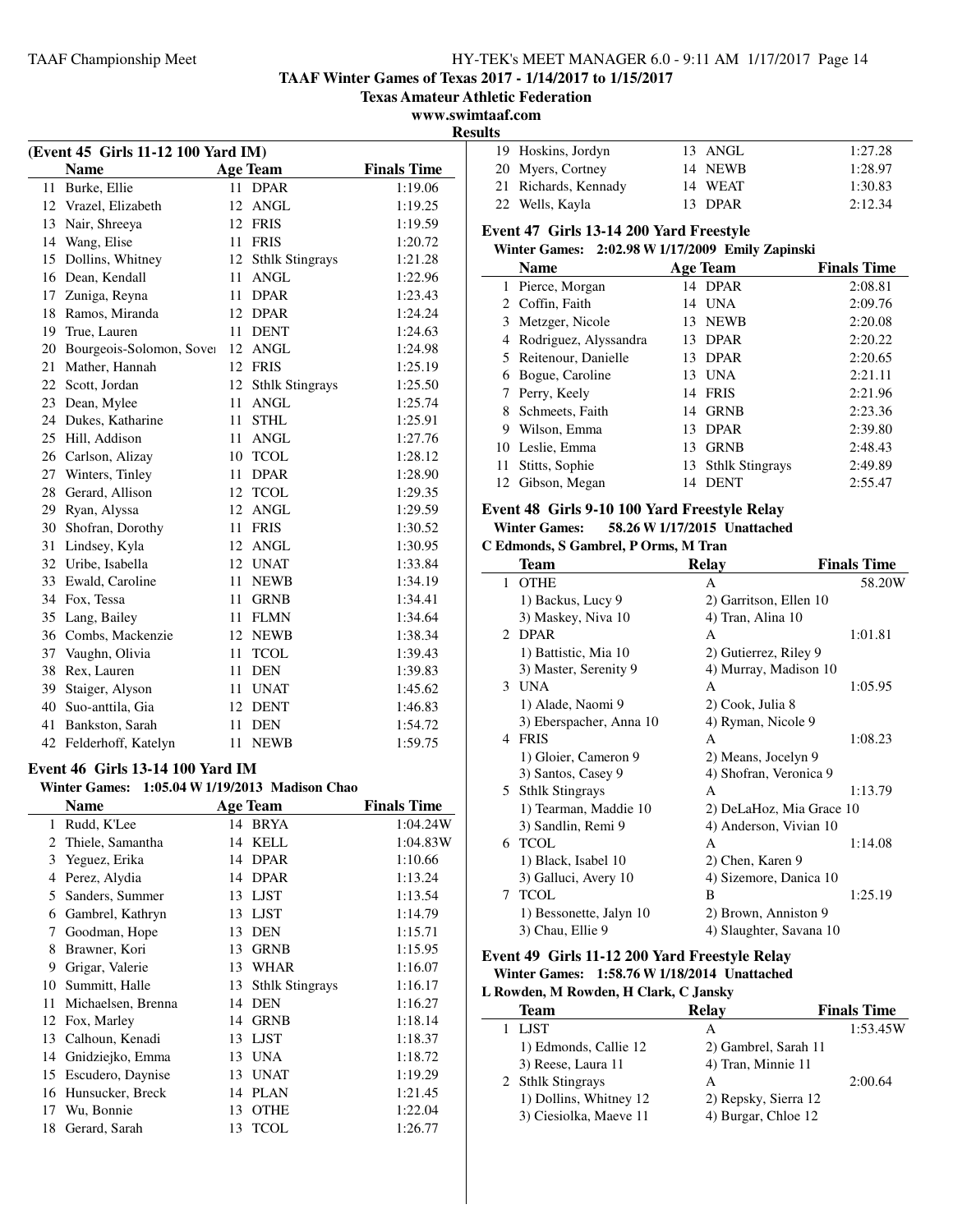**TAAF Winter Games of Texas 2017 - 1/14/2017 to 1/15/2017**

**Texas Amateur Athletic Federation**

### **www.swimtaaf.com**

**Results**

| (Event 49 Girls 11-12 200 Yard Freestyle Relay) |                                                  |                                | 6 FF               |              |
|-------------------------------------------------|--------------------------------------------------|--------------------------------|--------------------|--------------|
|                                                 | Team                                             | <b>Relay</b>                   | <b>Finals Time</b> | 1)           |
|                                                 | 3 DPAR                                           | A                              | 2:01.34            | 3)           |
|                                                 | 1) Higginbotham, Katherine 12 2) Burke, Ellie 11 |                                |                    | DI<br>7      |
|                                                 | 3) Lee, Robyn 12                                 | 4) Ramos, Miranda 12           |                    | 1)           |
|                                                 | 4 DPAR                                           | B                              | 2:03.22            | 3)           |
|                                                 | 1) Niego, Marla 12                               | 2) Lopez, Catalina 12          |                    | Event 5      |
|                                                 | 3) Winters, Tinley 11                            |                                |                    | Winter       |
|                                                 | 5 ANGL                                           | B                              | 2:03.89            | L Rowde      |
|                                                 | 6 FRIS                                           | $\mathcal{C}$                  | 2:07.98            | Te           |
|                                                 | 1) Sennett, Jasmine 11                           | 2) Oushalkas, Maria Jhoanne 11 |                    | $\mathbf{1}$ |
|                                                 | 3) Reese, Laura 11                               | 4) Wang, Elise 11              |                    | FF           |
|                                                 | 7 FRIS                                           | B                              | 2:13.65            | 1)           |
|                                                 | 1) Frazier, Morgan 11                            | 2) Nair, Shreeya 12            |                    | 3)           |
|                                                 | 3) Mather, Hannah 12                             | 4) Shofran, Dorothy 11         |                    | 2 LJ         |
|                                                 | 8 FRIS                                           | D                              | 2:14.07            | 1)           |
|                                                 | 1) Gonzales, Paige 12                            | 2) Perry, Laney 12             |                    | 3)           |
|                                                 | 3) Varney, Maycee 12                             | 4) Trojano, Julia 11           |                    | 3 FF         |
|                                                 | 9 ANGL                                           | A                              | 2:18.21            | 1)           |
|                                                 | 1) Hill, Addison 11                              | 2) Lindsey, Kyla 12            |                    | 3)           |
|                                                 | 3) Ryan, Alyssa 12                               | 4) Vrazel, Elizabeth 12        |                    | 4 DI         |
|                                                 | 10 TCOL                                          | A                              | 2:24.98            | 1)           |
|                                                 | 1) Carlson, Alizay 10                            | 2) Dillard, Kristen 11         |                    | 3)           |
|                                                 | 3) Mc Lean, Cadence 11                           | 4) Vaughn, Olivia 11           |                    | 5 FF         |
|                                                 | 11 Sthlk Stingrays                               | B                              | 2:25.90            | 1)           |
|                                                 | 1) Scott, Jordan 12                              | 2) Cherry, Brooke 11           |                    | 3)           |
|                                                 | 3) Dudding, Isabella 11                          | 4) Aleman, Karla 12            |                    | 6 U          |
|                                                 | 12 DEN                                           | A                              | 2:26.06            | 1)           |
|                                                 | 1) Gliesing, Kelsey 30                           | 2) Haskett, Ariel 19           |                    | 3)           |
|                                                 | 3) Riedl, Barbara 70                             | 4) Smith, Dori 42              |                    | Stl          |
|                                                 | 13 GRNB                                          | A                              | 2:27.04            | 1)           |
|                                                 | 1) Fox, Tessa 11                                 | 2) Jones, Madison 12           |                    | 3)           |
|                                                 | 3) Kirkland, Kaylee 11                           | 4) Mercer, Sabrina 12          |                    | Event 5      |
|                                                 | 14 FRIS                                          | Α                              | 2:30.25            | Winter       |

4) Tate, Caitlyn 11

# **Event 50 Girls 13-14 200 Yard Freestyle Relay**

1) Karapurkar, Mauli 11 2) Lewis, Madelyn 12<br>3) Setty, Nirja 11 4) Tate, Caitlyn 11

**Winter Games: 1:47.36 W1/17/2015 Unattached**

**V Tran, L Rowden, C Jansky, J Herron**

| <b>Team</b>              | <b>Relay</b>           | <b>Finals Time</b>          |
|--------------------------|------------------------|-----------------------------|
| <b>DPAR</b><br>1         | A                      | 1:50.80                     |
| 1) Pierce, Morgan 14     |                        | 2) Rodriguez, Alyssandra 13 |
| 3) Waters, Jordyn 14     | 4) Yeguez, Erika 14    |                             |
| 2 OTHE                   | A                      | 1:53.51                     |
| 1) Gonzales, Shea 14     | 2) Hammons, Hannah 14  |                             |
| 3) McLean, Dakota 14     | 4) Perry, Keely 14     |                             |
| <b>ELCM</b><br>3         | A                      | 1:56.15                     |
| 1) Beal, Kendall 13      | 2) Gambrel, Kathryn 13 |                             |
| 3) Loewenstein, Leigh 13 | 4) Sanders, Summer 13  |                             |
| <b>GRNB</b><br>4         | A                      | 1:58.02                     |
| 1) Brawner, Kori 13      | 2) Fox, Marley 14      |                             |
| 3) Power, Mary 14        | 4) Schmeets, Faith 14  |                             |
| <b>DEN</b><br>5.         | A                      | 2:01.49                     |
| 1) Finch, Brinley 14     | 2) Finch, Brooke 14    |                             |
| 3) Goodman, Hope 13      | 4) Jones, Asahel 14    |                             |
|                          |                        |                             |

| LS |                     |                           |         |
|----|---------------------|---------------------------|---------|
|    | <b>FRIS</b>         | А                         | 2:04.18 |
|    | 1) Caspari, Abby 13 | 2) Omalley, Abigail 13    |         |
|    | 3) Wu, Bonnie 13    | 4) Yang, Megan 14         |         |
|    | <b>DPAR</b>         | в                         | 2:06.41 |
|    | 1) Perez, Alydia 14 | 2) Reitenour, Danielle 13 |         |
|    | 3) Wells, Kayla 13  | 4) Wilson, Emma 13        |         |

### **Event 51 Girls 8 & Under 100 Yard Medley Relay Winter Games: 1:15.99 W1/16/2010 El Campo**

| Rowden, C McComb, M Rowden, C Jansky |                         |                            |                    |
|--------------------------------------|-------------------------|----------------------------|--------------------|
|                                      | <b>Team</b>             | Relay                      | <b>Finals Time</b> |
| $\mathbf{1}$                         | <b>FRIS</b>             | B                          | 1:23.70            |
|                                      | 1) Cavin, Charlotte 7   | 2) Boyle, Ellie 8          |                    |
|                                      | 3) Gloier, Morgan 8     | 4) Backus, Kendall 7       |                    |
| $\mathcal{D}_{\mathcal{L}}$          | L IST                   | A                          | 1:30.52            |
|                                      | 1) Bracken, Larissa 7   | 2) Day, Juli 8             |                    |
|                                      | 3) Johnson, Marsai 7    | 4) Palmer, Glory 8         |                    |
| 3                                    | <b>FRIS</b>             | C                          | 1:37.79            |
|                                      | 1) Sennett, Madison 7   | 2) Richard, Dakota 7       |                    |
|                                      | 3) May, Caroline 6      | 4) Corbin, Mackenzie 7     |                    |
|                                      | 4 DPAR                  | A                          | 1:43.92            |
|                                      | 1) Chilton, Kathryn 8   | 2) Cortez, Jasari 8        |                    |
|                                      | 3) Doebbler, Ryleigh 6  | 4) Higginbotham, Kristen 7 |                    |
|                                      | 5 FRIS                  | A                          | 1:49.30            |
|                                      | 1) Goodwin, Genevieve 7 | 2) Knippenberg, Lexi 7     |                    |
|                                      | 3) Kufert, Ava 7        | 4) Means, Raleigh 7        |                    |
| 6                                    | <b>I</b> JNA            | A                          | 2:11.51            |
|                                      | 1) Du, Maggie 8         | 2) Potter, Tinsley 6       |                    |
|                                      | 3) Thorton, Alicia 8    | 4) Walker, Campbell 7      |                    |
|                                      | <b>Sthlk Stingrays</b>  | A                          | DO                 |
|                                      | 1) Clugston, Alyvia 6   | 2) Anderson, Stella 7      |                    |
|                                      | 3) Skiermont, Anna 6    | 4) Wood, Lindsay 7         |                    |
|                                      |                         |                            |                    |

### **Event 52 Boys 8 & Under 100 Yard Medley Relay Winter Games: 1:18.68 W1/19/2014 Elcmp**

### **K Beal, L Bures, C Williams, E Dollins**

|    | <b>Team</b>            | Relay                  | <b>Finals Time</b> |
|----|------------------------|------------------------|--------------------|
| 1  | <b>FRIS</b>            | B                      | 1:25.08            |
|    | 1) Gulledge, Rhett 8   | 2) Hammons, Joshua 8   |                    |
|    | 3) Nicosia, Noah 8     | 4) Lacy, Jack 7        |                    |
| 2  | <b>Sthlk Stingrays</b> | A                      | 1:30.17            |
|    | 1) Ciesiolka, Brodie 7 | 2) Landry, Zavin 8     |                    |
|    | 3) Cerami, Bryce 8     | 4) Dollins, Preston 8  |                    |
| 3  | <b>FLMN</b>            | A                      | 1:30.41            |
|    | 1) Beal, Konnor 7      | 2) Hill, Aiden 8       |                    |
|    | 3) Spencer, Keegan 7   | 4) Vrazel, Colton 8    |                    |
| 4  | <b>ELCM</b>            | A                      | 1:33.38            |
|    | 1) Alade, Joshua 7     | 2) Battistic, Julian 7 |                    |
|    | 3) Galvan, Alex 8      | 4) Galvan, Allan 8     |                    |
| 5. | <b>TCOL</b>            | A                      | 1:36.38            |
|    | 1) Arangall, Ramika 8  | 2) Bessonette, Judah 8 |                    |
|    | 3) Johnson, Reese 7    | 4) Mojdeh, Keegan 8    |                    |
|    | <b>FRIS</b>            | A                      | DO                 |
|    | 1) Buchanan, Trey 7    | 2) Das, Neil 8         |                    |
|    | 3) Karapurkar, Tanay 8 | 4) Kennedy, Caedmon 8  |                    |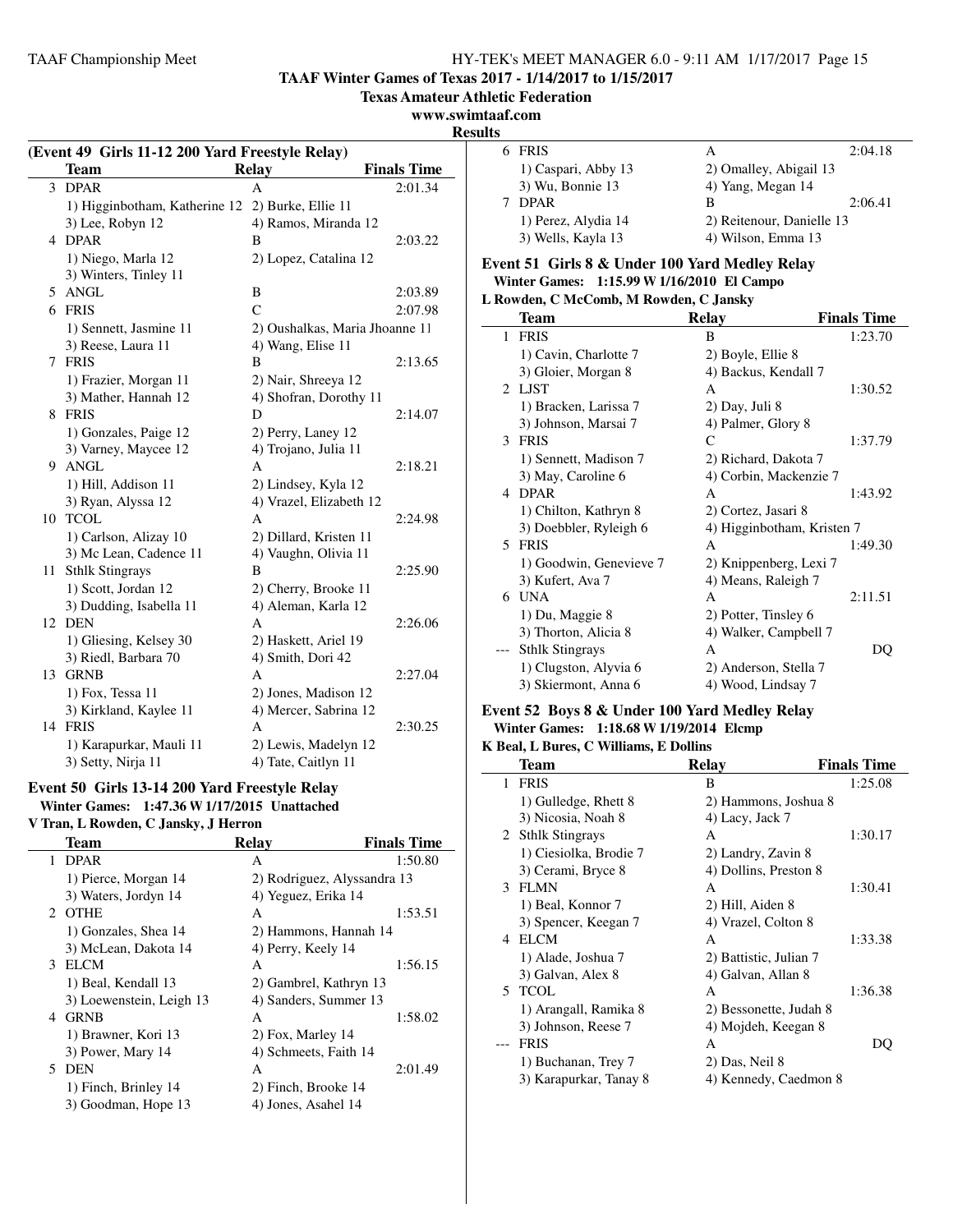**TAAF Winter Games of Texas 2017 - 1/14/2017 to 1/15/2017**

**Texas Amateur Athletic Federation**

**www.swimtaaf.com**

**Results**

| R Gambrel, K Hall, M Hall, E Wheeler |                           |                    |
|--------------------------------------|---------------------------|--------------------|
| Team                                 | Relay                     | <b>Finals Time</b> |
| <b>DPAR</b>                          | A                         | 2:11.45            |
| 1) Bracher, Caitlyn 15               | 2) Dibello, Melia 15      |                    |
| 3) Sechelski, Loren 15               | 4) Vasquez, Elena 17      |                    |
| 2 DEN                                | A                         | 2:11.46            |
| 1) Johnston, Hannah 15               | 2) Jones, Mattie 16       |                    |
| 3) Maldonado, Isabella 15            | 4) McDonald, Elizabeth 16 |                    |

### **A Seymour, J Gonzales, D Bradshaw, L Sheffield**

|       | Team                     | Relay                   | <b>Finals Time</b> |
|-------|--------------------------|-------------------------|--------------------|
|       | WEST                     | А                       | 1:59.15            |
|       | 1) Cooney, Tyler 16      | 2) Ding, Xiaoyang 16    |                    |
|       | 3) Molo, Cameron 16      | 4) Wen, Gary 16         |                    |
| $2 -$ | <b>DPAR</b>              | A                       | 2:01.28            |
|       | 1) Alexander, Nathan 15  | 2) Johnston, Lance 15   |                    |
|       | 3) Unerfusser, James 17  | 4) Wilson, Montana 15   |                    |
| 3     | <b>DPAR</b>              | В                       | 2:03.69            |
|       | 1) Brown, Christopher 15 | 2) Null, Cade 15        |                    |
|       | 3) Mackebon, Ben 15      | 4) Fletcher, Vincent 16 |                    |

### **Event 55 Women 18 & Over 200 Yard Medley Relay Winter Games: 2:15.08 W1/17/2016 Plano**

**C Mott, N McCrary, K Etienne, J Princehouse**

| <b>Team</b>            | Relay                 | <b>Finals Time</b>      |
|------------------------|-----------------------|-------------------------|
| WEST                   | А                     | 2:26.16                 |
| 1) Beuses, Lucila 20   |                       | 2) Kuhner, Mackenzie 26 |
| 3) Kutac, Carleigh 26  | 4) Rembach, Alisha 28 |                         |
| 2 DEN                  | А                     | 2:43.34                 |
| 1) Gliesing, Kelsey 30 | 2) Haskett, Ariel 19  |                         |
| 3) Riedl, Barbara 70   | 4) Smith, Dori 42     |                         |

# **Event 56 Men 18 & Over 200 Yard Medley Relay Winter Games: 1:47.23 W1/19/2014 Unattached**

# **S Wood, L Howard, C Howard, J Sephton**

| Team                   | Relav                | <b>Finals Time</b>      |
|------------------------|----------------------|-------------------------|
| <b>WEST</b>            |                      | 2:20.37                 |
| 1) Smith, Rushed 26    |                      | 2) Blanco, Francisco 22 |
| 3) Jones, Vanarthur 22 | 4) Lawrence, Kyle 40 |                         |

### **Event 57 Girls 8 & Under 50 Yard Freestyle**

| 34.84 W 1/18/2015 Madison Murray<br><b>Winter Games:</b> |                      |   |                        |                    |
|----------------------------------------------------------|----------------------|---|------------------------|--------------------|
|                                                          | <b>Name</b>          |   | <b>Age Team</b>        | <b>Finals Time</b> |
|                                                          | Reel, Elsa           | 8 | <b>OTHE</b>            | 36.44              |
|                                                          | 2 Boyle, Ellie       | 8 | <b>FRIS</b>            | 38.66              |
|                                                          | 3 Richard, Dakota    |   | <b>FRIS</b>            | 40.18              |
|                                                          | Anderson. Stella     |   | <b>Sthlk Stingrays</b> | 40.27              |
|                                                          | 5 Ewald, Mary Claire | 8 | <b>NEWB</b>            | 40.28              |
| 6                                                        | Backus, Kendall      |   | <b>FRIS</b>            | 40.85              |
|                                                          | Palmer, Glory        | 8 | <b>VIC</b>             | 40.87              |
| 8                                                        | Turner, Makayla      | 8 | <b>FRIS</b>            | 44.03              |
| 9                                                        | Odell, Elliot        | 8 | <b>UNAT</b>            | 44.48              |
| 10-                                                      | Sosa, Lylah          | 6 | WEST                   | 44.58              |

| 11 | Bunion, Hannah Chaniel  | 8  | <b>FRIS</b> | 44.89   |
|----|-------------------------|----|-------------|---------|
|    | 12 Faulkner, Evangeline | 8  | <b>FRIS</b> | 45.58   |
|    | 13 Bartlett, Sophia     | 6  | <b>PLAN</b> | 47.20   |
|    | 14 Sosa, Lyza           | 5. | WEST        | 48.41   |
|    | 15 Goodwin, Genevieve   |    | <b>FRIS</b> | 48.98   |
|    | 16 Day, Juli            | 8  | <b>LIST</b> | 49.90   |
|    | 17 Corbin, Mackenzie    |    | <b>FRIS</b> | 53.29   |
| 18 | Sharma, Pranavi         | 8  | <b>UNAT</b> | 54.40   |
|    | 19 Sepper, Karyn        |    | <b>FRIS</b> | 1:00.35 |
|    | 20 Fralic, Bethany      | 6  | <b>UNA</b>  | 1:01.20 |
| 21 | Higginbotham, Kristen   |    | <b>DPAR</b> | 1:04.30 |
|    | 22 Scholz, Addison      | 8  | <b>GRNB</b> | 1:14.51 |
|    | Green, Olivia           |    | <b>ACCM</b> |         |

#### **Event 58 Boys 8 & Under 50 Yard Freestyle Winter Games: 32.57 W1/16/2010 David Johnston**

| минсі дашсэ.<br>$32.37$ W 1/10/2010 David Johnston |                      |   |                        |                    |
|----------------------------------------------------|----------------------|---|------------------------|--------------------|
|                                                    | <b>Name</b>          |   | <b>Age Team</b>        | <b>Finals Time</b> |
| $\mathbf{1}$                                       | Spencer, Keegan      | 7 | <b>BCST</b>            | 37.29              |
|                                                    | 2 Wang, Ethan        | 8 | <b>FRIS</b>            | 38.32              |
|                                                    | 3 Vrazel, Colton     | 8 | <b>ANGL</b>            | 39.21              |
|                                                    | 4 Mojdeh, Keegan     | 8 | <b>TCOL</b>            | 39.31              |
| 5                                                  | Cerami, Bryce        | 8 | <b>Sthlk Stingrays</b> | 40.93              |
| 6                                                  | Ciesiolka, Brodie    | 7 | <b>Sthlk Stingrays</b> | 42.00              |
| 7                                                  | Lacy, Jack           | 7 | <b>FRIS</b>            | 42.84              |
| 8                                                  | Alade, Joshua        | 7 | <b>BB</b>              | 42.91              |
| 9                                                  | Arangall, Ramika     | 8 | <b>TCOL</b>            | 43.42              |
|                                                    | 10 Malcolm, Grant    | 8 | <b>GRNB</b>            | 44.37              |
| 11                                                 | Strong, Paschal      | 8 | <b>FRIS</b>            | 44.60              |
|                                                    | 12 Landry, Zavin     | 8 | <b>Sthlk Stingrays</b> | 44.75              |
| 13                                                 | Sennett, Hayden      | 8 | <b>FRIS</b>            | 45.41              |
|                                                    | 14 Trussell, Trenton | 8 | <b>NEWB</b>            | 46.68              |
|                                                    | 15 Kipp, Colt        | 8 | <b>Sthlk Stingrays</b> | 46.85              |
|                                                    | *16 Beal, Konnor     | 7 | <b>ELCM</b>            | 47.35              |
|                                                    | *16 Sims, Asher      | 8 | <b>TMST</b>            | 47.35              |
|                                                    | 18 Bookout, Brock    | 7 | <b>NEWB</b>            | 49.94              |
|                                                    | 19 Pritmani, Shaan   | 8 | <b>UA</b> Eagles       | 50.18              |
| 20                                                 | Das, Neil            | 8 | <b>FRIS</b>            | 50.87              |
| 21                                                 | Alvidrez, Karsen     | 7 | <b>UNAT</b>            | 52.73              |
| 22                                                 | Nett, Aaron          | 7 | <b>ANGL</b>            | 53.78              |
|                                                    | 23 San, Janberk      | 8 | <b>PLAN</b>            | 55.09              |
|                                                    | 24 Ozkaya, Aydin     | 7 | <b>PLAN</b>            | 55.65              |
| 25                                                 | Gali, Rohan          | 8 | <b>UA</b> Eagles       | 56.49              |
| 26                                                 | Gonzalez, Christian  | 8 | WEST                   | 57.26              |
|                                                    | 27 Chu, Paul         | 8 | <b>PLAN</b>            | 59.78              |
|                                                    | 28 Sones, Bode       | 8 | <b>BCST</b>            | 1:01.45            |
|                                                    | 29 Klein, Antonio    | 8 | <b>PLAN</b>            | 1:16.39            |
| 30                                                 | LeBeau, Jackson      | 8 | <b>WEST</b>            | 1:28.17            |
| 31                                                 | Lawrence, Harrison   | 6 | WEST                   | 1:38.77            |

### **Event 59 Women 15-17 100 Yard Freestyle**

### **Winter Games: 56.13 W1/19/2014 Kaylee Brawner**

| <b>Name</b>           | Age Team | <b>Finals Time</b> |
|-----------------------|----------|--------------------|
| 1 Brawner, Kinsey     | 15 GRNB  | 56.36              |
| 2 Taylor, Paris       | 16 UNAT  | 59.79              |
| 3 McDonald, Elizabeth | 16 DEN   | 1:00.64            |
| 4 Johnston, Hannah    | 15 DEN   | 1:00.91            |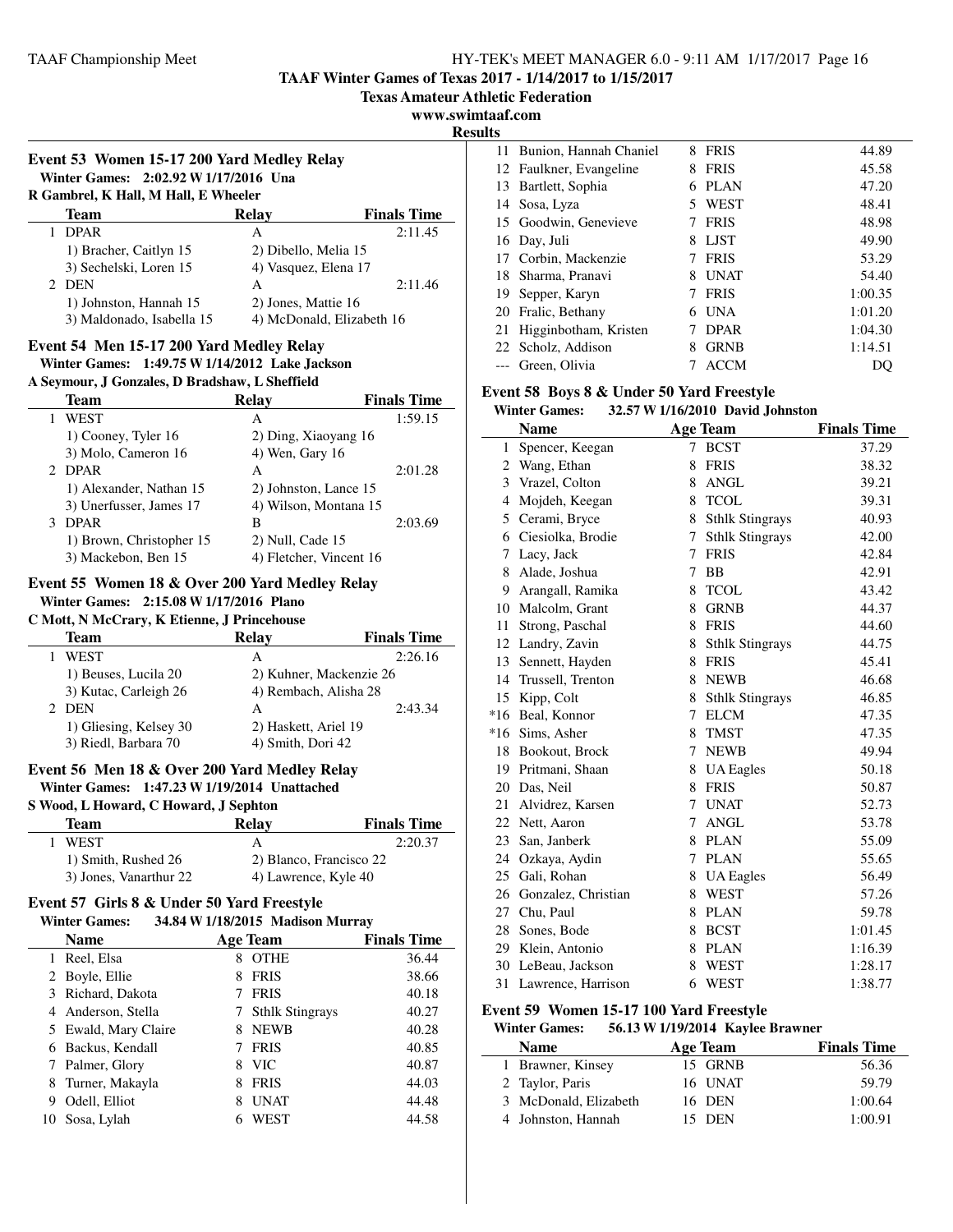**TAAF Winter Games of Texas 2017 - 1/14/2017 to 1/15/2017**

**Texas Amateur Athletic Federation**

**www.swimtaaf.com**

### **Results**

|    | (Event 59 Women 15-17 100 Yard Freestyle) |    |             |                    |  |
|----|-------------------------------------------|----|-------------|--------------------|--|
|    | <b>Name</b>                               |    | Age Team    | <b>Finals Time</b> |  |
| 5  | Bracher, Caitlyn                          |    | 15 DPAR     | 1:01.69            |  |
| 6  | Hurst, Tessa                              |    | 16 DENT     | 1:04.11            |  |
|    | Maldonado, Isabella                       |    | 15 DEN      | 1:04.24            |  |
| 8  | Coffin, Shalley                           |    | 16 UNA      | 1:04.39            |  |
| 9  | Rendon, Abasiono                          | 15 | <b>UNAT</b> | 1:06.45            |  |
| 10 | Barcellano, Maria Raphael                 | 15 | <b>UNAT</b> | 1:10.46            |  |
| 11 | Fangman, Lily                             | 15 | <b>STEP</b> | 1:11.37            |  |
|    | 12 Duren, Kylie                           | 15 | <b>ALLE</b> | 1:14.14            |  |
|    | 13 Pucek, Abigail                         | 16 | <b>OTHE</b> | 1:19.30            |  |
| 14 | Oestreich, Alyssa                         | 16 | <b>UNAT</b> | 1:20.20            |  |
|    | 15 Aranda, Dawna                          | 17 | <b>STEP</b> | 1:20.26            |  |

#### **Event 60 Men 15-17 100 Yard Freestyle Winter Games: 48.84 W1/19/2013 Chad Brandon**

| WHItel Gallies.<br>$+0.0$ + $\frac{1}{1}$ $\frac{1}{2}$ $\frac{2013}{201}$ Chau Dianuoli |                    |                   |                    |  |  |
|------------------------------------------------------------------------------------------|--------------------|-------------------|--------------------|--|--|
|                                                                                          | <b>Name</b>        | <b>Age Team</b>   | <b>Finals Time</b> |  |  |
| 1                                                                                        | Busby, Collin      | 17 LEWI           | 54.07              |  |  |
| 2                                                                                        | Laforge, Seth      | 15<br><b>ALLE</b> | 55.28              |  |  |
| 3                                                                                        | Ding, Xiaoyang     | WEST<br>16        | 56.63              |  |  |
| 4                                                                                        | Cooney, Tyler      | WEST<br>16        | 56.76              |  |  |
| 5                                                                                        | Wilson, Montana    | <b>DEN</b><br>15  | 56.83              |  |  |
| 6                                                                                        | Backus, Carson     | <b>UNA</b><br>15  | 57.68              |  |  |
| 7                                                                                        | Wille, Nathan      | <b>PLAN</b><br>16 | 58.39              |  |  |
| 8                                                                                        | Feeney, Rory       | 15<br><b>FRIS</b> | 58.50              |  |  |
| 9                                                                                        | Ubl, Ryan          | <b>FRIS</b><br>16 | 58.60              |  |  |
| 10                                                                                       | Wen, Gary          | <b>WEST</b><br>16 | 58.96              |  |  |
| 11                                                                                       | Hurst, Colby       | <b>DENT</b><br>15 | 59.01              |  |  |
| 12                                                                                       | Britton, Grady     | CARL<br>16        | 59.14              |  |  |
| 13                                                                                       | Escudero, Elvyn    | <b>UNAT</b><br>17 | 1:00.51            |  |  |
| 14                                                                                       | Calhoun, Braydon   | <b>LJST</b><br>15 | 1:01.05            |  |  |
| 15                                                                                       | Flores, Eric       | <b>VIC</b><br>16  | 1:01.90            |  |  |
| 16                                                                                       | Gonzalez, Jordan   | <b>WEST</b><br>14 | 1:03.10            |  |  |
| 17                                                                                       | Unerfusser, James  | <b>DEN</b><br>17  | 1:06.75            |  |  |
| 18                                                                                       | Ly, Kevin          | 16<br>Splash      | 1:07.77            |  |  |
| 19                                                                                       | Molo, Cameron      | WEST<br>16        | 1:09.86            |  |  |
| 20                                                                                       | Neal, Jonathan     | <b>DEN</b><br>17  | 1:10.66            |  |  |
| 21                                                                                       | Brown, Christopher | <b>DPAR</b><br>15 | 1:12.56            |  |  |
| 22                                                                                       | Lovejoy, Hunter    | <b>DEN</b><br>16  | 1:20.85            |  |  |

#### **Event 61 Women 25-29 100 Yard Freestyle<br>Winter Games: 55.60 W 1/17/2016 Carleiol Winter Games: 55.60 W1/17/2016 Carleigh Kutac**

| Winter Games:<br>$55.60 \text{ W}$ $1/17/2016$ Carleigh Kutac |          |                    |  |  |
|---------------------------------------------------------------|----------|--------------------|--|--|
| <b>Name</b>                                                   | Age Team | <b>Finals Time</b> |  |  |
| 1 Kutac, Carleigh                                             | 26 WEST  | 55.77              |  |  |
| 2 Rembach, Alisha                                             | 28 WEST  | 59.11              |  |  |

# **Event 61 Women 40-44 100 Yard Freestyle**

| Winter Games: 1:13.37 W 1/17/2016 Kimberly Lawler |          |                    |  |  |
|---------------------------------------------------|----------|--------------------|--|--|
| <b>Name</b>                                       | Age Team | <b>Finals Time</b> |  |  |
| 1 Lawler, Kimberly                                | 43 WEAT  | 1:15.18            |  |  |
| 2 Miller, Michelle                                | 42 PORT  | 1:24.63            |  |  |

### **Event 61 Women 50-54 100 Yard Freestyle**

**Winter Games: 1:13.34 W1/17/2016 Kelli Busby**

| <b>Name</b>    | Age Team | <b>Finals Time</b> |
|----------------|----------|--------------------|
| 1 Busby, Kelli | 52 LEWI  | 1:14.80            |

| ults                                             |                                  |                    |
|--------------------------------------------------|----------------------------------|--------------------|
| Event 61 Women 70-74 100 Yard Freestyle          |                                  |                    |
| Name Age Team                                    |                                  | <b>Finals Time</b> |
| 1 Riedl, Barbara                                 | <b>70 DEN</b>                    | 1:31.13            |
| Event 62 Men 18-24 100 Yard Freestyle            |                                  |                    |
| <b>Winter Games:</b>                             | 52.46 W 1/18/2015 Michael Montez |                    |
| Name Age Team                                    |                                  | <b>Finals Time</b> |
| 1 Cosper, Ty                                     | 18 OTHE                          | 56.63              |
| 2 Cruz, Lewis                                    | 23 SBEL                          | 1:04.97            |
| Event 62 Men 25-29 100 Yard Freestyle            |                                  |                    |
| Winter Games: 52.76 W 1/19/2014 Vi Nguyen        |                                  |                    |
| <b>Name</b>                                      | <b>Age Team</b>                  | <b>Finals Time</b> |
| 1 Nguyen, Vi                                     | 29 COPE                          | 54.55              |
| 2 Howard, Landon                                 | 28 SBEL                          | 56.92              |
| 3 Duswalt, Brandon                               | 27 UNAT                          | 1:13.43            |
| Event 62 Men 40-44 100 Yard Freestyle            |                                  |                    |
| Winter Games: 1:00.25 W 1/17/2016 Billy Gulledge |                                  |                    |
| <b>Name</b> Age Team                             |                                  | <b>Finals Time</b> |
| 1 Gilliam, Pete                                  | 44 BB                            | 1:01.50            |
| Event 62 Men 50-54 100 Yard Freestyle            |                                  |                    |
| Winter Games: 50.04 W 1/14/2012 Steve Wood       |                                  |                    |
| Name Age Team                                    |                                  | <b>Finals Time</b> |
| 1 Scheurich, Joachim                             | 50 FRIS                          | 1:09.28            |
|                                                  |                                  |                    |
| Event 62 Men 55-59 100 Yard Freestyle            |                                  |                    |
| Name Age Team                                    |                                  | <b>Finals Time</b> |
| 1 Taylor, Michael                                | 55 UNAT                          | 1:08.48            |
| 2 Bludworth, Rocky                               | 57 STEP                          | 1:14.77            |
| Event 62 Men 80-84 100 Yard Freestyle            |                                  |                    |
| Name Age Team                                    |                                  | <b>Finals Time</b> |
| 1 Mandell, Lawrence                              | 80 UNA                           | 1:39.88            |
| Event 63 Girls 6 & Under 25 Yard Backstroke      |                                  |                    |
| Winter Games: 22.39 W 1/14/2012 Isabella Ramos   |                                  |                    |
| <b>Name</b>                                      | <b>Age Team</b>                  | <b>Finals Time</b> |
| 1 Stoecker, Jules                                | 6 FRIS                           | 21.87W             |
| 2 Oushalkas, Anna                                | 6 FRIS                           | 23.56              |
| 3 Sosa, Lylah                                    | 6 WEST                           | 25.26              |
| 4 Bartlett, Sophia                               | 6 PLAN                           | 25.45              |
| 5 Sosa, Lyza                                     | 5 WEST                           | 25.61              |
| 6 Fralic, Bethany                                | 6 UNA                            | 25.91              |
| 7 Dollins, Liberty                               | 6 Sthlk Stingrays                | 28.14              |
| 8 Armstrong, Zoe                                 | 6 FRIS                           | 28.95              |
| 9 Gordon, Georgia                                | 6 FLMN                           | 29.15              |
| 10 Arthur, Addison                               | 6 FRIS                           | 29.35              |
| 11<br>Chaney, Caroline                           | 6 TCOL                           | 29.36              |
| 12<br>Kartawijaya, Amanda                        | 6 TCOL                           | 32.22              |
| 13 Doebbler, Ryleigh                             | 6 DPAR                           | 33.32              |
| 14 Armstrong, Ava                                | 6 FRIS                           | 33.43              |
| 15 Bensley, Breana                               | 6 DEN                            | 34.21              |
| 16 Clugston, Alyvia                              | 6 Sthlk Stingrays                | 34.31              |
| Shi, Faye<br>17                                  | 5 TCOL                           | 35.67              |
| 18 Estrada, Natalia                              | 6 TCOL                           | 36.76              |
| Simmons, Campbell<br>19                          | 6 Sthlk Stingrays                | 37.31              |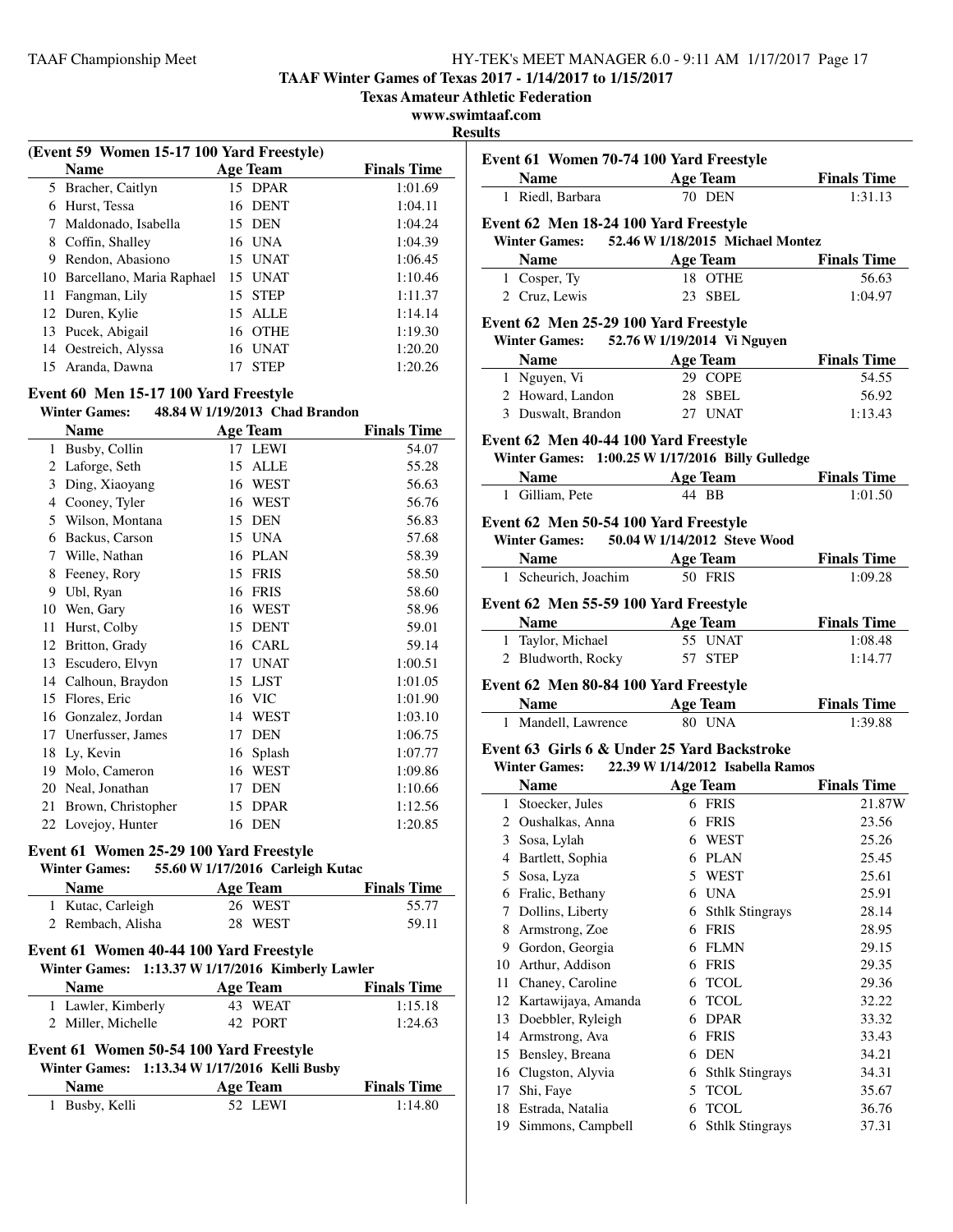**TAAF Winter Games of Texas 2017 - 1/14/2017 to 1/15/2017**

**Texas Amateur Athletic Federation**

**www.swimtaaf.com**

**Results**

 $\sim$ 

| (Event 63 Girls 6 & Under 25 Yard Backstroke) |                     |  |                   |                    |  |
|-----------------------------------------------|---------------------|--|-------------------|--------------------|--|
|                                               | <b>Name</b>         |  | Age Team          | <b>Finals Time</b> |  |
|                                               | 20 Malhotra, Myra   |  | 1 FRIS            | 39.94              |  |
|                                               | --- Price, Ava      |  | 6 FRIS            | DO                 |  |
|                                               | --- Skiermont, Anna |  | 6 Sthlk Stingrays | DO                 |  |

### **Event 64 Boys 6 & Under 25 Yard Backstroke Winter Games: 21.84 W1/17/2016 Gavin Ip**

|                       | Name                  | <b>Age Team</b>   | <b>Finals Time</b> |  |  |
|-----------------------|-----------------------|-------------------|--------------------|--|--|
|                       | Nicosia, Jacob        | <b>FRIS</b><br>6  | 25.60              |  |  |
| $\mathbf{2}^{\prime}$ | Korol, Alexander      | <b>PLAN</b><br>6  | 31.09              |  |  |
| 3                     | Hicks, Drew           | <b>DENT</b><br>6  | 31.55              |  |  |
| 4                     | Beaird, David         | <b>FRIS</b><br>6  | 32.05              |  |  |
|                       | 5 Brawner, Kyle       | <b>GRNB</b><br>5. | 33.18              |  |  |
| 6                     | Park, Josh            | PLAN<br>5.        | 33.45              |  |  |
|                       | Carr, Kasen           | <b>DEN</b><br>6   | 34.90              |  |  |
| 8                     | Boyle, Matthew        | <b>FRIS</b><br>5  | 35.83              |  |  |
| 9                     | Means, Jerry          | <b>FRIS</b><br>6  | 37.95              |  |  |
| 10                    | Vrazel, Carson        | ANGL<br>6         | 38.04              |  |  |
| 11                    | Lawrence, Harrison    | WEST<br>6         | 46.76              |  |  |
|                       | Frazier, Andrew       | <b>WEST</b><br>6  | DO                 |  |  |
|                       | --- Humensky, Zachary | <b>PLAN</b><br>6  |                    |  |  |

#### **Event 65 Girls 8 & Under 25 Yard Backstroke Winter Games: 18.27 W1/14/2006 Mallori Allen**

| а очшеж<br>10027 11 17 17 2000<br><b>WEBHOLL ANGEL</b> |                       |   |                        |                    |  |
|--------------------------------------------------------|-----------------------|---|------------------------|--------------------|--|
|                                                        | <b>Name</b>           |   | <b>Age Team</b>        | <b>Finals Time</b> |  |
|                                                        | 1 Price, Marlee       | 8 | <b>WOOD</b>            | 19.72              |  |
|                                                        | 2 Fralic, Eden        | 8 | <b>UNA</b>             | 19.77              |  |
| 3                                                      | Stolba, Isabella      | 8 | <b>FRIS</b>            | 21.00              |  |
| 4                                                      | Ewald, Mary Claire    | 8 | <b>NEWB</b>            | 21.05              |  |
| 5                                                      | Backus, Kendall       | 7 | <b>FRIS</b>            | 21.10              |  |
| 6                                                      | Anderson, Stella      | 7 | <b>Sthlk Stingrays</b> | 21.29              |  |
| 7                                                      | Gloier, Morgan        | 8 | <b>FRIS</b>            | 22.45              |  |
| 8                                                      | Du, Maggie            | 8 | <b>TCOL</b>            | 22.78              |  |
| 9                                                      | Beaird, Claire        | 8 | <b>FRIS</b>            | 23.22              |  |
|                                                        | *10 Cavin, Charlotte  | 7 | <b>FRIS</b>            | 23.24              |  |
| $*10$                                                  | Roberts, Kaylee       | 7 | <b>ANGL</b>            | 23.24              |  |
| 12                                                     | Palmer, Glory         | 8 | <b>VIC</b>             | 23.72              |  |
|                                                        | 13 Nerurkar, Tanvi    | 8 | <b>PLAN</b>            | 24.01              |  |
|                                                        | 14 Ferrales, Francely | 8 | <b>UNAT</b>            | 24.08              |  |
|                                                        | 15 Richard, Dakota    | 7 | <b>FRIS</b>            | 24.31              |  |
| 16                                                     | Odell, Elliot         | 8 | <b>UNAT</b>            | 24.39              |  |
| 17                                                     | Knippenberg, Lexi     | 7 | <b>FRIS</b>            | 24.40              |  |
| 18                                                     | Bracken, Larissa      | 7 | <b>LJST</b>            | 24.51              |  |
| 19                                                     | Cetera, Lillian       | 7 | <b>FRIS</b>            | 25.00              |  |
|                                                        | 20 Corn, Kesleigh     | 7 | <b>UNAT</b>            | 25.06              |  |
| 21                                                     | Smeltzer, Adayla      | 8 | <b>PLAN</b>            | 25.39              |  |
| 22                                                     | Corbin, Mackenzie     | 7 | <b>FRIS</b>            | 25.67              |  |
| 23                                                     | Nguyen, Audrey        | 7 | <b>FLMN</b>            | 25.78              |  |
| 24                                                     | Hickman, Eliza        | 8 | <b>DENT</b>            | 26.10              |  |
| 25                                                     | Sennett, Madison      | 7 | <b>FRIS</b>            | 26.27              |  |
| 26                                                     | Smith, Megan          | 7 | <b>FLMN</b>            | 27.06              |  |
| 27                                                     | Johnson, Marsai       | 7 | <b>FLMN</b>            | 27.08              |  |
| 28                                                     | Goodwin, Genevieve    | 7 | <b>FRIS</b>            | 27.37              |  |
| 29                                                     | May, Caroline         | 6 | <b>FRIS</b>            | 27.65              |  |
| 30                                                     | Potter, Tinsley       | 6 | <b>TCOL</b>            | 27.71              |  |
|                                                        |                       |   |                        |                    |  |

| 31    | Higginbotham, Kristen | 7 | <b>DPAR</b>            | 27.87 |
|-------|-----------------------|---|------------------------|-------|
| 32    | Diaz, Natalie         | 8 | <b>LANC</b>            | 28.33 |
| 33    | Walker, Campbell      | 7 | <b>TCOL</b>            | 28.49 |
| 34    | Yi, Skylar            | 7 | Splash                 | 28.57 |
| 35    | Pittman, Eloise       | 7 | <b>FRIS</b>            | 28.62 |
| 36    | Green, Olivia         |   | <b>ACCM</b>            | 29.13 |
| 37    | Hicks, Katelin        | 8 | <b>DENT</b>            | 29.71 |
| 38    | Sepper, Karyn         |   | <b>FRIS</b>            | 30.28 |
| 39    | Means, Raleigh        |   | <b>FRIS</b>            | 30.52 |
| 40    | Amini, Hawin          | 8 | Splash                 | 31.71 |
| 41    | Thorton, Alicia       | 8 | <b>TCOL</b>            | 32.84 |
| 42    | Kufert, Ava           |   | <b>FRIS</b>            | 33.07 |
| 43    | Magosi, Lone          | 8 | <b>FRIS</b>            | 35.90 |
|       | 44 Karnamoo, Kavya    | 8 | PLAN                   | 48.35 |
| $---$ | Scholz, Addison       | 8 | <b>GRNB</b>            | DQ    |
|       | Kennedy, Katelyn      | 8 | <b>FRIS</b>            | DO    |
|       | Wood, Lindsay         |   | <b>Sthlk Stingrays</b> | DQ    |
|       |                       |   |                        |       |

#### **Event 66 Boys 8 & Under 25 Yard Backstroke Winter Games: 18.48 W1/14/2006 Chase Garrott**

|                | winter Games:<br>10.40 W 1/14/2000 Chase Garrou |   |                        |                    |  |  |
|----------------|-------------------------------------------------|---|------------------------|--------------------|--|--|
|                | <b>Name</b>                                     |   | <b>Age Team</b>        | <b>Finals Time</b> |  |  |
| $\mathbf{1}$   | Xie, Nevin                                      | 8 | <b>FRIS</b>            | 21.41              |  |  |
| 2              | Mojdeh, Keegan                                  | 8 | <b>TCOL</b>            | 21.54              |  |  |
| 3              | Mira, Harrison                                  | 8 | <b>NEWB</b>            | 21.83              |  |  |
| $\overline{4}$ | Arangall, Ramika                                | 8 | <b>TCOL</b>            | 22.67              |  |  |
| 5              | Lacy, Jack                                      | 7 | <b>FRIS</b>            | 23.08              |  |  |
| 6              | Ciesiolka, Brodie                               | 7 | <b>Sthlk Stingrays</b> | 23.70              |  |  |
| 7              | Bird, Hudson                                    | 7 | <b>NEWB</b>            | 23.92              |  |  |
| 8              | Dollins, Preston                                | 8 | <b>Sthlk Stingrays</b> | 24.25              |  |  |
| 9              | Sennett, Hayden                                 | 8 | <b>FRIS</b>            | 24.32              |  |  |
| 10             | Vrazel, Colton                                  | 8 | <b>ANGL</b>            | 24.36              |  |  |
| 11             | Nicosia, Noah                                   | 8 | <b>FRIS</b>            | 24.79              |  |  |
| 12             | Bessonette, Judah                               | 8 | <b>TCOL</b>            | 25.15              |  |  |
| 13             | Chu, Paul                                       | 8 | <b>PLAN</b>            | 25.36              |  |  |
| 14             | Ludik, Daniel                                   | 7 | <b>TCOL</b>            | 25.69              |  |  |
| 15             | Athale, Areen                                   | 8 | <b>UA</b> Eagles       | 26.81              |  |  |
| 16             | Hullen, Eric                                    | 8 | Splash                 | 27.01              |  |  |
| 17             | Battistic, Julian                               | 7 | <b>DPAR</b>            | 27.62              |  |  |
| 18             | Loe, Andrew                                     | 7 | <b>OTHE</b>            | 28.93              |  |  |
| 19             | Strong, Paschal                                 | 8 | <b>FRIS</b>            | 29.83              |  |  |
| 20             | Nett, Aaron                                     | 7 | <b>ANGL</b>            | 29.95              |  |  |
| 21             | Korol, Alexander                                | 6 | <b>PLAN</b>            | 30.37              |  |  |
| 22             | Johnson, Reese                                  | 7 | <b>TCOL</b>            | 30.75              |  |  |
| 23             | Kipp, Colt                                      | 8 | <b>Sthlk Stingrays</b> | 31.06              |  |  |
| 24             | Lawrence, Carter                                | 8 | <b>WEST</b>            | 32.04              |  |  |
| 25             | Gali, Rohan                                     | 8 | <b>UA Eagles</b>       | 32.40              |  |  |
| 26             | Rao, Praveer                                    | 8 | <b>UNAT</b>            | 32.89              |  |  |
| 27             | Ozkaya, Aydin                                   | 7 | <b>PLAN</b>            | 34.46              |  |  |
| 28             | Poddar, Aarav                                   | 7 | <b>FRIS</b>            | 35.26              |  |  |
| 29             | Loreto, Jesus                                   | 8 | <b>LANC</b>            | 37.00              |  |  |
| 30             | Buchanan, Trey                                  | 7 | <b>FRIS</b>            | 39.05              |  |  |
| 31             | LeBeau, Jackson                                 | 8 | <b>WEST</b>            | 40.73              |  |  |
| $---$          | Klein, Antonio                                  | 8 | <b>PLAN</b>            | DQ                 |  |  |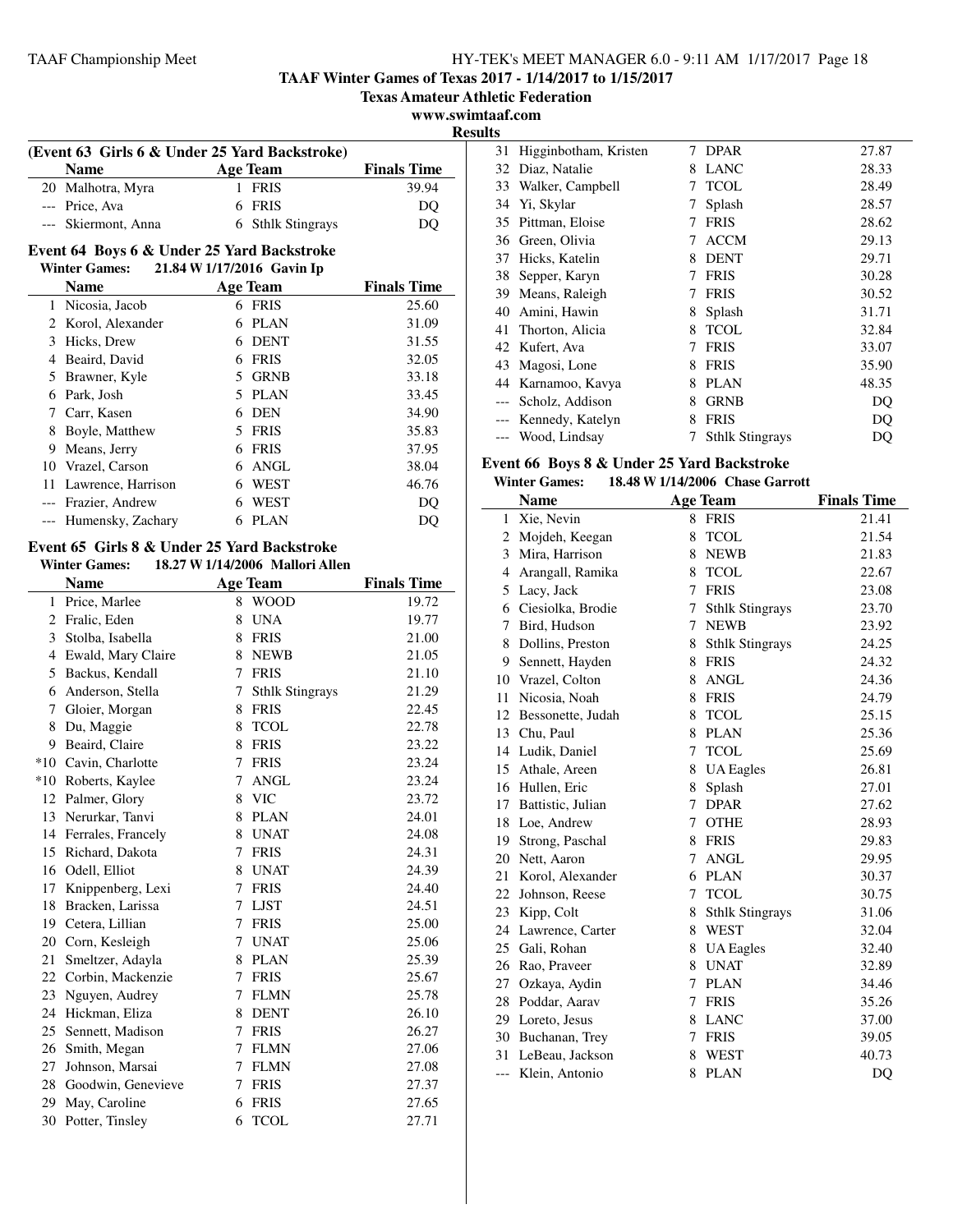**TAAF Winter Games of Texas 2017 - 1/14/2017 to 1/15/2017**

**Texas Amateur Athletic Federation**

### **www.swimtaaf.com**

**Result** 

|                      | Event 67 Women 15-17 50 Yard Backstroke |  |  |
|----------------------|-----------------------------------------|--|--|
| <b>Winter Games:</b> | 29.05 W 1/17/2016 Meili Hall            |  |  |
| <b>Name</b>          | <b>Age Team</b>                         |  |  |

|    | <b>Name</b>         |    | <b>Age Team</b>        | <b>Finals Time</b> |
|----|---------------------|----|------------------------|--------------------|
| 1  | Brawner, Kinsey     |    | 15 GRNB                | 29.19              |
| 2  | Boudreaux, Jasmine  | 15 | <b>BCST</b>            | 30.53              |
| 3  | Bracher, Caitlyn    |    | 15 DPAR                | 31.17              |
| 4  | Taylor, Paris       |    | 16 UNAT                | 32.82              |
|    | Johnston, Hannah    |    | 15 DEN                 | 33.16              |
| 6  | Vasquez, Elena      | 17 | <b>DPAR</b>            | 34.42              |
|    | Fangman, Lily       | 15 | <b>STEP</b>            | 35.58              |
| 8  | Hurst, Tessa        | 16 | <b>DENT</b>            | 35.68              |
| 9  | Baldridge, Annalise | 16 | <b>BCST</b>            | 39.68              |
| 10 | Havia, Niina        | 15 | <b>Sthlk Stingrays</b> | 39.80              |
| 11 | Harrison, Elizabeth | 15 | <b>DENT</b>            | 39.89              |
| 12 | Aranda, Dawna       | 17 | <b>STEP</b>            | 42.34              |
| 13 | Romo, Haley         | 15 | Splash                 | 49.02              |
|    | Niebling, Olivia    | 17 | WEAT                   | DO                 |

# **Event 68 Men 15-17 50 Yard Backstroke**

| <b>Winter Games:</b> | 26.47 W 1/17/2016 Riley Manuel |  |
|----------------------|--------------------------------|--|
|----------------------|--------------------------------|--|

|   | <b>Name</b>         |    | <b>Age Team</b> | <b>Finals Time</b> |
|---|---------------------|----|-----------------|--------------------|
|   | 1 Null, Cade        |    | 15 DPAR         | 28.93              |
|   | 2 Hurst, Colby      |    | 15 DENT         | 29.31              |
|   | 3 Alexander, Nathan |    | 15 DEN          | 31.01              |
|   | 4 Johnston, Lance   |    | 15 DEN          | 31.64              |
|   | 5 Cooney, Tyler     |    | 16 WEST         | 31.88              |
| 6 | Immenhauser, Brent  |    | 17 VIC          | 32.09              |
|   | 7 Calhoun, Braydon  |    | 15 LJST         | 34.72              |
| 8 | Tran, Sam           | 16 | WEST            | 34.99              |
| 9 | Myers, Cory         | 17 | <b>NEWB</b>     | 38.17              |
|   | 10 Molo, Cameron    | 16 | <b>WEST</b>     | 43.44              |
|   | 11 Lovejoy, Hunter  | 16 | DEN             | 45.14              |
|   | --- Lucio, Cesar    | 15 | DALI.           | DO                 |

### **Event 69 Women 18-24 50 Yard Backstroke**

| <b>Winter Games:</b> | 32.04 W 1/19/2014 Gerri Bergman |                    |  |  |
|----------------------|---------------------------------|--------------------|--|--|
| <b>Name</b>          | Age Team                        | <b>Finals Time</b> |  |  |
| 1 Brawner, Kaylee    | 18 GRNB                         | 30.05W             |  |  |

### **Event 69 Women 30-34 50 Yard Backstroke**

| <b>Winter Games:</b> | 34.88 W 1/17/2011 Kristin Hogan |  |
|----------------------|---------------------------------|--|

| $\cdots$           |          |                    |
|--------------------|----------|--------------------|
| <b>Name</b>        | Age Team | <b>Finals Time</b> |
| 1 Gliesing, Kelsey | 30 DEN   | 36.67              |

2 Haskett, Ariel 19 DEN 35.53

# **Event 69 Women 40-44 50 Yard Backstroke**

| <b>Name</b>        | Age Team           |       |
|--------------------|--------------------|-------|
| 1 Lawler, Kimberly | 43 WEAT            | 41.33 |
| 2 Cerami, Lori     | 41 Sthlk Stingrays | 47.88 |
| 3 Smith, Dori      | 42 DEN             | 48.49 |

### **Event 69 Women 45-49 50 Yard Backstroke Winter Games: 1:00.77 W1/17/2016 Lelana Ellis**

| <b>Name</b>        | Age Team | <b>Finals Time</b> |
|--------------------|----------|--------------------|
| 1 Clinger, Christi | 49 FRIS  | 43.43W             |

| ults                                              |                                    |                             |
|---------------------------------------------------|------------------------------------|-----------------------------|
| Event 69 Women 50-54 50 Yard Backstroke           |                                    |                             |
| Winter Games: 38.15 W 1/18/2015 Jill Kurtz        |                                    |                             |
|                                                   |                                    | <b>Finals Time</b>          |
| <b>Name Age Team</b><br>1 Salazar, Sharon 50 PLAN |                                    | 59.72                       |
|                                                   |                                    |                             |
| Event 69 Women 55-59 50 Yard Backstroke           |                                    |                             |
| Winter Games: 58.51 W 1/19/2014 Sheri Robson      |                                    |                             |
| Name                                              | Age Team                           | <b>Finals Time</b>          |
| 1 Tatum, Bettina                                  | 56 OTHE                            | 48.12W                      |
| Event 69 Women 60-64 50 Yard Backstroke           |                                    |                             |
| <b>Name</b> Age Team                              |                                    | <b>Finals Time</b>          |
| 1 Princehouse, Gwen                               | 60 PLAN                            | 1:16.38                     |
| Event 69 Women 70-74 50 Yard Backstroke           |                                    |                             |
| Winter Games: 45.70 W 1/19/2013 Ida Hlavacek      |                                    |                             |
|                                                   |                                    |                             |
| Name Age Team<br>1 Hlavacek, Ida                  | <b>74 UNA</b>                      | <b>Finals Time</b><br>51.42 |
|                                                   |                                    |                             |
| Event 70 Men 18-24 50 Yard Backstroke             |                                    |                             |
| Winter Games: 27.10 W 1/17/2009 Nick Vollmer      |                                    |                             |
| <b>Name</b>                                       | <b>Age Team</b>                    | <b>Finals Time</b>          |
| 1 Perez, Aaren                                    | 18 ALIC                            | 26.79W                      |
| 2 Suarez, Rafael                                  | 19 DEN                             | 30.10                       |
| 3 Cosper, Ty                                      | 18 OTHE                            | 31.44                       |
| 4 Munro, Zach                                     | 21 UNA                             | 35.49                       |
| 5 Conrad, Aaron                                   | 22 LANC                            | 36.52                       |
| Event 70 Men 35-39 50 Yard Backstroke             |                                    |                             |
| Winter Games: 32.33 W 1/14/2012 Bryan Hohne       |                                    |                             |
| Name Age Team                                     |                                    | <b>Finals Time</b>          |
| 1 Bensley, Jeremy 37 DEN                          |                                    | 45.17                       |
|                                                   |                                    |                             |
| Event 70 Men 40-44 50 Yard Backstroke             |                                    |                             |
| Winter Games: 33.25 W 1/17/2016 Billy Gulledge    |                                    |                             |
| Name Age Team                                     |                                    | <b>Finals Time</b>          |
| 1 Gulledge, Billy                                 | 42 FRIS                            | 33.50                       |
| 2 Lawrence, Kyle                                  | 40 WEST                            | 37.30                       |
| Event 70 Men 55-59 50 Yard Backstroke             |                                    |                             |
| Winter Games: 26.81 W 1/17/2016 Steve Wood        |                                    |                             |
| <b>Name</b>                                       | <b>Age Team</b>                    | <b>Finals Time</b>          |
| Taylor, Michael<br>1                              | 55 UNAT                            | 39.14                       |
|                                                   |                                    |                             |
| Event 70 Men 70-74 50 Yard Backstroke             |                                    |                             |
| <b>Winter Games:</b>                              | 45.32 W 1/18/2015 Sanford Thatcher |                             |
| Name                                              | <b>Age Team</b>                    | <b>Finals Time</b>          |
| Thatcher, Sanford<br>1                            | 73 FRIS                            | 47.74                       |
| Event 71 Mixed 15-17 200 Yard Medley Relay        |                                    |                             |
| Winter Games: 2:02.15 W 1/18/2015 Ccaa            |                                    |                             |
| A Black, C Green, M Orsak, H Williams             |                                    |                             |
| Team                                              | <b>Relay</b>                       | <b>Finals Time</b>          |
| <b>ANGL</b><br>1                                  | А                                  | 2:01.53W                    |
| 1) Boudreaux, Jasmine W15                         | 2) Calhoun, Braydon M15            |                             |
| 3) Tran, Vivie W16                                | 4) Williams, Shane M15             |                             |
| 2 UNA                                             | А                                  | 3:01.51                     |
| 1) Boudreaux, Jasmine W15                         | 2) Baldridge, Annalise W16         |                             |
| 3) Williams, Shane M15                            | 4) Calhoun, Braydon M15            |                             |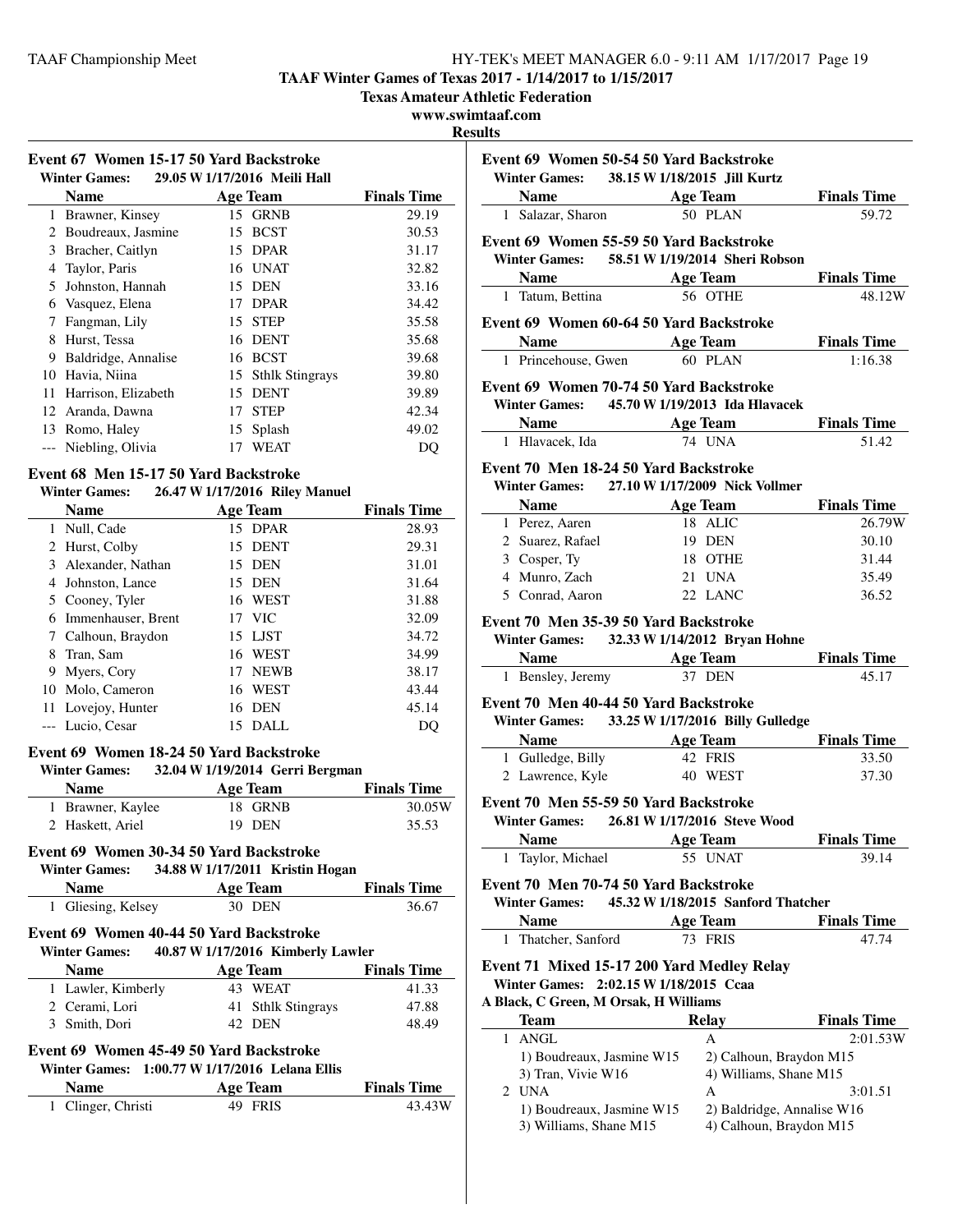**TAAF Winter Games of Texas 2017 - 1/14/2017 to 1/15/2017**

**Texas Amateur Athletic Federation**

**www.swimtaaf.com**

**Results**

#### **Event 72 Mixed 18 & Over 200 Yard Medley Relay Winter Games:** 1:59.78 **W** 1/17/2016 **Westbury**<br>*V* Janes E Blance M Kubner C Kutse *V* M Kuh

| V .Jones, F Blanco, M Kunner, C Kutac |                          |                        |                    |  |
|---------------------------------------|--------------------------|------------------------|--------------------|--|
|                                       | Team                     | Relay                  | <b>Finals Time</b> |  |
|                                       | <b>WEST</b>              | A                      | 2:00.38            |  |
|                                       | 1) Blanco, Francisco M22 | 2) Kutac, Carleigh W26 |                    |  |
|                                       | 3) Rembach, Alisha W28   | 4) Smith, Rushed M26   |                    |  |
|                                       | 2 FRIS                   | A                      | 3:01.65            |  |
|                                       | 1) Clinger, Brian M52    | 2) Clinger, Chad M55   |                    |  |
|                                       | 3) Clinger, Christi W49  | 4) Piccola, Tracy W52  |                    |  |
|                                       | 3 PLAN                   | А                      | 3:51.62            |  |
|                                       | 1) Princehouse, Gwen W60 | 2) Salazar, Sharon W50 |                    |  |
|                                       | 3) O'Brien, Tom M23      | 4) Dupree, Anita W52   |                    |  |
|                                       |                          |                        |                    |  |

# **Event 73 Girls 8 & Under 25 Yard Breaststroke**

| <b>Winter Games:</b> | 20.66 W 1/16/2010 Cailyn McComb |   |
|----------------------|---------------------------------|---|
| Nomo                 | $\Lambda$ as Thom               | ы |

|                | <b>Name</b>            |   | <b>Age Team</b> | <b>Finals Time</b> |
|----------------|------------------------|---|-----------------|--------------------|
| 1              | Mahat, Sayesha         | 8 | Splash          | 22.97              |
| $\overline{2}$ | Fralic, Eden           | 8 | <b>UNA</b>      | 23.78              |
| 3              | Boyle, Ellie           | 8 | <b>FRIS</b>     | 23.97              |
| 4              | Cortez, Jasari         | 8 | <b>DPAR</b>     | 24.24              |
| 5              | Turner, Makayla        | 8 | <b>FRIS</b>     | 24.51              |
| 6              | Bunion, Hannah Chaniel | 8 | <b>FRIS</b>     | 24.83              |
| 7              | Stolba, Isabella       | 8 | <b>FRIS</b>     | 24.98              |
| 8              | Kadlecik, Hope         | 8 | <b>LJST</b>     | 25.30              |
| 9              | Beaird, Claire         | 8 | <b>FRIS</b>     | 25.86              |
| 10             | Cavin, Charlotte       | 7 | <b>FRIS</b>     | 25.94              |
| 11             | Rogers, Phoebe         | 8 | <b>PORT</b>     | 26.05              |
| 12             | Chilton, Kathryn       | 8 | <b>ELCM</b>     | 26.62              |
| 13             | Smeltzer, Adayla       | 8 | <b>PLAN</b>     | 27.02              |
| 14             | Hickman, Eliza         | 8 | <b>DENT</b>     | 28.41              |
| 15             | Ferrales, Francely     | 8 | <b>UNAT</b>     | 28.43              |
| 16             | Cetera, Lillian        | 7 | <b>FRIS</b>     | 28.64              |
| 17             | Stoecker, Jules        | 6 | <b>FRIS</b>     | 29.06              |
| 18             | Du, Maggie             | 8 | <b>TCOL</b>     | 29.20              |
| 19             | Corn, Kesleigh         | 7 | <b>UNAT</b>     | 29.23              |
| 20             | Reeves, Malyah         | 8 | <b>MIDL</b>     | 29.50              |
| 21             | Goodwin, Genevieve     | 7 | <b>FRIS</b>     | 30.95              |
|                | 22 Arthur, Addison     | 6 | <b>FRIS</b>     | 31.13              |
| 23             | Ruiz, Natalia          | 7 | Splash          | 31.49              |
| 24             | Smith, Camille         | 7 | Splash          | 32.57              |
| 25             | Means, Raleigh         | 7 | <b>FRIS</b>     | 33.68              |
| 26             | Karnamoo, Kavya        | 8 | <b>PLAN</b>     | 40.66              |
| 27             | Potter, Tinsley        | 6 | <b>TCOL</b>     | 42.21              |
| $---$          | Doebbler, Ryleigh      | 6 | <b>DPAR</b>     | DQ                 |
| ---            | Diaz, Natalie          | 8 | <b>LANC</b>     | DQ                 |
| ---            | Armstrong, Ava         | 6 | FRIS            | DQ                 |
| ---            | Knippenberg, Lexi      | 7 | <b>FRIS</b>     | DQ                 |
| ---            | Bensley, Breana        | 6 | <b>DEN</b>      | DQ                 |
| ---            | Pittman, Eloise        | 7 | <b>FRIS</b>     | DQ                 |
| ---            | Hicks, Katelin         | 8 | <b>DENT</b>     | DQ                 |
| ---            | Malhotra, Myra         | 1 | <b>FRIS</b>     | DQ                 |

| Event 74 Boys 8 & Under 25 Yard Breaststroke              |                      |    |                        |                    |  |
|-----------------------------------------------------------|----------------------|----|------------------------|--------------------|--|
| <b>Winter Games:</b><br>20.18 W 1/17/2009 Austin Chambers |                      |    |                        |                    |  |
|                                                           | <b>Name</b>          |    | <b>Age Team</b>        | <b>Finals Time</b> |  |
| 1                                                         | Gulledge, Rhett      | 8  | <b>FRIS</b>            | 22.04              |  |
| 2                                                         | Wang, Ethan          | 8  | <b>FRIS</b>            | 23.30              |  |
| 3                                                         | Vrazel, Colton       | 8  | <b>ANGL</b>            | 26.13              |  |
| 4                                                         | Hill, Aiden          | 8  | ANGL                   | 26.29              |  |
| 5                                                         | Huang, George        | 8  | <b>PLAN</b>            | 26.86              |  |
| 6                                                         | Cerami, Bryce        | 8  | <b>Sthlk Stingrays</b> | 26.99              |  |
| 7                                                         | Hammons, Joshua      | 8  | <b>FRIS</b>            | 27.17              |  |
| 8                                                         | Athale, Areen        | 8  | <b>UA Eagles</b>       | 27.36              |  |
| 9                                                         | Wang, Jerry          | 8  | <b>PLAN</b>            | 27.38              |  |
| 10                                                        | Bessonette, Judah    | 8  | <b>TCOL</b>            | 28.24              |  |
| 11                                                        | Ludik, Daniel        | 7  | <b>TCOL</b>            | 28.34              |  |
|                                                           | 12 Malcolm, Grant    | 8  | <b>GRNB</b>            | 29.01              |  |
| 13                                                        | Mira, Harrison       | 8  | <b>NEWB</b>            | 29.72              |  |
|                                                           | 14 Trussell, Trenton | 8  | <b>NEWB</b>            | 29.87              |  |
|                                                           | 15 Lawrence, Carter  | 8  | <b>WEST</b>            | 30.20              |  |
| 16                                                        | Das, Neil            | 8  | <b>FRIS</b>            | 31.70              |  |
| 17                                                        | Chu, Paul            | 8  | <b>PLAN</b>            | 32.00              |  |
| 18                                                        | Kanyaboena, Sai      | 8  | <b>UA</b> Eagles       | 32.16              |  |
| 19                                                        | Nicosia, Jacob       | 6  | <b>FRIS</b>            | 34.40              |  |
| 20                                                        | Sones, Bode          | 8  | <b>BCST</b>            | 37.46              |  |
| $---$                                                     | Loreto, Jesus        | 8  | <b>LANC</b>            | DQ                 |  |
|                                                           | --- Xie, Nevin       | 8  | <b>FRIS</b>            | DQ                 |  |
|                                                           | --- Sims, Asher      | 8  | <b>TMST</b>            | DQ                 |  |
| $---$                                                     | Karapurkar, Tanay    | 8  | <b>UNAT</b>            | DQ                 |  |
| $---$                                                     | Mcfarland, Ryan      | 8  | <b>GRNB</b>            | DQ                 |  |
| $---$                                                     | Landry, Zavin        | 8. | <b>Sthlk Stingrays</b> | DQ                 |  |
|                                                           | --- Carr, Kasen      | 6  | <b>DEN</b>             | DQ                 |  |
| $---$                                                     | Hicks, Drew          | 6  | <b>DENT</b>            | DQ                 |  |
|                                                           | Poddar, Aarav        | 7  | <b>FRIS</b>            | DO                 |  |
|                                                           | --- Rao, Praveer     | 8  | <b>UNAT</b>            | DQ                 |  |

### **Event 75 Women 15-17 50 Yard Breaststroke**

| <b>Winter Games:</b> | 31.00 W 1/18/2015 Jennifer Roessler |  |
|----------------------|-------------------------------------|--|
|                      |                                     |  |

|    | <b>Name</b>           | <b>Age Team</b>    | <b>Finals Time</b> |
|----|-----------------------|--------------------|--------------------|
| 1. | Tran, Vivie           | 16 LJST            | 33.79              |
|    | 2 Carlin, Riley       | 16 CARL            | 35.81              |
|    | 3 Maldonado, Isabella | 15 DEN             | 36.01              |
|    | 4 Wonsang, Emily      | 16 NEWB            | 36.70              |
|    | 5 Hickman, Hannah     | 15 DENT            | 37.82              |
|    | 6 Carel, Sophie       | 15 DEN             | 41.39              |
|    | Havia, Niina          | 15 Sthlk Stingrays | 41.89              |
|    | 8 Harrison, Elizabeth | 15 DENT            | 44.51              |
| 9. | Oestreich, Alyssa     | 16 UNAT            | 47.15              |
|    | 10 Niebling, Olivia   | WEAT<br>17         | 47.67              |
|    | 11 Pucek, Abigail     | 16 OTHE            | 48.05              |
|    | 12 Romo, Haley        | 15 Splash          | 54.82              |

#### **Event 76 Men 15-17 50 Yard Breaststroke**

#### **Winter Games: 27.41 W1/19/2013 Chad Brandon**

| <b>Name</b>         | Age Team | <b>Finals Time</b> |
|---------------------|----------|--------------------|
| 1 Russell, Zyan     | 17 UNAT  | 30.54              |
| 2 Fletcher, Vincent | 16 OTHE  | 30.73              |
| 3 Busby, Collin     | 17 LEWI  | 31.56              |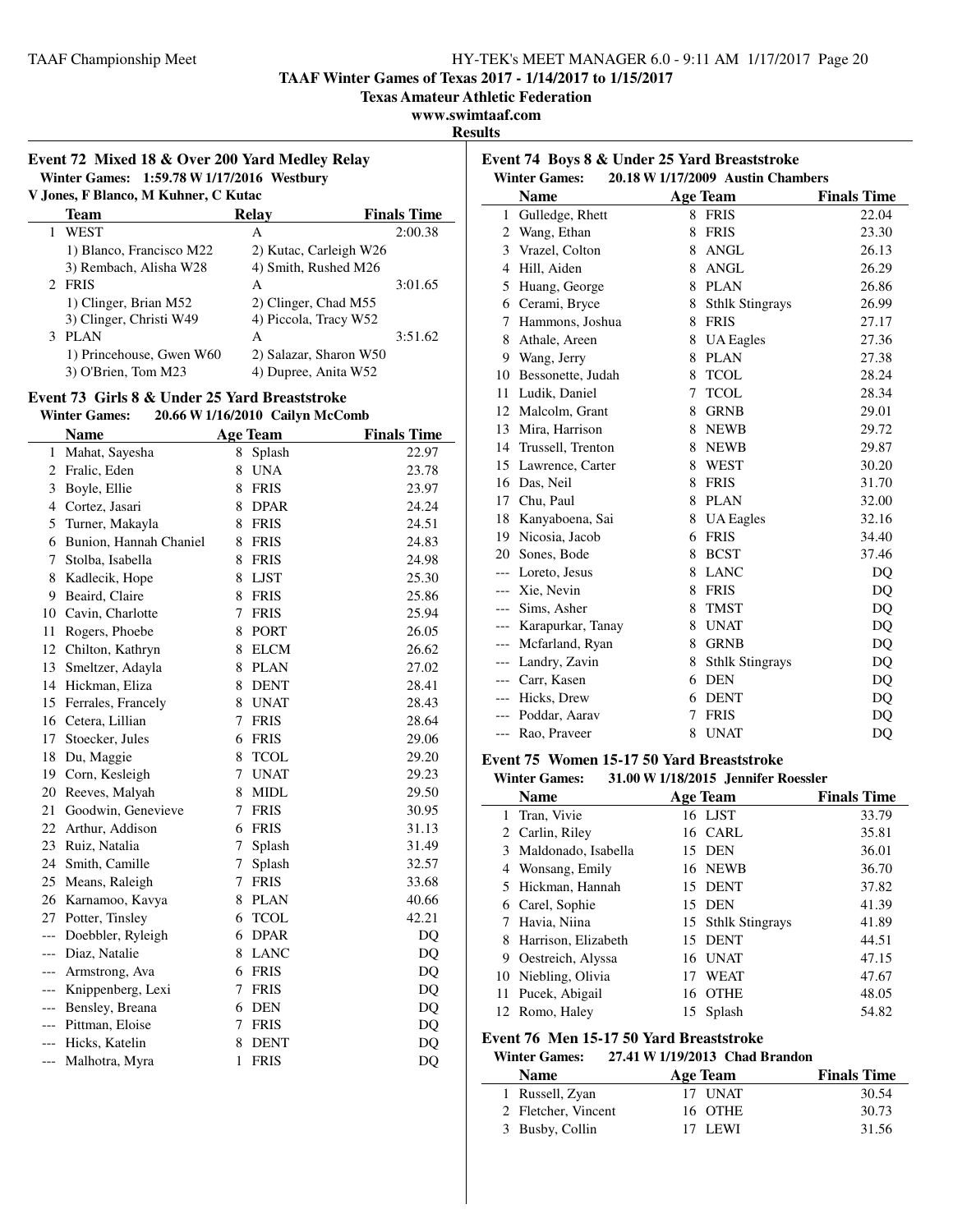**TAAF Winter Games of Texas 2017 - 1/14/2017 to 1/15/2017**

**Texas Amateur Athletic Federation**

#### **www.swimtaaf.com**

**Results**

|    | <b>Name</b>                    | (Event 76 Men 15-17 50 Yard Breaststroke)<br><b>Age Team</b> | <b>Finals Time</b>            |
|----|--------------------------------|--------------------------------------------------------------|-------------------------------|
|    | 4 Laforge, Seth                | 15 ALLE                                                      | 31.66                         |
|    | 5 Ding, Xiaoyang               | 16 WEST                                                      | 31.90                         |
|    | 6 Haggard, Weston              | 15 FRIS                                                      | 32.23                         |
|    | 7 Britton, Grady               | 16 CARL                                                      | 33.14                         |
|    | 8 Alexander, Nathan            | 15 DEN                                                       | 33.88                         |
| 9  | Null, Cade                     | 15 DPAR                                                      | 34.56                         |
|    |                                |                                                              |                               |
| 10 | Johnston, Lance                | 15 DEN                                                       | 34.91                         |
|    | 11 Ubl, Ryan                   | 16 FRIS                                                      | 35.13                         |
|    | 12 Immenhauser, Brent          | 17 VIC                                                       | 35.21                         |
|    | 13 Mcdaniel, Braeden           | 16 WHAL                                                      | 36.24                         |
|    | 14 Whitaker, Joshuah           | 16 UNAT                                                      | 38.39                         |
|    | 15 Mackebon, Ben               | 15 BCST                                                      | 39.42                         |
|    | 16 Brown, Christopher          | 15 DPAR                                                      | 41.30                         |
|    | 17 Miller, Dylan               | 15 PORT                                                      | 41.34                         |
|    | 18 Neal, Jonathan              | 17 DEN                                                       | 45.89                         |
|    |                                | Event 77 Women 18-24 50 Yard Breaststroke                    |                               |
|    |                                | Winter Games: 36.45 W 1/16/2010 Ling Yi Peng                 |                               |
|    | <b>Name</b>                    | <b>Age Team</b>                                              | <b>Finals Time</b>            |
|    | 1 Brawner, Kaylee              | 18 GRNB                                                      | 34.50W                        |
|    |                                |                                                              |                               |
|    |                                | Event 77 Women 30-34 50 Yard Breaststroke                    |                               |
|    |                                | Winter Games: 38.57 W 1/19/2014 Kristin Payne                |                               |
|    |                                |                                                              |                               |
|    | <b>Name</b>                    | <b>Age Team</b>                                              | <b>Finals Time</b>            |
|    | 1 Gliesing, Kelsey             | 30 DEN                                                       | 39.85                         |
|    |                                |                                                              |                               |
|    |                                | Event 77 Women 40-44 50 Yard Breaststroke                    |                               |
|    | <b>Winter Games:</b>           | 40.41 W 1/18/2015 Amy Weltman                                |                               |
|    | <b>Name</b>                    | <b>Age Team</b>                                              | <b>Finals Time</b>            |
|    | 1 Lawrence, Summer             | 40 ACCM                                                      | 44.17                         |
|    | 2 Miller, Michelle             | 42 PORT                                                      | 44.89                         |
|    | 3 Smith, Dori                  | 42 DEN                                                       | 50.78                         |
|    |                                |                                                              |                               |
|    |                                | Event 77 Women 45-49 50 Yard Breaststroke                    |                               |
|    |                                | Winter Games: 42.03 W 1/19/2013 Kelli Busby                  |                               |
|    | <b>Name</b>                    | <b>Age Team</b>                                              | <b>Finals Time</b>            |
|    | 1 Clinger, Christi             | 49 FRIS                                                      | 41.90W                        |
|    | 2 Leslie, Fran                 | 49 GRNB                                                      | 44.57                         |
|    |                                | Event 77 Women 50-54 50 Yard Breaststroke                    |                               |
|    | <b>Winter Games:</b>           | 43.50 W 1/17/2016 Kelli Busby                                |                               |
|    | <b>Name</b>                    | <b>Age Team</b>                                              | <b>Finals Time</b>            |
|    |                                | 50 PLAN                                                      |                               |
|    | 1 Salazar, Sharon              | 52 PLAN                                                      | 1:04.21<br>1:09.15            |
|    | 2 Dupree, Anita                |                                                              |                               |
|    |                                | Event 77 Women 60-64 50 Yard Breaststroke                    |                               |
|    | <b>Name</b>                    | <b>Age Team</b>                                              | <b>Finals Time</b>            |
| 1  | Princehouse, Gwen              | 60 PLAN                                                      | 1:42.68                       |
|    |                                |                                                              |                               |
|    |                                | Event 77 Women 70-74 50 Yard Breaststroke                    |                               |
|    |                                | Winter Games: 1:03.80 W 1/17/2016 Ida Hlavacek               |                               |
|    | <b>Name</b><br>1 Hlavacek, Ida | <b>Age Team</b><br><b>74 UNA</b>                             | <b>Finals Time</b><br>1:08.25 |

| Event 78 Men 18-24 50 Yard Breaststroke                 |          |                    |  |  |
|---------------------------------------------------------|----------|--------------------|--|--|
| 30.33 W 1/19/2014 Carson Howard<br><b>Winter Games:</b> |          |                    |  |  |
| <b>Name</b>                                             | Age Team | <b>Finals Time</b> |  |  |
| 1 Russum, John                                          | 18 WEAT  | 34.13              |  |  |
| 2 Blanco, Francisco                                     | 22 WEST  | 35.84              |  |  |
| 3 Jones, Vanarthur                                      | 22 WEST  | 41.13              |  |  |

### **Event 78 Men 25-29 50 Yard Breaststroke**

#### **Winter Games: 32.06 W1/18/2015 Landon Howard**

| <b>Name</b>        | Age Team | <b>Finals Time</b> |
|--------------------|----------|--------------------|
| 1 Nguyen, Vi       | 29 COPE  | 33.84              |
| 2 Smith, Rushed    | 26 WEST  | 36.45              |
| 3 Duswalt, Brandon | 27 UNAT  | 39.33              |

### **Event 78 Men 35-39 50 Yard Breaststroke**

| <b>Winter Games:</b> | 31.38 W 1/19/2013 James Sephton |            |
|----------------------|---------------------------------|------------|
| $\mathbf{M}$         |                                 | <b>IN:</b> |

| Name              | Age Team | <b>Finals Time</b> |
|-------------------|----------|--------------------|
| 1 Palmer, Brandon | 38 VIC   | 35.54              |

#### **Event 78 Men 40-44 50 Yard Breaststroke**

**Winter Games: 33.70 W1/19/2013 Russell Brown**

| <b>Name</b>       | Age Team | <b>Finals Time</b> |
|-------------------|----------|--------------------|
| 1 Gulledge, Billy | 42 FRIS  | 35.82              |
| *2 Lawrence, Kyle | 40 WEST  | 41.38              |
| *2 Mullen, Daniel | 42 OTHE  | 41.38              |
| 4 Mullen, Brian   | 44 OTHE  | 49.10              |

### **Event 78 Men 50-54 50 Yard Breaststroke**

**Winter Games: 29.79 W1/18/2015 Steve Wood**

| <b>Name</b>     | Age Team | <b>Finals Time</b> |
|-----------------|----------|--------------------|
| 1 Leslie, Kevin | 52 GRNB  | 35.99              |

### **Event 78 Men 55-59 50 Yard Breaststroke**

| <b>Winter Games:</b> | 37.06 W 1/14/2012 Stephen McLinden |                    |
|----------------------|------------------------------------|--------------------|
| <b>Name</b>          | Age Team                           | <b>Finals Time</b> |
| 1 Butler, Richard    | 56 BB                              | 40.56              |

### **Event 78 Men 60-64 50 Yard Breaststroke**

|                     | Winter Games: 1:04.19 W 1/19/2014 Willy Robson |                    |
|---------------------|------------------------------------------------|--------------------|
| <b>Name</b>         | Age Team                                       | <b>Finals Time</b> |
| 1 Mclinden, Stephen | 61 OTHE                                        | 38.40W             |

### **Event 78 Men 70-74 50 Yard Breaststroke**

| Name                | <b>Age Team</b> | <b>Finals Time</b> |
|---------------------|-----------------|--------------------|
| 1 Thatcher, Sanford | 73 FRIS         | 52.28              |

### **Event 79 Girls 8 & Under 25 Yard Butterfly**

### **Winter Games: 17.31 W1/19/2013 Briana Cardenas**

|   | <b>Name</b>            |   | <b>Age Team</b> | <b>Finals Time</b> |
|---|------------------------|---|-----------------|--------------------|
|   | 1 Price, Marlee        | 8 | <b>WOOD</b>     | 18.50              |
|   | 2 Gloier, Morgan       |   | <b>FRIS</b>     | 20.08              |
|   | 3 Nerurkar, Tanvi      |   | PLAN            | 22.03              |
|   | 4 Faulkner, Evangeline |   | <b>FRIS</b>     | 22.55              |
|   | 5 Reeves, Malyah       |   | MIDL            | 23.17              |
|   | 6 Kadlecik, Hope       |   | <b>LIST</b>     | 23.40              |
|   | 7 Odell, Elliot        |   | <b>UNAT</b>     | 23.54              |
| 8 | Rogers, Phoebe         |   | <b>PORT</b>     | 23.98              |
| 9 | Beaird, Claire         |   | <b>FRIS</b>     | 24.32              |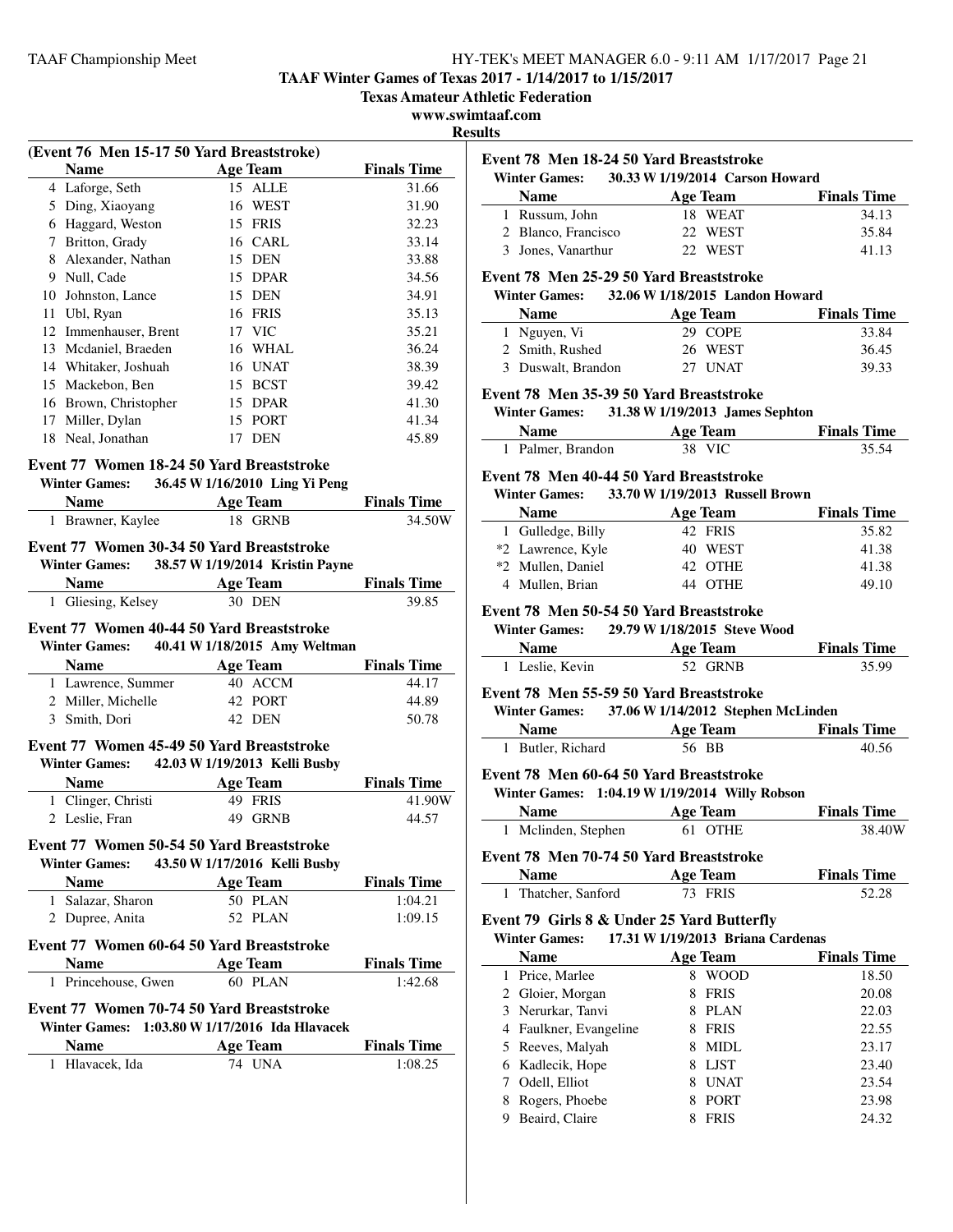**TAAF Winter Games of Texas 2017 - 1/14/2017 to 1/15/2017**

**Texas Amateur Athletic Federation**

**www.swimtaaf.com**

**Results**

|       | (Event 79 Girls 8 & Under 25 Yard Butterfly)                      |   |                                  |                    |
|-------|-------------------------------------------------------------------|---|----------------------------------|--------------------|
|       | <b>Name</b>                                                       |   | <b>Age Team</b>                  | <b>Finals Time</b> |
| 10    | Bunion, Hannah Chaniel                                            | 8 | <b>FRIS</b>                      | 24.39              |
| 11    | Stolba, Isabella                                                  | 8 | <b>FRIS</b>                      | 24.92              |
| 12    | Ruiz, Natalia                                                     | 7 | Splash                           | 25.14              |
| 13    | Day, Juli                                                         | 8 | <b>LJST</b>                      | 25.34              |
| 14    | Cortez, Jasari                                                    | 8 | <b>DPAR</b>                      | 25.49              |
| 15    | Sennett, Madison                                                  | 7 | <b>FRIS</b>                      | 25.78              |
| 16    | Degraaf, Grace                                                    | 7 | <b>FLMN</b>                      | 26.80              |
| 17    | Ferrales, Francely                                                | 8 | <b>UNAT</b>                      | 27.12              |
| 18    | Roberts, Kaylee                                                   | 7 | <b>ANGL</b>                      | 29.93              |
| 19    | Smith, Camille                                                    | 7 | Splash                           | 30.41              |
| 20    | Yi, Skylar                                                        | 7 | Splash                           | 32.44              |
| 21    | Du, Maggie                                                        | 8 | <b>TCOL</b>                      | 35.15              |
| 22    | Karnamoo, Kavya                                                   | 8 | <b>PLAN</b>                      | 42.07              |
| $---$ | Skiermont, Anna                                                   | 6 | <b>Sthlk Stingrays</b>           | DQ                 |
| $---$ | Amini, Hawin                                                      | 8 | Splash                           | DQ                 |
| $---$ | May, Caroline                                                     | 6 | <b>FRIS</b>                      | DQ                 |
| $---$ | Armstrong, Zoe                                                    | 6 | <b>FRIS</b>                      | DQ                 |
|       | Event 80 Boys 8 & Under 25 Yard Butterfly<br><b>Winter Games:</b> |   | 16.59 W 1/16/2010 David Johnston |                    |

|    | Name              |   | <b>Age Team</b>        | <b>Finals Time</b> |
|----|-------------------|---|------------------------|--------------------|
| 1  | Mojdeh, Keegan    | 8 | <b>TCOL</b>            | 19.52              |
| 2  | Galvan, Allan     | 8 | <b>DPAR</b>            | 19.82              |
| 3  | Galvan, Alex      | 8 | <b>DPAR</b>            | 20.03              |
| 4  | Wang, Jerry       | 8 | <b>PLAN</b>            | 23.27              |
| 5  | Dollins, Preston  | 8 | <b>Sthlk Stingrays</b> | 24.44              |
| 6  | Hammons, Joshua   | 8 | <b>FRIS</b>            | 25.46              |
| 7  | Pritmani, Shaan   | 8 | <b>UA</b> Eagles       | 26.84              |
| 8  | Battistic, Julian | 7 | <b>DPAR</b>            | 27.13              |
| 9  | Bird, Hudson      | 7 | <b>NEWB</b>            | 27.46              |
| 10 | Ozkaya, Aydin     | 7 | <b>PLAN</b>            | 29.15              |
| 11 | Loe, Andrew       | 7 | <b>OTHE</b>            | 30.37              |
| 12 | Das, Neil         | 8 | <b>FRIS</b>            | 30.39              |
| 13 | Mcfarland, Ryan   | 8 | <b>GRNB</b>            | 30.97              |
| 14 | Alvidrez, Karsen  | 7 | <b>UNAT</b>            | 33.44              |
| 15 | San, Janberk      | 8 | <b>PLAN</b>            | 36.09              |
| 16 | Buchanan, Trey    | 7 | <b>FRIS</b>            | 36.89              |
| 17 | Johnson, Reese    | 7 | <b>TCOL</b>            | 41.37              |
|    | Brawner, Kyle     | 5 | <b>GRNB</b>            | DQ                 |
|    | Humensky, Zachary | 6 | <b>PLAN</b>            | DQ                 |
|    | Bookout, Brock    | 7 | <b>NEWB</b>            | DQ                 |

# **Event 81 Women 15-17 50 Yard Butterfly**

### **Winter Games: 27.33 W1/18/2015 Jennifer Roessler**

| <b>Name</b>           |    | <b>Age Team</b> | <b>Finals Time</b> |
|-----------------------|----|-----------------|--------------------|
| 1 Dibello, Melia      |    | 15 DPAR         | 28.92              |
| 2 Boudreaux, Jasmine  |    | 15 BCST         | 29.56              |
| 3 Taylor, Paris       |    | 16 UNAT         | 31.43              |
| 4 Stewart, Kylei      | 17 | <b>WEAT</b>     | 32.19              |
| 5 Wonsang, Emily      |    | 16 NEWB         | 33.63              |
| 6 Baldridge, Annalise |    | 16 BCST         | 36.43              |
| 7 Duren, Kylie        |    | 15 ALLE         | 36.98              |
| --- Rendon, Abasiono  |    | <b>UNAT</b>     | DO                 |

| Event 82 Men 15-17 50 Yard Butterfly                                  |                                   |                             |
|-----------------------------------------------------------------------|-----------------------------------|-----------------------------|
| <b>Winter Games:</b>                                                  | 24.81 W 1/19/2013 Logan Sheffield |                             |
| <b>Name</b>                                                           | <b>Age Team</b>                   | <b>Finals Time</b>          |
| 1 Fletcher, Vincent                                                   | 16 OTHE                           | 25.57                       |
| 2 Peterson, Kyle                                                      | 16 ELCM                           | 26.09                       |
| 3 Cooney, Tyler                                                       | 16 WEST                           | 27.41                       |
| 4 Wilson, Montana                                                     | 15 DEN                            | 27.55                       |
| 5 Russell, Zyan                                                       | 17 UNAT                           | 27.93                       |
| 6 Delaney, Jonah                                                      | 16 GRNB                           | 28.72                       |
| 7 Hurst, Colby                                                        | 15 DENT                           | 29.28                       |
| 8 Johnston, Lance                                                     | 15 DEN                            | 29.78                       |
| 9 Wille, Nathan                                                       | 16 PLAN                           | 29.85                       |
| 10 Escudero, Elvyn                                                    | 17 UNAT                           | 30.33                       |
| 11 Youngblood, Keaton                                                 | 15 UNAT                           | 30.67                       |
| 12 Mcdaniel, Braeden                                                  | 16 WHAL                           | 31.76                       |
| 13 Whitaker, Joshuah                                                  | 16 UNAT                           | 34.90                       |
| 14 Miller, Dylan                                                      | 15 PORT                           | 35.82                       |
| 15 Myers, Cory                                                        | 17 NEWB                           | 38.07                       |
| 16 Lucio, Cesar                                                       | DALL<br>15                        | 46.73                       |
| Event 83 Women 18-24 50 Yard Butterfly                                |                                   |                             |
| <b>Winter Games:</b>                                                  | 27.85 W 1/14/2012 Blythe Nava     |                             |
| <b>Name</b>                                                           | <b>Age Team</b>                   | <b>Finals Time</b>          |
| 1 Brawner, Kaylee                                                     | 18<br><b>GRNB</b>                 | 27.81W                      |
| 2 Haskett, Ariel                                                      | 19 DEN                            | 34.13                       |
| Event 83 Women 25-29 50 Yard Butterfly<br><b>Winter Games:</b>        | 28.85 W 1/18/2015 Leslie Wyatt    |                             |
| <b>Name</b>                                                           | <b>Age Team</b>                   | <b>Finals Time</b>          |
| 1 Rembach, Alisha                                                     | 28 WEST                           | 29.19                       |
| 2 Kuhner, Mackenzie                                                   |                                   |                             |
|                                                                       | 26 WEST                           | 36.64                       |
| Event 83 Women 40-44 50 Yard Butterfly                                |                                   |                             |
| <b>Winter Games:</b>                                                  | 32.34 W 1/14/2012 Maggie Ferris   |                             |
| <b>Name</b>                                                           | <b>Age Team</b>                   | <b>Finals Time</b>          |
| 1 Lawrence, Summer                                                    | 40 ACCM                           | 41.95                       |
| Event 83 Women 50-54 50 Yard Butterfly                                |                                   |                             |
| <b>Winter Games:</b>                                                  | 42.26 W 1/19/2014 Zoe Johnson     |                             |
| <b>Name</b>                                                           | <b>Age Team</b>                   | <b>Finals Time</b>          |
| Busby, Kelli                                                          | 52 LEWI                           | 39.94W                      |
|                                                                       |                                   |                             |
| <b>Event 83 Women 70-74 50 Yard Butterfly</b><br><b>Winter Games:</b> | 49.32 W 1/19/2013 Ida Hlavacek    |                             |
| <b>Name</b>                                                           |                                   |                             |
| 1 Hlavacek, Ida                                                       | <b>Age Team</b><br><b>74 UNA</b>  | <b>Finals Time</b><br>59.67 |
|                                                                       |                                   |                             |
| Event 84 Men 18-24 50 Yard Butterfly<br><b>Winter Games:</b>          |                                   |                             |
| <b>Name</b>                                                           | 24.78 W 1/17/2016 Rafael Suarez   |                             |
|                                                                       | <b>Age Team</b>                   | <b>Finals Time</b>          |
| 1 Perez, Aaren<br>2 Suarez, Rafael                                    | 18 ALIC<br>19 DEN                 | 25.19                       |
|                                                                       |                                   | 25.47                       |
| 3 Russum, John<br>4 Munro, Zach                                       | 18 WEAT<br>21 UNA                 | 28.02                       |
| 5 Blanco, Francisco                                                   | 22 WEST                           | 31.93<br>33.31              |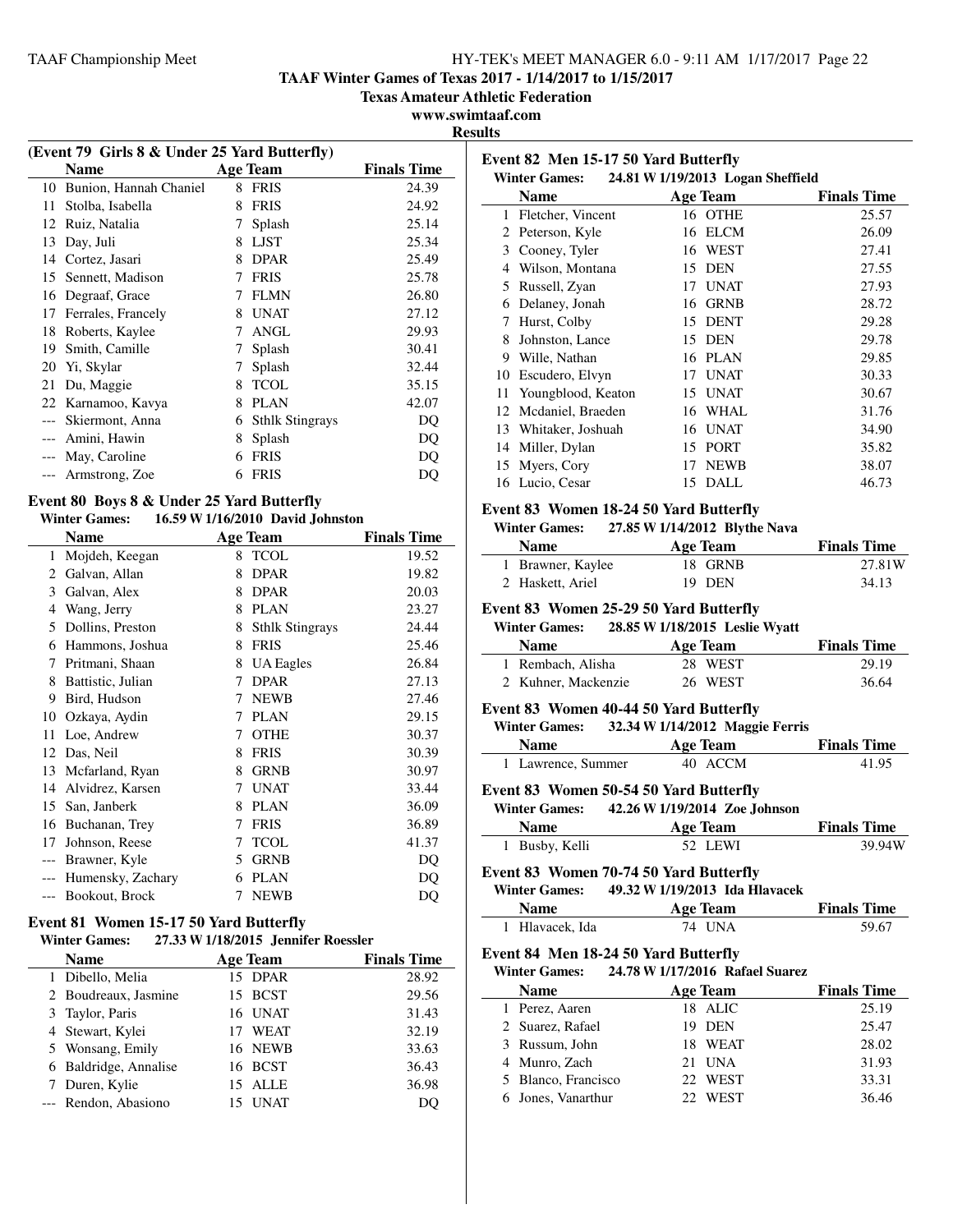**TAAF Winter Games of Texas 2017 - 1/14/2017 to 1/15/2017**

**Texas Amateur Athletic Federation**

**www.swimtaaf.com**

**Results**

| Winter Games: 27.01 W 1/19/2014 Landon Howard                                                   | Event 84 Men 25-29 50 Yard Butterfly |                                     |
|-------------------------------------------------------------------------------------------------|--------------------------------------|-------------------------------------|
| <b>Name</b>                                                                                     | <b>Age Team</b>                      | <b>Finals Time</b>                  |
| 1 Howard, Landon                                                                                | 28 SBEL                              | 26.89W                              |
| 2 Frey, Jameson                                                                                 | 27 SBEL                              | 28.84                               |
| 3 Smith, Rushed                                                                                 | 26 WEST                              | 34.39                               |
|                                                                                                 |                                      |                                     |
| Event 84 Men 35-39 50 Yard Butterfly<br><b>Winter Games:</b>                                    | 32.15 W 1/17/2016 David Lunt         |                                     |
| Name Age Team                                                                                   |                                      | <b>Finals Time</b>                  |
| 1 Palmer, Brandon                                                                               | 38 VIC                               | 29.79W                              |
| 2 Bensley, Jeremy                                                                               | 37 DEN                               | 44.79                               |
|                                                                                                 |                                      |                                     |
| Event 84 Men 40-44 50 Yard Butterfly<br>Winter Games: 27.73 W 1/19/2013 Russell Brown           |                                      |                                     |
| Name Age Team                                                                                   |                                      | <b>Finals Time</b>                  |
| 1 Gilliam, Pete                                                                                 | 44 BB                                | 30.81                               |
|                                                                                                 |                                      |                                     |
| Event 84 Men 50-54 50 Yard Butterfly<br>Winter Games: 25.21 W 1/14/2012 Steve Wood              |                                      |                                     |
|                                                                                                 |                                      |                                     |
| Name Age Team<br>1 Leslie, Kevin                                                                | 52 GRNB                              | <b>Finals Time</b><br>30.17         |
|                                                                                                 |                                      |                                     |
| Event 84 Men 55-59 50 Yard Butterfly                                                            |                                      |                                     |
| <b>Winter Games:</b>                                                                            | 25.83 W 1/17/2016 Steve Wood         |                                     |
| Name Age Team                                                                                   |                                      | <b>Finals Time</b>                  |
| 1 Taylor, Michael 55 UNAT                                                                       |                                      | 36.73                               |
| 2 Butler, Richard                                                                               | 56 BB                                | 38.51                               |
| Event 85 Mixed 15-17 100 Yard Freestyle Relay<br><b>Winter Games:</b>                           |                                      |                                     |
|                                                                                                 | 48.07 W 1/18/2015 Ccaa               |                                     |
| A Black, C Green, M Orsak, H Williams<br><b>Team</b>                                            |                                      |                                     |
| 1 UNA                                                                                           | A                                    | Relay Finals Time                   |
| 1) Tran, Vivie W16                                                                              | 2) Williams, Shane M15               |                                     |
| 3) Calhoun, Braydon M15                                                                         |                                      | 4) Boudreaux, Jasmine W15           |
| 2 DEN                                                                                           | A                                    |                                     |
| 1) Boudreaux, Jasmine W15 2) Calhoun, Braydon M15                                               |                                      |                                     |
| 3) Mackebon, Ben M15                                                                            | 4) Williams, Shane M15               | 47.22W<br>47.59W                    |
|                                                                                                 |                                      |                                     |
| Event 86 Mixed 18 & Over 100 Yard Freestyle Relay<br>Winter Games: 49.44 W 1/19/2013 Unattached |                                      |                                     |
| F Blanco, E Gonzales, A Alexander, A Len                                                        |                                      |                                     |
| <b>Team</b>                                                                                     | <b>Relay</b>                         | <b>Finals Time</b>                  |
| WEST<br>1                                                                                       | B                                    |                                     |
| 1) Jones, Vanarthur M22                                                                         |                                      | 2) Kuhner, Mackenzie W26            |
| 3) Kutac, Carleigh W26                                                                          | 4) Smith, Rushed M26                 |                                     |
| 2 FRIS                                                                                          | Α                                    | 51.22                               |
| 1) Clinger, Brian M52                                                                           | 2) Clinger, Chad M55                 |                                     |
| 3) Clinger, Christi W49                                                                         | 4) Piccola, Tracy W52                |                                     |
| 3 WEST                                                                                          | А                                    | 1:01.20                             |
| 1) Beuses, Lucila W20                                                                           | 2) Blanco, Francisco M22             | 49.23W                              |
| 3) Lawrence, Kyle M40                                                                           | 4) Rembach, Alisha W28               |                                     |
| 4 PLAN<br>1) Dupree, Anita W52                                                                  | Α                                    | 1:12.72<br>2) Princehouse, Gwen W60 |

| Event 87 Girls 6 & Under 25 Yard Freestyle |                                     |   |                                                      |                    |
|--------------------------------------------|-------------------------------------|---|------------------------------------------------------|--------------------|
|                                            | <b>Winter Games:</b><br><b>Name</b> |   | 19.69 W 1/16/2011 Whitney Dollins<br><b>Age Team</b> | <b>Finals Time</b> |
| 1                                          | Sosa, Lylah                         |   | 6 WEST                                               | 20.19              |
| 2                                          | Stoecker, Jules                     | 6 | <b>FRIS</b>                                          | 21.33              |
| 3                                          | Sosa, Lyza                          | 5 | WEST                                                 | 21.54              |
| 4                                          | Oushalkas, Anna                     | 6 | <b>FRIS</b>                                          | 22.51              |
| 5                                          | Dollins, Liberty                    | 6 | <b>Sthlk Stingrays</b>                               | 24.89              |
| 6                                          | Bartlett, Sophia                    | 6 | <b>PLAN</b>                                          | 25.34              |
| 7                                          | Fralic, Bethany                     | 6 | <b>UNA</b>                                           | 25.61              |
| 8                                          | Armstrong, Zoe                      | 6 | <b>FRIS</b>                                          | 26.01              |
| 9                                          | Arthur, Addison                     | 6 | <b>FRIS</b>                                          | 26.03              |
| 10                                         | Bensley, Breana                     | 6 | <b>DEN</b>                                           | 28.64              |
| 11                                         | Clugston, Alyvia                    | 6 | <b>Sthlk Stingrays</b>                               | 29.35              |
| 12                                         | Armstrong, Ava                      | 6 | <b>FRIS</b>                                          | 29.96              |
| 13                                         | Skiermont, Anna                     | 6 | <b>Sthlk Stingrays</b>                               | 30.43              |
| 14                                         | Chaney, Caroline                    | 6 | <b>TCOL</b>                                          | 32.10              |
| 15                                         | Kartawijaya, Amanda                 | 6 | <b>TCOL</b>                                          | 32.31              |
| 16                                         | Shi, Faye                           | 5 | <b>TCOL</b>                                          | 33.40              |
| 17                                         | Estrada, Natalia                    | 6 | <b>TCOL</b>                                          | 35.87              |
| 18                                         | Simmons, Campbell                   | 6 | <b>Sthlk Stingrays</b>                               | 35.89              |
| 19                                         | Price, Ava                          | 6 | <b>FRIS</b>                                          | 38.53              |
| 20                                         | Doebbler, Ryleigh                   | 6 | <b>DPAR</b>                                          | 42.15              |
| 21                                         | Clinger, Ellie                      | 5 | <b>GRLN</b>                                          | 49.20              |
| 22                                         | Malhotra, Myra                      | 1 | <b>FRIS</b>                                          | 55.66              |

#### **Event 88 Boys 6 & Under 25 Yard Freestyle Winter Games: 17.46 W1/19/2013 Eli Dollins**

| winter Games:<br>$1/30$ W $1/19/2013$ Ell Dollins |                       |    |                 |                    |
|---------------------------------------------------|-----------------------|----|-----------------|--------------------|
|                                                   | <b>Name</b>           |    | <b>Age Team</b> | <b>Finals Time</b> |
| 1                                                 | Nicosia, Jacob        |    | 6 FRIS          | 20.01              |
| 2                                                 | Boyle, Matthew        | 5. | <b>FRIS</b>     | 27.49              |
| 3                                                 | Hicks, Drew           | 6  | <b>DENT</b>     | 28.00              |
| 4                                                 | Humensky, Zachary     | 6  | PLAN            | 28.30              |
| 5                                                 | Beaird, David         | 6  | <b>FRIS</b>     | 28.34              |
| 6                                                 | Franklin, Evan        | 6  | <b>FRIS</b>     | 28.57              |
| 7                                                 | Frazier, Andrew       | 6  | WEST            | 28.68              |
| 8                                                 | Brawner, Kyle         | 5  | <b>GRNB</b>     | 29.02              |
| 9                                                 | Park, Josh            | 5. | PLAN            | 30.19              |
| 10                                                | Korol, Alexander      | 6  | <b>PLAN</b>     | 31.42              |
| 11                                                | Rogers, Nathaniel     | 4  | <b>PORT</b>     | 34.77              |
| 12                                                | Carr, Kasen           | 6  | <b>DEN</b>      | 35.36              |
|                                                   | 13 Vrazel, Carson     | 6  | ANGL            | 35.95              |
| 14                                                | Means, Jerry          | 6  | <b>FRIS</b>     | 36.20              |
|                                                   | 15 Lawrence, Harrison | 6  | WEST            | 45.18              |

### **Event 89 Girls 8 & Under 25 Yard Freestyle Winter Games: 15.43 W1/16/2010 Cailyn McComb**

|  | <b>Name</b>          |   | <b>Age Team</b>   | <b>Finals Time</b> |  |
|--|----------------------|---|-------------------|--------------------|--|
|  | Reel, Elsa           | 8 | <b>OTHE</b>       | 16.37              |  |
|  | 2 Boyle, Ellie       | 8 | <b>FRIS</b>       | 16.58              |  |
|  | 3 Backus, Kendall    |   | 7 FRIS            | 17.88              |  |
|  | 4 Anderson, Stella   |   | 7 Sthlk Stingrays | 17.92              |  |
|  | 5 Ewald, Mary Claire |   | <b>NEWB</b>       | 18.24              |  |
|  | 6 Palmer, Glory      | 8 | <b>VIC</b>        | 18.37              |  |
|  | Chilton, Kathryn     |   | <b>ELCM</b>       | 18.56              |  |
|  | Richard, Dakota      |   | <b>FRIS</b>       | 18.63              |  |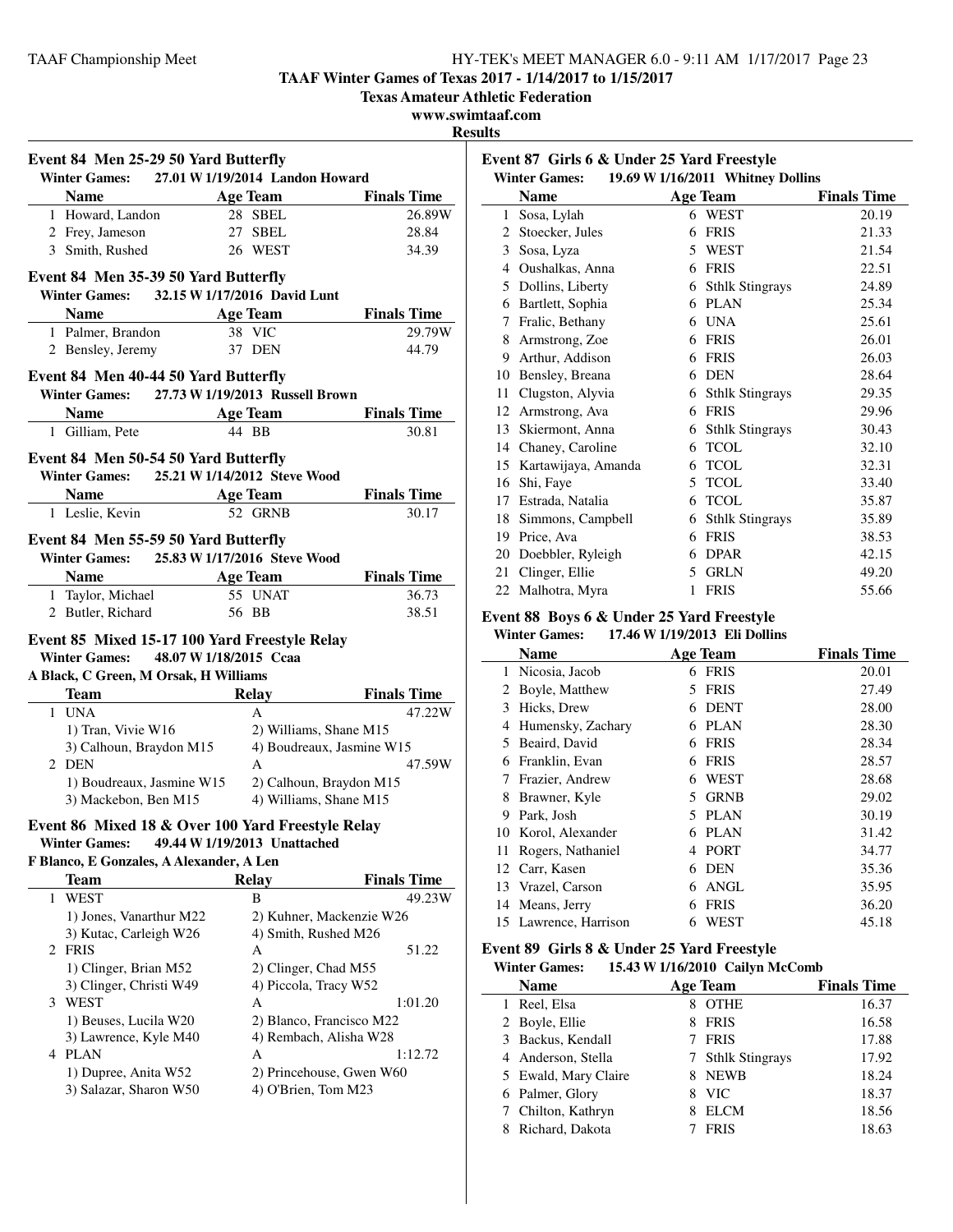**TAAF Winter Games of Texas 2017 - 1/14/2017 to 1/15/2017**

**Texas Amateur Athletic Federation**

#### **www.swimtaaf.com Results**

| (Event 89 Girls 8 & Under 25 Yard Freestyle) |                   |                    | *10 Lacy, Jack         |                                        | 7 FRIS                           | 19.53              |
|----------------------------------------------|-------------------|--------------------|------------------------|----------------------------------------|----------------------------------|--------------------|
| <b>Name</b>                                  | <b>Age Team</b>   | <b>Finals Time</b> | 12 Strong, Paschal     |                                        | 8 FRIS                           | 19.65              |
| 9 Cavin, Charlotte                           | 7 FRIS            | 18.76              | Kipp, Colt<br>13       |                                        | 8 Sthlk Stingrays                | 19.98              |
| 10 Kadlecik, Hope                            | 8 LJST            | 19.04              | 14 Sims, Asher         |                                        | 8 TMST                           | 20.03              |
| Reeves, Malyah<br>11                         | 8 MIDL            | 19.12              | 15 Trussell, Trenton   |                                        | 8 NEWB                           | 20.13              |
| 12 Sennett, Madison                          | 7 FRIS            | 19.23              | 16 Sennett, Hayden     |                                        | 8 FRIS                           | 20.45              |
| 13 Gloier, Morgan                            | 8 FRIS            | 19.27              | 17 Bird, Hudson        |                                        | 7 NEWB                           | 20.57              |
| 14 Smeltzer, Adayla                          | 8 PLAN            | 19.35              | 18 Wang, Jerry         |                                        | 8 PLAN                           | 20.62              |
| 15 May, Caroline                             | 6 FRIS            | 19.59              | 19 Bessonette, Judah   |                                        | 8 TCOL                           | 20.64              |
| 16 Nerurkar, Tanvi                           | 8 PLAN            | 19.62              | 20 Beal, Konnor        |                                        | 7 ELCM                           | 20.76              |
| Mahat, Sayesha<br>17                         | Splash<br>8       | 20.14              | 21<br>Mira, Harrison   |                                        | 8 NEWB                           | 20.95              |
| 18 Means, Raleigh                            | 7 FRIS            | 21.16              | 22 Hill, Aiden         |                                        | 8 ANGL                           | 21.07              |
| 19 Nguyen, Audrey                            | 7 FLMN            | 21.23              | 23 Malcolm, Grant      |                                        | 8 GRNB                           | 21.14              |
| *20 Bracken, Larissa                         | 7 LJST            | 21.86              | 24 Battistic, Julian   |                                        | 7 DPAR                           | 21.71              |
| *20 Roberts, Kaylee                          | 7 ANGL            | 21.86              | 25<br>Mcfarland, Ryan  |                                        | 8 GRNB                           | 22.31              |
| 22 Smith, Camille                            | Splash<br>7       | 22.13              | 26 Nett, Aaron         |                                        | 7 ANGL                           | 23.09              |
| Corn, Kesleigh<br>23                         | 7 UNAT            | 22.22              | San, Janberk<br>27     |                                        | 8 PLAN                           | 23.33              |
| 24 Hickman, Eliza                            | 8 DENT            | 22.28              | 28 Ludik, Daniel       |                                        | 7 TCOL                           | 23.62              |
| 25 Ruiz, Natalia                             | 7<br>Splash       | 22.37              | 29                     | Gonzalez, Christian                    | 8 WEST                           | 24.21              |
| 26<br>Knippenberg, Lexi                      | 7 FRIS            | 23.24              | 30 Huang, George       |                                        | 8 PLAN                           | 24.31              |
| 27 Green, Olivia                             | 7 ACCM            | 23.50              | Alvidrez, Karsen<br>31 |                                        | 7 UNAT                           | 24.52              |
| 28 Degraaf, Grace                            | 7 FLMN            | 23.64              | 32 Lawrence, Carter    |                                        | 8 WEST                           | 25.54              |
| 29 Sharma, Pranavi                           | 8 UNAT            | 23.65              | 33 Johnson, Reese      |                                        | 7 TCOL                           | 26.22              |
| 30 Higginbotham, Kristen                     | 7 DPAR            | 24.10              | 34 Buchanan, Trey      |                                        | 7 FRIS                           | 27.03              |
| 31 Cetera, Lillian                           | 7 FRIS            | 24.25              | 35 Sones, Bode         |                                        | 8 BCST                           | 27.31              |
| 32<br>Clinger, Laine                         | 7 FRIS            | 24.82              | 36 Kanyaboena, Sai     |                                        | 8 UA Eagles                      | 27.66              |
| 33 Diaz, Natalie                             | 8 LANC            | 25.09              | 37 Rao, Praveer        |                                        | 8 UNAT                           | 28.54              |
| 34 Yi, Skylar                                | 7 Splash          | 25.54              | 38 Hullen, Eric        |                                        | 8 Splash                         | 29.34              |
| 35 Potter, Tinsley                           | 6 TCOL            | 25.63              | 39 Poddar, Aarav       |                                        | 7 FRIS                           | 30.67              |
| 36 Johnson, Marsai                           | 7 FLMN            | 26.09              | 40 Klein, Antonio      |                                        | 8 PLAN                           | 33.28              |
| 37 Wood, Lindsay                             | 7 Sthlk Stingrays | 26.31              | 41 Loreto, Jesus       |                                        | 8 LANC                           | 35.77              |
| 38 Pittman, Eloise                           | 7 FRIS            | 26.47              | 42 LeBeau, Jackson     |                                        | 8 WEST                           | 35.88              |
| Scholz, Addison<br>39                        | 8 GRNB            | 26.99              |                        |                                        |                                  |                    |
| Kufert, Ava<br>40                            | 7 FRIS            | 27.36              |                        | Event 91 Women 15-17 50 Yard Freestyle |                                  |                    |
| Kennedy, Katelyn<br>41                       | 8 FRIS            | 27.41              | <b>Winter Games:</b>   |                                        | 24.88 W 1/17/2016 Kaylee Brawner |                    |
| 42 Smith, Megan                              | 7 FLMN            | 27.76              | <b>Name</b>            |                                        | <b>Age Team</b>                  | <b>Finals Time</b> |
| Sepper, Karyn<br>43                          | 7 FRIS            | 28.10              | 1 Tran, Vivie          |                                        | 16 LJST                          | 26.18              |
| Amini, Hawin<br>44                           | Splash<br>8       | 28.61              | 2 Bracher, Caitlyn     |                                        | 15 DPAR                          | 26.21              |
| Thorton, Alicia<br>45                        | 8 TCOL            | 29.09              | Johnston, Hannah<br>3  |                                        | 15 DEN                           | 27.86              |
| 46 Magosi, Lone                              | 8 FRIS            | 29.56              | 4                      | Boudreaux, Jasmine                     | 15 BCST                          | 27.92              |
| Dukes, Kameron<br>47                         | 7 STHL            | 31.11              | 5 Sechelski, Loren     |                                        | 15 DPAR                          | 28.03              |
| 48 Walker, Campbell                          | 7 TCOL            | 33.31              | 6 Hurst, Tessa         |                                        | 16 DENT                          | 28.68              |
|                                              |                   |                    | 7 Hickman, Hannah      |                                        | 15 DENT                          | 28.78              |

#### **Event 90 Boys 8 & Under 25 Yard Freestyle**<br>Winter Games: 15.64 W 1/19/2013 Matthew **Winter Games: 15.64 W1/19/2013 Matthew Walters**

|       | уушил уашсэ.       |   | 13.04 W 1/1 <i>7/4</i> 013 Matthew Walters |                    |
|-------|--------------------|---|--------------------------------------------|--------------------|
|       | Name               |   | <b>Age Team</b>                            | <b>Finals Time</b> |
| 1     | Spencer, Keegan    |   | <b>BCST</b>                                | 16.20              |
|       | 2 Gulledge, Rhett  | 8 | <b>FRIS</b>                                | 16.28              |
|       | 3 Arangall, Ramika | 8 | <b>TCOL</b>                                | 17.35              |
| $*4$  | Alade, Joshua      |   | BB                                         | 18.21              |
|       | *4 Nicosia, Noah   | 8 | <b>FRIS</b>                                | 18.21              |
| 6     | Dollins, Preston   | 8 | <b>Sthlk Stingrays</b>                     | 18.47              |
|       | Galvan, Allan      | 8 | <b>DPAR</b>                                | 18.66              |
| 8     | Galvan, Alex       | 8 | <b>DPAR</b>                                | 18.74              |
| 9     | Xie, Nevin         | 8 | <b>FRIS</b>                                | 19.30              |
| $*10$ | Ciesiolka, Brodie  |   | <b>Sthlk Stingrays</b>                     | 19.53              |
|       |                    |   |                                            |                    |

| winter Games:<br><b>24.00 W I/I//2010 Naylee Drawlier</b> |                     |    |                        |                    |  |  |
|-----------------------------------------------------------|---------------------|----|------------------------|--------------------|--|--|
|                                                           | <b>Name</b>         |    | <b>Age Team</b>        | <b>Finals Time</b> |  |  |
| 1                                                         | Tran, Vivie         |    | 16 LJST                | 26.18              |  |  |
| $\mathcal{D}_{\mathcal{L}}$                               | Bracher, Caitlyn    | 15 | <b>DPAR</b>            | 26.21              |  |  |
| 3                                                         | Johnston, Hannah    | 15 | <b>DEN</b>             | 27.86              |  |  |
| 4                                                         | Boudreaux, Jasmine  | 15 | <b>BCST</b>            | 27.92              |  |  |
| 5                                                         | Sechelski, Loren    | 15 | <b>DPAR</b>            | 28.03              |  |  |
| 6                                                         | Hurst, Tessa        | 16 | <b>DENT</b>            | 28.68              |  |  |
| 7                                                         | Hickman, Hannah     | 15 | <b>DENT</b>            | 28.78              |  |  |
| 8                                                         | Coffin, Shalley     | 16 | <b>UNA</b>             | 28.98              |  |  |
| 9                                                         | Stewart, Kylei      | 17 | <b>WEAT</b>            | 29.32              |  |  |
| 10                                                        | Carlin, Riley       | 16 | CARL                   | 29.88              |  |  |
| 11                                                        | Rendon, Abasiono    | 15 | <b>UNAT</b>            | 29.90              |  |  |
| 12                                                        | Havia, Niina        | 15 | <b>Sthlk Stingrays</b> | 32.20              |  |  |
| 13                                                        | Baldridge, Annalise | 16 | <b>BCST</b>            | 32.55              |  |  |
| 14                                                        | Duren, Kylie        | 15 | <b>ALLE</b>            | 32.58              |  |  |
| 15                                                        | Pucek, Abigail      | 16 | <b>OTHE</b>            | 33.57              |  |  |
| 16                                                        | Jones, Matalynne    | 16 | <b>DEN</b>             | 33.92              |  |  |
| 17                                                        | Aranda, Dawna       | 17 | <b>STEP</b>            | 34.24              |  |  |
| 18                                                        | Carel, Sophie       | 15 | <b>DEN</b>             | 34.66              |  |  |
| 19                                                        | Oestreich, Alyssa   | 16 | <b>UNAT</b>            | 35.95              |  |  |
| 20                                                        | Niebling, Olivia    | 17 | WEAT                   | 36.37              |  |  |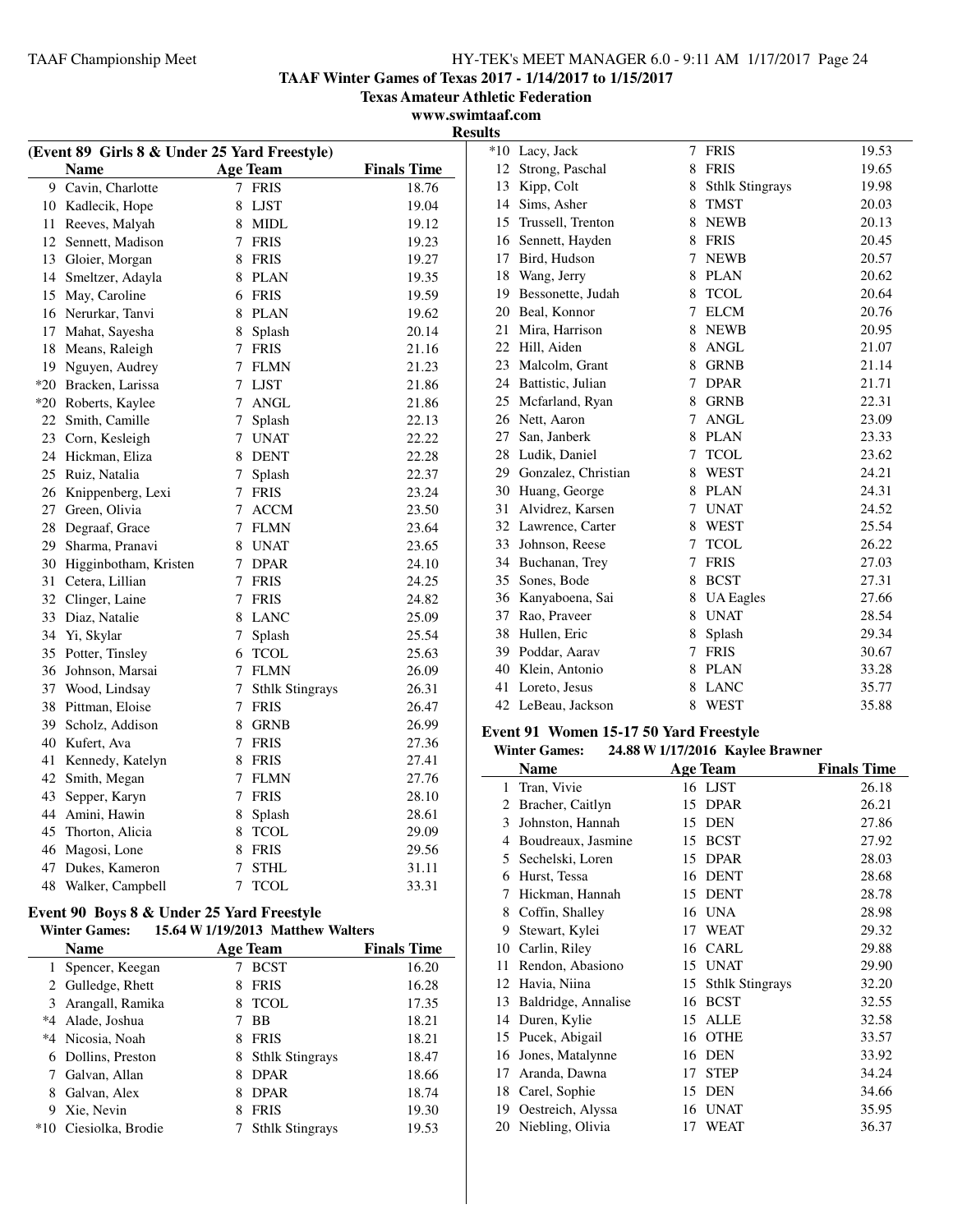**TAAF Winter Games of Texas 2017 - 1/14/2017 to 1/15/2017**

**Texas Amateur Athletic Federation**

### **www.swimtaaf.com**

### **Results**

| (Event 91 Women 15-17 50 Yard Freestyle)<br>Name |    | <b>Age Team</b>                      | <b>Finals Time</b> |
|--------------------------------------------------|----|--------------------------------------|--------------------|
| 21 Romo, Haley                                   |    | 15 Splash                            | 43.12              |
|                                                  |    |                                      |                    |
| Event 92 Men 15-17 50 Yard Freestyle             |    |                                      |                    |
| <b>Winter Games:</b>                             |    | 21.70 W 1/19/2013 Chad Brandon       |                    |
| <b>Name</b>                                      |    | <b>Age Team</b>                      | <b>Finals Time</b> |
| 1 Fletcher, Vincent                              |    | 16 OTHE                              | 22.95              |
| 2 Williams, Shane                                |    | 15 ANGL                              | 23.18              |
| 3 Peterson, Kyle                                 |    | 16 ELCM                              | 23.84              |
| 4 Immenhauser, Brent                             |    | 17 VIC                               | 24.41              |
| 5 Ding, Xiaoyang                                 |    | 16 WEST                              | 25.12              |
| 6 Russell, Zyan                                  |    | 17 UNAT                              | 25.37              |
| 7 Haggard, Weston                                |    | 15 FRIS                              | 25.47              |
| 8 Wilson, Montana                                |    | 15 DEN                               | 26.18              |
| 9 Youngblood, Keaton                             |    | 15 UNAT                              | 26.27              |
| *10 Ubl, Ryan                                    |    | 16 FRIS                              | 26.32              |
| *10 Feeney, Rory                                 |    | 15 FRIS                              | 26.32              |
| 12 Flores, Eric                                  |    | 16 VIC                               | 26.57              |
| 13 Alexander, Nathan                             |    | 15 DEN                               | 26.60              |
| 14 Backus, Carson                                |    | 15 UNA                               | 27.22              |
|                                                  |    | 14 WEST                              |                    |
| 15 Gonzalez, Jordan                              |    | 15 BCST                              | 27.71              |
| 16 Mackebon, Ben                                 |    |                                      | 27.85              |
| 17 Whitaker, Joshuah                             |    | 16 UNAT                              | 28.34              |
| 18 Tran, Sam                                     |    | 16 WEST                              | 29.23              |
| 19 Myers, Cory                                   |    | 17 NEWB                              | 29.43              |
| 20 Ly, Kevin                                     |    | 16 Splash                            | 29.63              |
| 21 Neal, Jonathan                                |    | 17 DEN                               | 30.03              |
| 22 Molo, Cameron                                 |    | 16 WEST                              | 30.29              |
| 23 Lovejoy, Hunter                               |    | 16 DEN                               | 33.25              |
| 24 Lucio, Cesar                                  |    | 15 DALL                              | 39.29              |
| Event 93 Women 25-29 50 Yard Freestyle           |    |                                      |                    |
| <b>Winter Games:</b>                             |    | 26.76 W 1/17/2016 Alisha Rembach     |                    |
| <b>Name</b>                                      |    | <b>Age Team</b>                      | <b>Finals Time</b> |
| 1 Kutac, Carleigh                                |    | 26 WEST                              | 25.94W             |
| 2 Rembach, Alisha                                |    | 28 WEST                              | 27.07              |
| 3 Kuhner, Mackenzie                              |    | 26 WEST                              | 32.12              |
|                                                  |    |                                      |                    |
| Event 93 Women 40-44 50 Yard Freestyle           |    |                                      |                    |
| <b>Winter Games:</b>                             |    | 33.91 W 1/17/2016 Michelle Miller    |                    |
| <b>Name</b>                                      |    | <b>Age Team</b>                      | <b>Finals Time</b> |
| 1 Miller, Michelle                               |    | 42 PORT                              | 33.66W             |
| 2 Cerami, Lori                                   | 41 | <b>Sthlk Stingrays</b>               | 36.88              |
| Event 93 Women 45-49 50 Yard Freestyle           |    |                                      |                    |
| <b>Winter Games:</b>                             |    | 31.00 W 1/18/2015 Maggie Ferris      |                    |
| <b>Name</b>                                      |    | <b>Age Team</b>                      | <b>Finals Time</b> |
| 1 Leslie, Fran                                   |    | 49 GRNB                              | 35.98              |
| 2 Clinger, Christi                               |    | 49 FRIS                              | 38.13              |
|                                                  |    |                                      |                    |
| Event 93 Women 50-54 50 Yard Freestyle           |    |                                      |                    |
| <b>Winter Games:</b>                             |    | 32.98 W 1/17/2016 Leigh Ann Epperson |                    |
| <b>Name</b>                                      |    | <b>Age Team</b>                      | <b>Finals Time</b> |
| 1 Dupree, Anita                                  |    | 52 PLAN                              | 53.59              |
| 2 Salazar, Sharon                                |    | 50 PLAN                              | 58.50              |
|                                                  |    |                                      |                    |
|                                                  |    |                                      |                    |

|                                                              |                                                                         | Winter Games: 36.22 W 1/17/2016 Bettina Tatum<br><b>Age Team</b> | <b>Finals Time</b>                                |
|--------------------------------------------------------------|-------------------------------------------------------------------------|------------------------------------------------------------------|---------------------------------------------------|
| 1 Tatum, Bettina                                             |                                                                         | <b>56 OTHE</b>                                                   | 38.75                                             |
|                                                              |                                                                         |                                                                  |                                                   |
| Event 93 Women 70-74 50 Yard Freestyle                       |                                                                         |                                                                  |                                                   |
| <b>Winter Games:</b>                                         | 41.05 W 1/19/2014 Ida Hlavacek                                          |                                                                  |                                                   |
| Name $\qquad \qquad$                                         |                                                                         | <b>Age Team</b>                                                  | <b>Finals Time</b>                                |
| 1 Riedl, Barbara                                             |                                                                         | 70 DEN                                                           | 40.86W                                            |
| Event 94 Men 18-24 50 Yard Freestyle                         |                                                                         |                                                                  |                                                   |
| <b>Winter Games:</b>                                         | 22.83 W 1/17/2016 Rafael Suarez                                         |                                                                  |                                                   |
| <b>Name</b>                                                  |                                                                         | <b>Age Team</b>                                                  | <b>Finals Time</b>                                |
| 1 Suarez, Rafael                                             |                                                                         | 19 DEN                                                           | 23.74                                             |
| 2 Cosper, Ty                                                 |                                                                         | 18 OTHE                                                          | 25.31                                             |
| 3 Cruz, Lewis                                                |                                                                         | 23 SBEL                                                          | 27.34                                             |
| 4 Blanco, Francisco                                          |                                                                         | 22 WEST                                                          | 29.93                                             |
| 5 Jones, Vanarthur                                           |                                                                         | 22 WEST                                                          | 31.05                                             |
|                                                              |                                                                         |                                                                  |                                                   |
| Event 94 Men 25-29 50 Yard Freestyle<br><b>Winter Games:</b> | 23.97 W 1/19/2013 Vi Nguyen                                             |                                                                  |                                                   |
|                                                              |                                                                         |                                                                  |                                                   |
| Name                                                         | <b>Age Team</b>                                                         |                                                                  | <b>Finals Time</b>                                |
| 1 Nguyen, Vi<br>2 Frey, Jameson                              |                                                                         | 29 COPE<br>27 SBEL                                               | 23.96W                                            |
| 3 Smith, Rushed                                              |                                                                         | 26 WEST                                                          | 27.35                                             |
| 4 Duswalt, Brandon                                           |                                                                         | 27 UNAT                                                          | 28.02<br>30.02                                    |
|                                                              |                                                                         |                                                                  |                                                   |
| <b>Winter Games:</b>                                         | Event 94 Men 35-39 50 Yard Freestyle<br>24.05 W 1/18/2015 Jason Bassett |                                                                  |                                                   |
| <b>Name</b>                                                  |                                                                         | <b>Age Team</b>                                                  | <b>Finals Time</b>                                |
| 1 Bensley, Jeremy                                            |                                                                         | 37 DEN                                                           | 31.49                                             |
|                                                              |                                                                         |                                                                  |                                                   |
| Event 94 Men 40-44 50 Yard Freestyle<br><b>Winter Games:</b> | 26.14 W 1/17/2011 Brad Freels                                           |                                                                  |                                                   |
| <b>Name</b>                                                  |                                                                         | <b>Age Team</b>                                                  |                                                   |
| 1 Gulledge, Billy                                            |                                                                         | 42 FRIS                                                          | 26.86                                             |
| 2 Mullen, Brian                                              |                                                                         | 44 OTHE                                                          | 28.32                                             |
| 3 Kadlecik, Shawn                                            |                                                                         | 43 LJST                                                          | 28.42                                             |
| 4 Lawrence, Kyle                                             |                                                                         | 40 WEST                                                          | 30.03                                             |
| 5 Mullen, Daniel                                             |                                                                         | 42 OTHE                                                          | 31.07                                             |
|                                                              |                                                                         |                                                                  |                                                   |
| Event 94 Men 50-54 50 Yard Freestyle                         |                                                                         |                                                                  |                                                   |
| <b>Winter Games:</b>                                         | 23.14 W 1/19/2013 Steve Wood                                            |                                                                  |                                                   |
| <b>Name</b>                                                  |                                                                         | <b>Age Team</b>                                                  |                                                   |
| 1 Scheurich, Joachim                                         |                                                                         | 50 FRIS                                                          | <b>Finals Time</b><br><b>Finals Time</b><br>28.81 |
| Event 94 Men 55-59 50 Yard Freestyle                         |                                                                         |                                                                  |                                                   |
| <b>Winter Games:</b>                                         | 27.13 W 1/17/2011 Gary Cates                                            |                                                                  |                                                   |
| <b>Name</b>                                                  | <b>Example 2 Age Team</b>                                               |                                                                  | <b>Finals Time</b>                                |
| 1 Bludworth, Rocky                                           |                                                                         | 57 STEP                                                          | 30.83                                             |
| 2 Butler, Richard                                            |                                                                         | 56 BB                                                            | 34.74                                             |
|                                                              |                                                                         |                                                                  |                                                   |
| Event 94 Men 80-84 50 Yard Freestyle<br><b>Name</b>          |                                                                         | <b>Age Team</b>                                                  | <b>Finals Time</b>                                |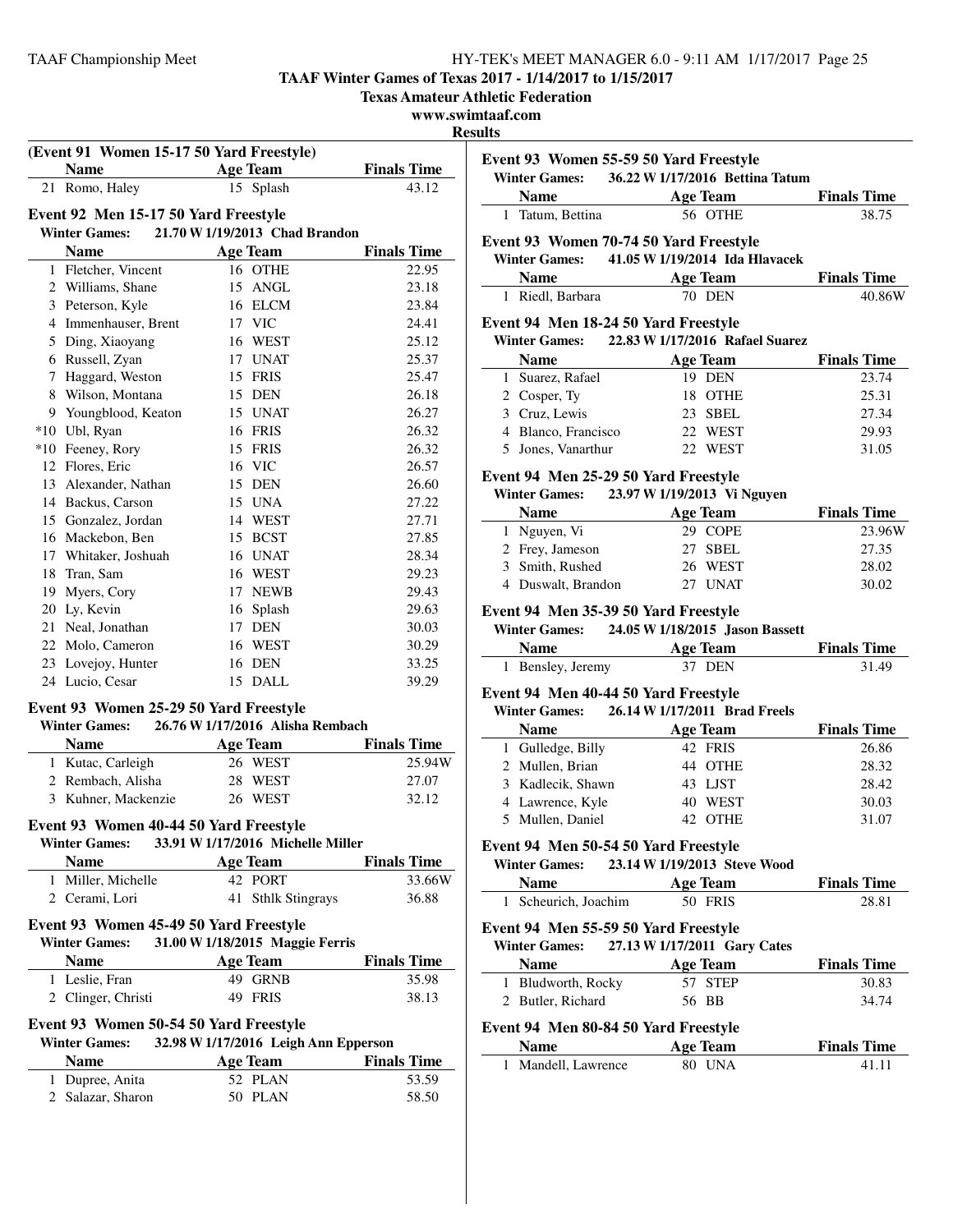**TAAF Winter Games of Texas 2017 - 1/14/2017 to 1/15/2017**

**Texas Amateur Athletic Federation**

### **www.swimtaaf.com**

**Resul** 

| Event 95 Girls 8 & Under 100 Yard IM<br>Winter Games: 1:29.23 W 1/18/2015 Madison Murray |                      |   |                 |                    |
|------------------------------------------------------------------------------------------|----------------------|---|-----------------|--------------------|
|                                                                                          | Name                 |   | <b>Age Team</b> | <b>Finals Time</b> |
| 1                                                                                        | Fralic, Eden         | 8 | <b>UNA</b>      | 1:42.51            |
|                                                                                          | 2 Price, Marlee      | 8 | <b>WOOD</b>     | 1:43.59            |
| 3                                                                                        | Mahat, Sayesha       | 8 | Splash          | 1:49.70            |
| 4                                                                                        | Turner, Makayla      | 8 | <b>FRIS</b>     | 1:52.61            |
| 5                                                                                        | Rogers, Phoebe       | 8 | <b>PORT</b>     | 1:55.01            |
| 6                                                                                        | Corbin, Mackenzie    |   | <b>FRIS</b>     | 1:59.58            |
|                                                                                          | Faulkner, Evangeline | 8 | <b>FRIS</b>     | 2:00.79            |
|                                                                                          | --- Reel, Elsa       | 8 | <b>OTHE</b>     | DO                 |
|                                                                                          | Cortez, Jasari       | 8 | <b>DPAR</b>     | DQ                 |
|                                                                                          | Chilton, Kathryn     | 8 | <b>ELCM</b>     | DO                 |
|                                                                                          | --- Sharma, Pranavi  | 8 | <b>UNAT</b>     | DO                 |

# **Event 96 Boys 8 & Under 100 Yard IM**

### **Winter Games: 1:23.85 W1/16/2010 David Johnston**

|       | <b>Name</b>         |   | <b>Age Team</b>        | <b>Finals Time</b> |
|-------|---------------------|---|------------------------|--------------------|
|       | 1 Wang, Ethan       | 8 | <b>FRIS</b>            | 1:42.32            |
|       | 2 Galvan, Allan     | 8 | <b>DPAR</b>            | 1:46.75            |
|       | 3 Hill, Aiden       | 8 | ANGL                   | 1:46.79            |
| 4     | Galvan, Alex        | 8 | <b>DPAR</b>            | 1:47.60            |
|       | 5 Alade, Joshua     |   | <b>BB</b>              | 1:53.62            |
|       | --- Spencer, Keegan |   | <b>BCST</b>            | DQ                 |
|       | --- Bookout, Brock  |   | <b>NEWB</b>            | DO                 |
|       | --- Hullen, Eric    | 8 | Splash                 | DQ                 |
|       | --- Cerami, Bryce   | 8 | <b>Sthlk Stingrays</b> | DQ                 |
|       | --- Landry, Zavin   | 8 | <b>Sthlk Stingrays</b> | DQ                 |
| $---$ | Loe, Andrew         |   | <b>OTHE</b>            | DO                 |

### **Event 97 Women 15-17 100 Yard IM**

### **Winter Games: 1:04.37 W1/19/2014 Kaylee Brawner**

| <b>Name</b>              | <b>Age Team</b> | <b>Finals Time</b> |
|--------------------------|-----------------|--------------------|
| Brawner, Kinsey          | 15 GRNB         | 1:05.40            |
| 2 Dibello, Melia         | 15 DPAR         | 1:07.30            |
| 3 McDonald, Elizabeth    | 16 DEN          | 1:09.58            |
| 4 Maldonado, Isabella    | 15 DEN          | 1:12.30            |
| 5 Sechelski, Loren       | 15 DPAR         | 1:12.42            |
| 6 Vasquez, Elena         | <b>DPAR</b>     | 1:13.35            |
| 7 Wonsang, Emily         | 16 NEWB         | 1:18.15            |
| Fangman, Lily            | 15 STEP         | 1:22.56            |
| Harrison, Elizabeth<br>9 | <b>DENT</b>     | 1:27.14            |

### **Event 98 Men 15-17 100 Yard IM**

| <b>Winter Games:</b> |                       |    | 58.65 W 1/17/2016 Aaren Perez |                    |
|----------------------|-----------------------|----|-------------------------------|--------------------|
|                      | <b>Name</b>           |    | <b>Age Team</b>               | <b>Finals Time</b> |
|                      | 1 Williams, Shane     |    | 15 ANGL                       | 58.76              |
|                      | 2 Peterson, Kyle      |    | 16 ELCM                       | 1:02.93            |
|                      | 3 Delaney, Jonah      |    | 16 GRNB                       | 1:04.35            |
|                      | Haggard, Weston       |    | 15 FRIS                       | 1:04.93            |
|                      | 5 Britton, Grady      |    | 16 CARL                       | 1:07.43            |
|                      | 6 Youngblood, Keaton  |    | 15 UNAT                       | 1:12.11            |
|                      | 7 Tran, Sam           |    | 16 WEST                       | 1:17.26            |
|                      | 8 Ly, Kevin           |    | 16 Splash                     | 1:19.45            |
|                      | --- Feeney, Rory      | 15 | <b>FRIS</b>                   | DQ                 |
|                      | --- Unerfusser, James |    | <b>DEN</b>                    | DO                 |

|                                             | 1:26.16                                                                                                                                                                                                                                                                                                                                                                                                                                                                                                                                                                                                                                                                                                                                                                                                                                                                                                                                                                                                                                                                                                                                                                                                                                                                                                                                                                                 |
|---------------------------------------------|-----------------------------------------------------------------------------------------------------------------------------------------------------------------------------------------------------------------------------------------------------------------------------------------------------------------------------------------------------------------------------------------------------------------------------------------------------------------------------------------------------------------------------------------------------------------------------------------------------------------------------------------------------------------------------------------------------------------------------------------------------------------------------------------------------------------------------------------------------------------------------------------------------------------------------------------------------------------------------------------------------------------------------------------------------------------------------------------------------------------------------------------------------------------------------------------------------------------------------------------------------------------------------------------------------------------------------------------------------------------------------------------|
|                                             |                                                                                                                                                                                                                                                                                                                                                                                                                                                                                                                                                                                                                                                                                                                                                                                                                                                                                                                                                                                                                                                                                                                                                                                                                                                                                                                                                                                         |
|                                             |                                                                                                                                                                                                                                                                                                                                                                                                                                                                                                                                                                                                                                                                                                                                                                                                                                                                                                                                                                                                                                                                                                                                                                                                                                                                                                                                                                                         |
|                                             |                                                                                                                                                                                                                                                                                                                                                                                                                                                                                                                                                                                                                                                                                                                                                                                                                                                                                                                                                                                                                                                                                                                                                                                                                                                                                                                                                                                         |
|                                             |                                                                                                                                                                                                                                                                                                                                                                                                                                                                                                                                                                                                                                                                                                                                                                                                                                                                                                                                                                                                                                                                                                                                                                                                                                                                                                                                                                                         |
|                                             | DO                                                                                                                                                                                                                                                                                                                                                                                                                                                                                                                                                                                                                                                                                                                                                                                                                                                                                                                                                                                                                                                                                                                                                                                                                                                                                                                                                                                      |
|                                             |                                                                                                                                                                                                                                                                                                                                                                                                                                                                                                                                                                                                                                                                                                                                                                                                                                                                                                                                                                                                                                                                                                                                                                                                                                                                                                                                                                                         |
| <b>Solution School Age Team</b> Finals Time |                                                                                                                                                                                                                                                                                                                                                                                                                                                                                                                                                                                                                                                                                                                                                                                                                                                                                                                                                                                                                                                                                                                                                                                                                                                                                                                                                                                         |
| 56 OTHE                                     | 1:44.10                                                                                                                                                                                                                                                                                                                                                                                                                                                                                                                                                                                                                                                                                                                                                                                                                                                                                                                                                                                                                                                                                                                                                                                                                                                                                                                                                                                 |
|                                             |                                                                                                                                                                                                                                                                                                                                                                                                                                                                                                                                                                                                                                                                                                                                                                                                                                                                                                                                                                                                                                                                                                                                                                                                                                                                                                                                                                                         |
|                                             |                                                                                                                                                                                                                                                                                                                                                                                                                                                                                                                                                                                                                                                                                                                                                                                                                                                                                                                                                                                                                                                                                                                                                                                                                                                                                                                                                                                         |
|                                             |                                                                                                                                                                                                                                                                                                                                                                                                                                                                                                                                                                                                                                                                                                                                                                                                                                                                                                                                                                                                                                                                                                                                                                                                                                                                                                                                                                                         |
|                                             | 58.91W                                                                                                                                                                                                                                                                                                                                                                                                                                                                                                                                                                                                                                                                                                                                                                                                                                                                                                                                                                                                                                                                                                                                                                                                                                                                                                                                                                                  |
|                                             | 1:16.96                                                                                                                                                                                                                                                                                                                                                                                                                                                                                                                                                                                                                                                                                                                                                                                                                                                                                                                                                                                                                                                                                                                                                                                                                                                                                                                                                                                 |
|                                             | DQ                                                                                                                                                                                                                                                                                                                                                                                                                                                                                                                                                                                                                                                                                                                                                                                                                                                                                                                                                                                                                                                                                                                                                                                                                                                                                                                                                                                      |
|                                             |                                                                                                                                                                                                                                                                                                                                                                                                                                                                                                                                                                                                                                                                                                                                                                                                                                                                                                                                                                                                                                                                                                                                                                                                                                                                                                                                                                                         |
|                                             |                                                                                                                                                                                                                                                                                                                                                                                                                                                                                                                                                                                                                                                                                                                                                                                                                                                                                                                                                                                                                                                                                                                                                                                                                                                                                                                                                                                         |
|                                             | <b>Example 3</b> Finals Time                                                                                                                                                                                                                                                                                                                                                                                                                                                                                                                                                                                                                                                                                                                                                                                                                                                                                                                                                                                                                                                                                                                                                                                                                                                                                                                                                            |
|                                             | 1:05.58                                                                                                                                                                                                                                                                                                                                                                                                                                                                                                                                                                                                                                                                                                                                                                                                                                                                                                                                                                                                                                                                                                                                                                                                                                                                                                                                                                                 |
|                                             |                                                                                                                                                                                                                                                                                                                                                                                                                                                                                                                                                                                                                                                                                                                                                                                                                                                                                                                                                                                                                                                                                                                                                                                                                                                                                                                                                                                         |
|                                             | <b>Finals Time</b>                                                                                                                                                                                                                                                                                                                                                                                                                                                                                                                                                                                                                                                                                                                                                                                                                                                                                                                                                                                                                                                                                                                                                                                                                                                                                                                                                                      |
|                                             | DQ                                                                                                                                                                                                                                                                                                                                                                                                                                                                                                                                                                                                                                                                                                                                                                                                                                                                                                                                                                                                                                                                                                                                                                                                                                                                                                                                                                                      |
|                                             |                                                                                                                                                                                                                                                                                                                                                                                                                                                                                                                                                                                                                                                                                                                                                                                                                                                                                                                                                                                                                                                                                                                                                                                                                                                                                                                                                                                         |
|                                             |                                                                                                                                                                                                                                                                                                                                                                                                                                                                                                                                                                                                                                                                                                                                                                                                                                                                                                                                                                                                                                                                                                                                                                                                                                                                                                                                                                                         |
|                                             |                                                                                                                                                                                                                                                                                                                                                                                                                                                                                                                                                                                                                                                                                                                                                                                                                                                                                                                                                                                                                                                                                                                                                                                                                                                                                                                                                                                         |
|                                             | 1:12.69                                                                                                                                                                                                                                                                                                                                                                                                                                                                                                                                                                                                                                                                                                                                                                                                                                                                                                                                                                                                                                                                                                                                                                                                                                                                                                                                                                                 |
|                                             |                                                                                                                                                                                                                                                                                                                                                                                                                                                                                                                                                                                                                                                                                                                                                                                                                                                                                                                                                                                                                                                                                                                                                                                                                                                                                                                                                                                         |
|                                             |                                                                                                                                                                                                                                                                                                                                                                                                                                                                                                                                                                                                                                                                                                                                                                                                                                                                                                                                                                                                                                                                                                                                                                                                                                                                                                                                                                                         |
|                                             | <b>Finals Time</b>                                                                                                                                                                                                                                                                                                                                                                                                                                                                                                                                                                                                                                                                                                                                                                                                                                                                                                                                                                                                                                                                                                                                                                                                                                                                                                                                                                      |
|                                             | 1:13.20                                                                                                                                                                                                                                                                                                                                                                                                                                                                                                                                                                                                                                                                                                                                                                                                                                                                                                                                                                                                                                                                                                                                                                                                                                                                                                                                                                                 |
|                                             |                                                                                                                                                                                                                                                                                                                                                                                                                                                                                                                                                                                                                                                                                                                                                                                                                                                                                                                                                                                                                                                                                                                                                                                                                                                                                                                                                                                         |
|                                             |                                                                                                                                                                                                                                                                                                                                                                                                                                                                                                                                                                                                                                                                                                                                                                                                                                                                                                                                                                                                                                                                                                                                                                                                                                                                                                                                                                                         |
|                                             | <b>Finals Time</b>                                                                                                                                                                                                                                                                                                                                                                                                                                                                                                                                                                                                                                                                                                                                                                                                                                                                                                                                                                                                                                                                                                                                                                                                                                                                                                                                                                      |
| 61 OTHE                                     | 1:35.89                                                                                                                                                                                                                                                                                                                                                                                                                                                                                                                                                                                                                                                                                                                                                                                                                                                                                                                                                                                                                                                                                                                                                                                                                                                                                                                                                                                 |
|                                             |                                                                                                                                                                                                                                                                                                                                                                                                                                                                                                                                                                                                                                                                                                                                                                                                                                                                                                                                                                                                                                                                                                                                                                                                                                                                                                                                                                                         |
| 1:43.94 W 1/17/2016 Sanford Thatcher        |                                                                                                                                                                                                                                                                                                                                                                                                                                                                                                                                                                                                                                                                                                                                                                                                                                                                                                                                                                                                                                                                                                                                                                                                                                                                                                                                                                                         |
|                                             | <b>Finals Time</b>                                                                                                                                                                                                                                                                                                                                                                                                                                                                                                                                                                                                                                                                                                                                                                                                                                                                                                                                                                                                                                                                                                                                                                                                                                                                                                                                                                      |
| 73 FRIS                                     | 1:45.68                                                                                                                                                                                                                                                                                                                                                                                                                                                                                                                                                                                                                                                                                                                                                                                                                                                                                                                                                                                                                                                                                                                                                                                                                                                                                                                                                                                 |
|                                             |                                                                                                                                                                                                                                                                                                                                                                                                                                                                                                                                                                                                                                                                                                                                                                                                                                                                                                                                                                                                                                                                                                                                                                                                                                                                                                                                                                                         |
|                                             |                                                                                                                                                                                                                                                                                                                                                                                                                                                                                                                                                                                                                                                                                                                                                                                                                                                                                                                                                                                                                                                                                                                                                                                                                                                                                                                                                                                         |
|                                             |                                                                                                                                                                                                                                                                                                                                                                                                                                                                                                                                                                                                                                                                                                                                                                                                                                                                                                                                                                                                                                                                                                                                                                                                                                                                                                                                                                                         |
|                                             | <b>Finals Time</b>                                                                                                                                                                                                                                                                                                                                                                                                                                                                                                                                                                                                                                                                                                                                                                                                                                                                                                                                                                                                                                                                                                                                                                                                                                                                                                                                                                      |
|                                             | 1:45.15                                                                                                                                                                                                                                                                                                                                                                                                                                                                                                                                                                                                                                                                                                                                                                                                                                                                                                                                                                                                                                                                                                                                                                                                                                                                                                                                                                                 |
|                                             |                                                                                                                                                                                                                                                                                                                                                                                                                                                                                                                                                                                                                                                                                                                                                                                                                                                                                                                                                                                                                                                                                                                                                                                                                                                                                                                                                                                         |
|                                             |                                                                                                                                                                                                                                                                                                                                                                                                                                                                                                                                                                                                                                                                                                                                                                                                                                                                                                                                                                                                                                                                                                                                                                                                                                                                                                                                                                                         |
|                                             |                                                                                                                                                                                                                                                                                                                                                                                                                                                                                                                                                                                                                                                                                                                                                                                                                                                                                                                                                                                                                                                                                                                                                                                                                                                                                                                                                                                         |
|                                             | Event 99 Women 25-29 100 Yard IM<br>Winter Games: 1:06.12 W 1/17/2016 Leslie Wyatt<br><b>Name</b> Age Team Finals Time<br>26 WEST<br>1 Kuhner, Mackenzie<br>Event 99 Women 40-44 100 Yard IM<br>Winter Games: 1:22.59 W 1/18/2015 Amy Weltman<br><b>Solution School Age Team</b> Finals Time<br>41 Sthlk Stingrays<br>Event 99 Women 55-59 100 Yard IM<br>1 Tatum, Bettina<br><b>Event 100 Men 18-24 100 Yard IM</b><br>Winter Games: 1:00.55 W 1/18/2015 Carson Howard<br>Name Age Team Finals Time<br>18 ALIC<br>21 UNA<br>--- Conrad, Aaron 22 LANC<br>Event 100 Men 25-29 100 Yard IM<br>Name Age Team<br>1 Howard, Landon 28 SBEL<br>Event 100 Men 35-39 100 Yard IM<br><b>Name</b> Age Team<br>38 VIC<br>Event 100 Men 40-44 100 Yard IM<br>Winter Games: 1:09.23 W 1/17/2016 Billy Gulledge<br>Name Age Team Finals Time<br>1 Gilliam, Pete 44 BB<br>Event 100 Men 50-54 100 Yard IM<br>Winter Games: 1:13.18 W 1/17/2016 Kevin Leslie<br><b>Solution Search Age Team</b><br>1 Leslie, Kevin 52 GRNB<br>Event 100 Men 60-64 100 Yard IM<br>Name Age Team<br>Event 100 Men 70-74 100 Yard IM<br><b>Age Team</b><br>Event 101 Mixed 15-17 200 Yard Freestyle Relay<br>Winter Games: 1:43.25 W 1/18/2015 Ccaa<br>A Black, C Green, M Orsak, H Williams<br><b>Relay</b><br>A<br>1) Boudreaux, Jasmine W15<br>2) Tran, Vivie W16<br>3) Calhoun, Braydon M15<br>4) Williams, Shane M15 |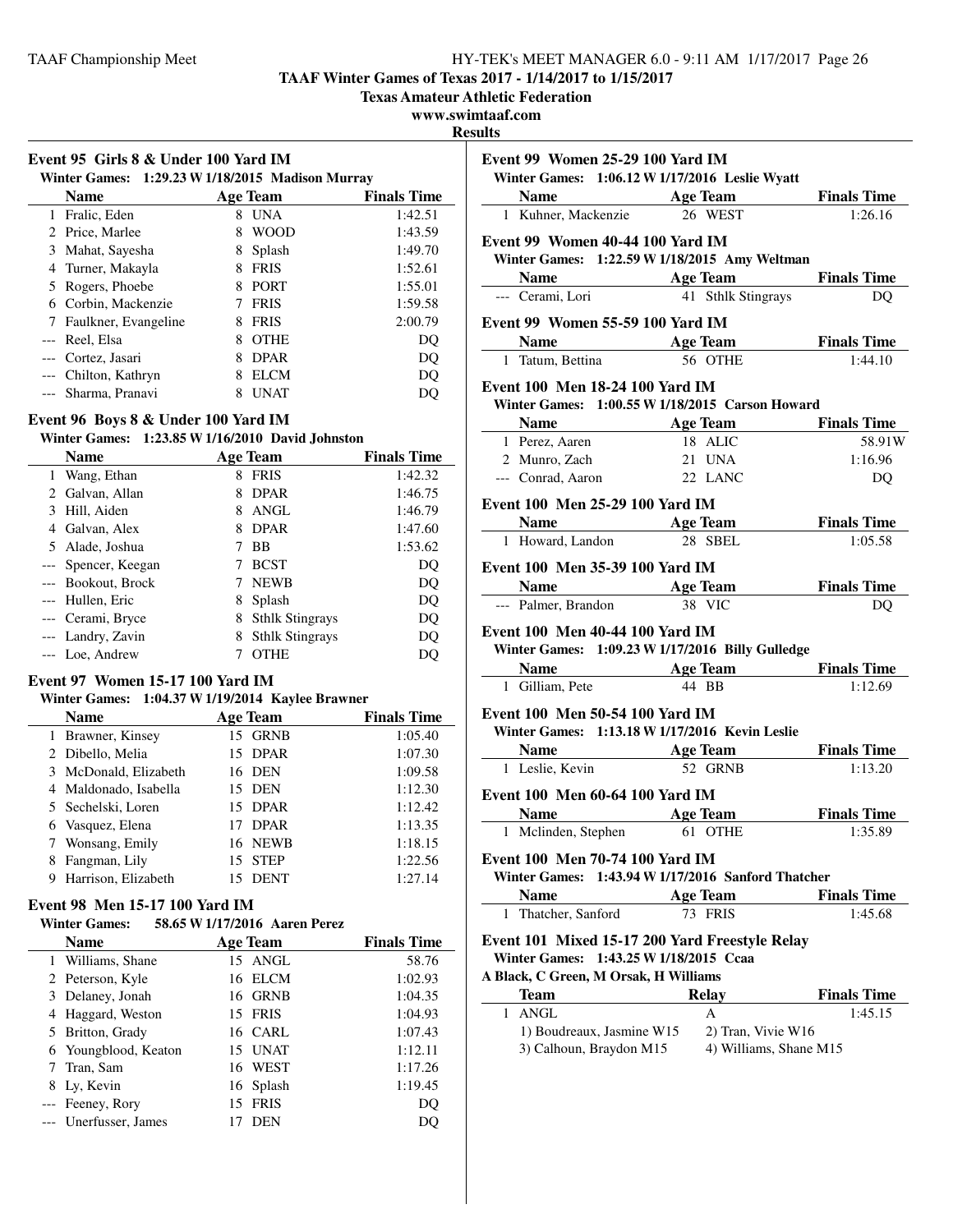**TAAF Winter Games of Texas 2017 - 1/14/2017 to 1/15/2017**

**Texas Amateur Athletic Federation**

#### **www.swimtaaf.com**

**Resu** 

| Event 102 Mixed 18 & Over 200 Yard Freestyle Relay |  |
|----------------------------------------------------|--|
| Winter Games: 1:48.09 W 1/16/2010 Lewisville Wave  |  |

| D Larson, E Estrada, J Jones, J Bowling |       |                    |  |  |
|-----------------------------------------|-------|--------------------|--|--|
| Team                                    | Relav | <b>Finals Time</b> |  |  |
| 1 WEST                                  | в     | 1:51.11            |  |  |
| 2 WEST                                  |       | 2:21.20            |  |  |

#### **Event 103 Women 15-17 200 Yard Freestyle**<br>Winter Cames 2:11.08 W 1/17/2016 Koili Holl **winder Games: 2:11.98 W** 1/17/2016 **K**

| Winter Games: 2:11.98 W 1/17/2016 Kaili Hall |                             |                   |                    |  |
|----------------------------------------------|-----------------------------|-------------------|--------------------|--|
|                                              | <b>Name</b>                 | <b>Age Team</b>   | <b>Finals Time</b> |  |
|                                              | 1 Dibello, Melia            | 15 DPAR           | 2:04.90W           |  |
|                                              | 2 Tran, Vivie               | 16 LJST           | 2:14.14            |  |
|                                              | 3 McDonald, Elizabeth       | 16 DEN            | 2:15.90            |  |
|                                              | 4 Vasquez, Elena            | 17 DPAR           | 2:18.34            |  |
|                                              | 5 Hickman, Hannah           | 15 DENT           | 2:23.88            |  |
|                                              | 6 Coffin, Shalley           | 16 UNA            | 2:24.03            |  |
|                                              | 7 Carlin, Riley             | 16 CARL           | 2:27.83            |  |
|                                              | 8 Barcellano, Maria Raphael | <b>UNAT</b><br>15 | 2:49.88            |  |

# **Event 104 Men 15-17 200 Yard Freestyle**

**Winter Games: 1:52.67 W1/19/2014 Brandon Baron**

|   | Name                 |     | <b>Age Team</b> | <b>Finals Time</b> |
|---|----------------------|-----|-----------------|--------------------|
|   | 1 Williams, Shane    |     | 15 ANGL         | 1:55.12            |
|   | 2 Busby, Collin      | 17  | LEWI            | 1:57.37            |
|   | 3 Laforge, Seth      | 15. | ALLE            | 2:01.38            |
| 4 | Delaney, Jonah       |     | 16 GRNB         | 2:01.59            |
|   | 5 Backus, Carson     |     | 15 UNA          | 2:07.92            |
| 6 | Wille, Nathan        |     | 16 PLAN         | 2:14.68            |
|   | 7 Flores, Eric       |     | 16 VIC          | 2:17.49            |
|   | 8 Mcdaniel, Braeden  |     | 16 WHAL         | 2:20.97            |
| 9 | Escudero, Elvyn      | 17  | <b>UNAT</b>     | 2:22.71            |
|   | 10 Unerfusser, James |     | <b>DEN</b>      | 2:27.85            |
|   | Brown, Christopher   | 15  | <b>DPAR</b>     | 2:48.65            |

# **Event 105 Women 18-24 200 Yard Freestyle**

# **Winter Games: 2:21.30 W1/19/2014 Jennifer Princehouse**

| <b>Name</b>                                                                                  | Age Team        | <b>Finals Time</b> |  |  |
|----------------------------------------------------------------------------------------------|-----------------|--------------------|--|--|
| 1 Haskett, Ariel                                                                             | <b>19 DEN</b>   | 2:55.86            |  |  |
| Event 105 Women 25-29 200 Yard Freestyle<br>Winter Games: 1:59.02 W 1/17/2016 Carleigh Kutac |                 |                    |  |  |
| <b>Name</b>                                                                                  | <b>Age Team</b> | <b>Finals Time</b> |  |  |
| 1 Kutac, Carleigh                                                                            | 26 WEST         | 2:02.18            |  |  |
| Event 105 Women 30-34 200 Yard Freestyle<br>Winter Games: 2:27.06 W 1/19/2014 Kristin Payne  |                 |                    |  |  |
| Name                                                                                         | <b>Age Team</b> | <b>Finals Time</b> |  |  |

| --------           |        |          |
|--------------------|--------|----------|
| 1 Gliesing, Kelsey | 30 DEN | 2:25.93W |
|                    |        |          |

#### **Event 105 Women 40-44 200 Yard Freestyle Winter Games: 2:45.12 W1/17/2016 Kimb**

|                    | Winter Games: 2:45.12 W 1/17/2016 Kimberly Lawler |                    |  |
|--------------------|---------------------------------------------------|--------------------|--|
| <b>Name</b>        | Age Team                                          | <b>Finals Time</b> |  |
| 1 Lawler, Kimberly | 43 WEAT                                           | 2:45.32            |  |
| 2 Smith, Dori      | 42 DEN                                            | 3:26.62            |  |

| ults                                                                                       |                       |                               |
|--------------------------------------------------------------------------------------------|-----------------------|-------------------------------|
| Event 105 Women 50-54 200 Yard Freestyle<br>Winter Games: 2:45.64 W 1/17/2016 Kelli Busby  |                       |                               |
| Name Age Team                                                                              |                       | <b>Finals Time</b>            |
| 1 Busby, Kelli                                                                             | <b>52 LEWI</b>        | 2:49.70                       |
|                                                                                            |                       |                               |
| Event 105 Women 70-74 200 Yard Freestyle<br>Winter Games: 3:43.16 W 1/17/2016 Ida Hlavacek |                       |                               |
| <b>Name</b><br><b>Age Team</b>                                                             |                       | <b>Finals Time</b>            |
| 1 Riedl, Barbara                                                                           | 70 DEN                | 3:24.50W                      |
|                                                                                            |                       |                               |
| Event 106 Men 18-24 200 Yard Freestyle                                                     |                       |                               |
| Winter Games: 1:53.32 W 1/17/2016 Drew Anderson                                            |                       |                               |
| Name Age Team                                                                              |                       | <b>Finals Time</b>            |
| 1 Conrad, Aaron                                                                            | 22 LANC               | 2:49.49                       |
| Event 106 Men 25-29 200 Yard Freestyle                                                     |                       |                               |
| Winter Games: 2:23.35 W 1/18/2015 Jameson Frey                                             |                       |                               |
| Age Team<br><b>Name</b>                                                                    |                       | <b>Finals Time</b>            |
| 1 Frey, Jameson                                                                            | 27 SBEL               | 2:22.97W                      |
| Event 106 Men 50-54 200 Yard Freestyle                                                     |                       |                               |
| Winter Games: 1:40.38 W 1/17/2016 Lorin Koszegi                                            |                       |                               |
| Name Age Team                                                                              |                       | <b>Finals Time</b>            |
| 1 Scheurich, Joachim                                                                       | <b>50 FRIS</b>        | 2:46.12                       |
| Event 106 Men 55-59 200 Yard Freestyle                                                     |                       |                               |
| Age Team<br><b>Name</b>                                                                    |                       | <b>Finals Time</b>            |
| 1 Bludworth, Rocky                                                                         | 57 STEP               | 2:58.92                       |
|                                                                                            |                       |                               |
| Event 106 Men 80-84 200 Yard Freestyle                                                     |                       |                               |
| Name Age Team                                                                              | <b>80 UNA</b>         | <b>Finals Time</b><br>4:06.87 |
| 1 Mandell, Lawrence                                                                        |                       |                               |
| Event 107 Girls 6 & Under 100 Yard Freestyle Relay                                         |                       |                               |
| Winter Games: 1:32.48 W 1/14/2012 Unattached                                               |                       |                               |
| G Gibbens, A Lyons, S Gambrel, I Ramos                                                     |                       |                               |
| <b>Team</b>                                                                                | Relay                 | <b>Finals Time</b>            |
| 1 Sthlk Stingrays                                                                          | $\mathsf{A}$          | 1:59.84                       |
| 1) Clugston, Alyvia 6                                                                      | 2) Dollins, Liberty 6 |                               |
| 3) Simmons, Campbell 6                                                                     | 4) Skiermont, Anna 6  | $\bigcap_{n=1}^{\infty}$      |

| 1) Clugston, Alyvia 6    | 2) Dollins, Liberty 6 |         |
|--------------------------|-----------------------|---------|
| 3) Simmons, Campbell 6   | 4) Skiermont, Anna 6  |         |
| 2 FRIS                   | А                     | 2:05.57 |
| 1) Armstrong, Ava 6      | 2) Armstrong, Zoe 6   |         |
| 3) Heldt, Bailey 6       | 4) Stoecker, Jules 6  |         |
| TCOL                     | А                     | 2:07.43 |
| 1) Chaney, Caroline 6    | 2) Estrada, Natalia 6 |         |
| 3) Kartawijaya, Amanda 6 | 4) Shi, Faye 5        |         |

### **Event 108 Boys 6 & Under 100 Yard Freestyle Relay Winter Games: 1:32.23 W1/17/2016 El Campo**

# **J Alade, J Battistic, K Beal, K Spencer**

 $\sim$ 

| Team                | Relav               | <b>Finals Time</b> |
|---------------------|---------------------|--------------------|
| <b>FRIS</b>         | А                   | 2:16.03            |
| 1) Boyle, Matthew 5 | 2) Franklin, Evan 6 |                    |
| 3) Means, Jerry 6   | 4) Nicosia, Jake 6  |                    |